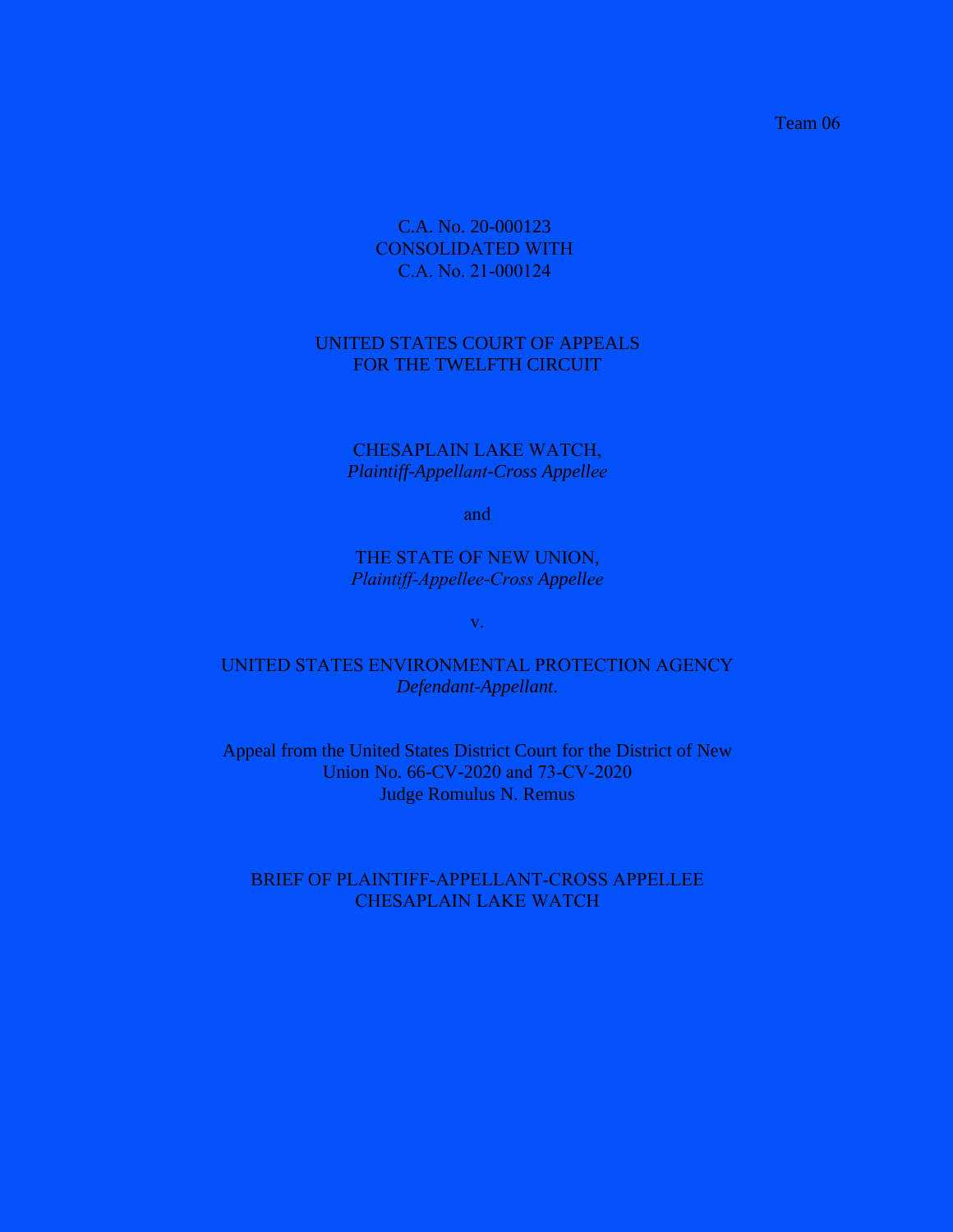# **TABLE OF CONTENTS**

| <b>EPA'S REJECTION OF NEW UNION'S PROPOSED TMDL AND</b><br>I.<br>SUBSEQUENT ADOPTION OF THE CWIP TMDL IS RIPE FOR JUDICIAL |
|----------------------------------------------------------------------------------------------------------------------------|
| A. Judicial Intervention Will Not Interfere with Any Further Agency Action 8                                               |
| The Court Will Not Benefit From Further Factual Development 10<br><b>B.</b>                                                |
| C. CLW Will Suffer Hardship from the Pollution Levels in Lake Chesaplain Absent a                                          |
| DEFINING TMDL TO REQUIRE BOTH WLAS AND LAS IS PERMISSIBLE<br>П.<br>AND CONSISTENT WITH THE CWA UNDER CHEVRON.  12          |
| New Union's Challenge is Time-Barred for Exceeding the Statute of<br>A.                                                    |
| The CWA Does Not Unambiguously Forbid EPA's Definition of TMDL 13<br><b>B.</b>                                             |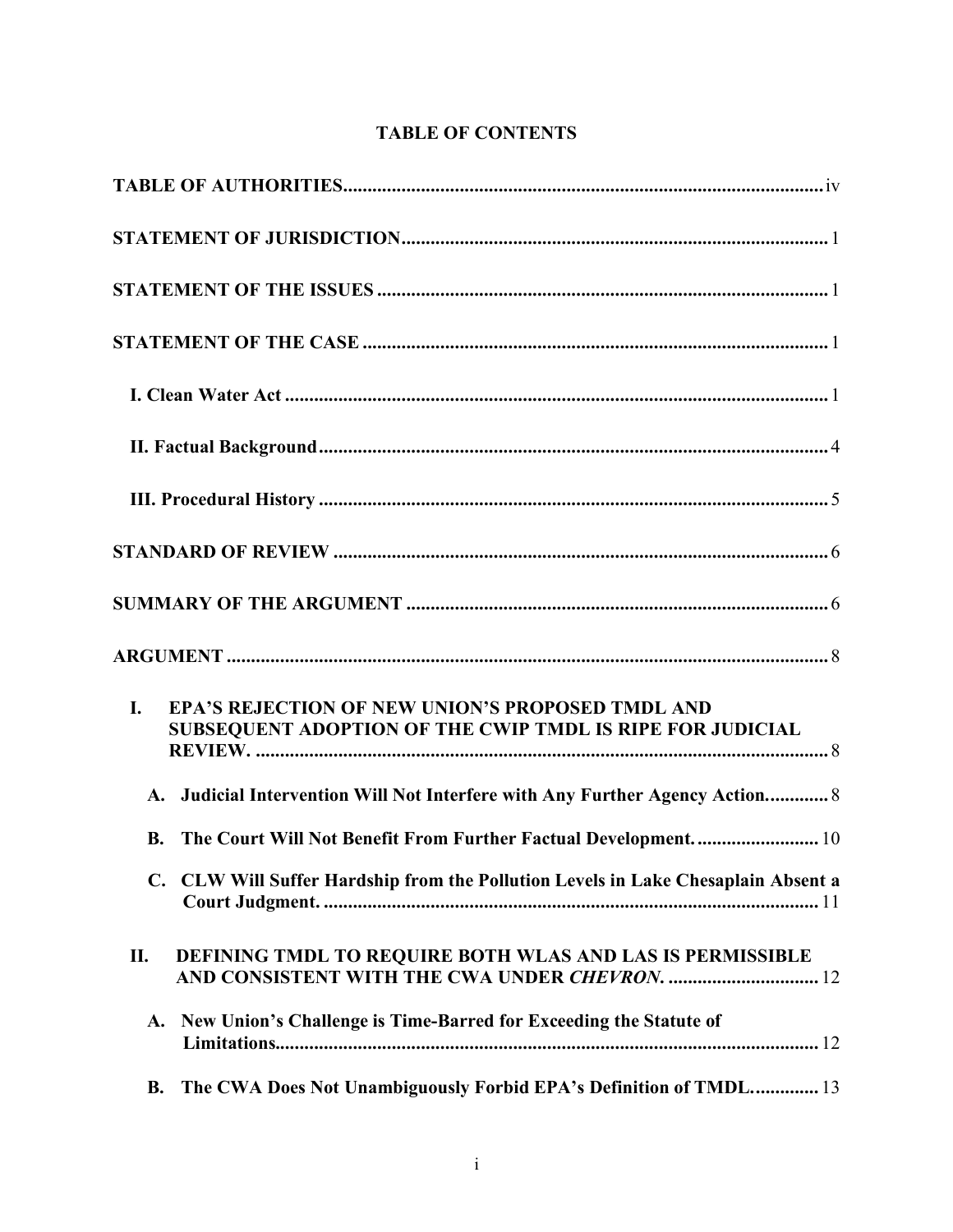| i. The Plain Meaning of "Total" in TMDL Does Not Prohibit the Possibility that the Term                                                 |
|-----------------------------------------------------------------------------------------------------------------------------------------|
|                                                                                                                                         |
| ii. The Purpose and Structure of the CWA Lends Support to EPA's Regulatory                                                              |
| iii. EPA's Interpretation of TMDL Falls Within EPA's Power Under the CWA in Line                                                        |
| Under Chevron Step Two, EPA's Interpretation of TMDL is Reasonable 18                                                                   |
| i. Congressional and Judicial Action Support EPA's Reasonable Definition 18                                                             |
|                                                                                                                                         |
| <b>EPA'S ADOPTION OF A TMDL CONSISTING OF AN ANNUAL POLLUTION</b><br>Ш.<br><b>LOADING REDUCTION PHASED OVER FIVE YEARS VIOLATES THE</b> |
|                                                                                                                                         |
| A. Annual Pollution Limits are Inconsistent with the Plain Meaning of the Word                                                          |
| i. The Plain Meaning of the CWA Indicates that "Daily" Cannot Mean                                                                      |
|                                                                                                                                         |
|                                                                                                                                         |
| B. The CWIP TMDL as a Phased Percentage Reduction Runs Counter to the Plain                                                             |
| i. The CWIP TMDL as a Phased Reduction Runs Counter to the Plain Meaning of                                                             |
| ii. The Phased CWIP TMDL Conflicts with the Structure of the CWA Because it Fails to                                                    |
| iii. The CWIP TMDL Defies the Overall Context and Structure of the CWA by Creating a                                                    |
| IV. EPA ABUSED ITS DISCRETION IN ADOPTING A NONPOINT SOURCE<br>POLLUTION CREDIT TRADING PROGRAM ABSENT REASONABLE                       |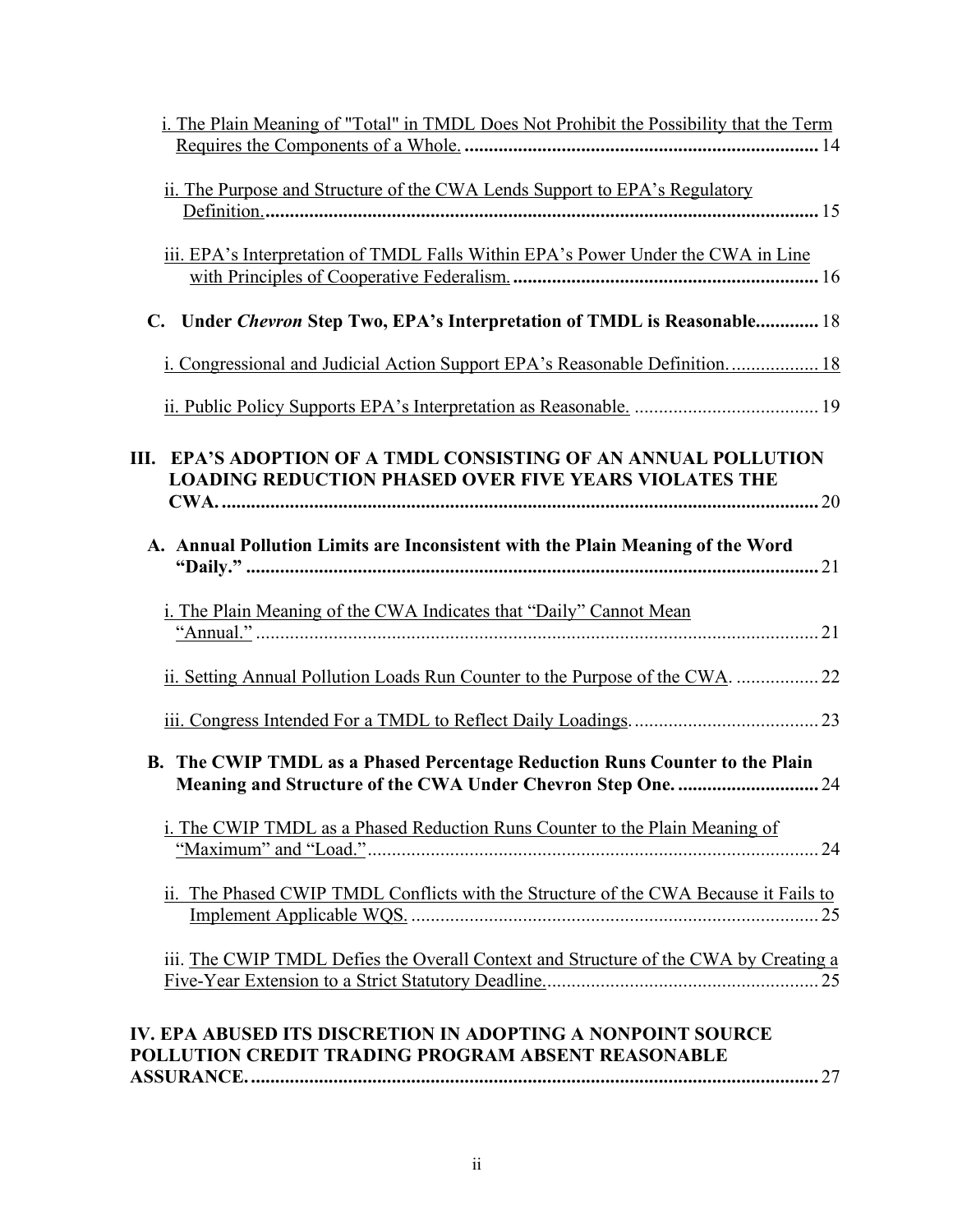| A. The Regulation is Unambiguous on its Face and the Court Should Give It               |  |
|-----------------------------------------------------------------------------------------|--|
| i. The Regulation is Clear that "Practicable" Requires "Reasonable Assurance."          |  |
| ii. To Not Require Reasonable Assurance in Order to Implement a Credit Trading          |  |
| <b>B.</b> The 1991 Guidance Interpretation Prevails Under the Additional Kisor Factors, |  |
|                                                                                         |  |
| ii. EPA's 1991 Interpretation Remains the Agency's Authoritative Position33             |  |
| C. Issuing the CWIP TMDL with No Evidence that Reductions Would be Achieved             |  |
|                                                                                         |  |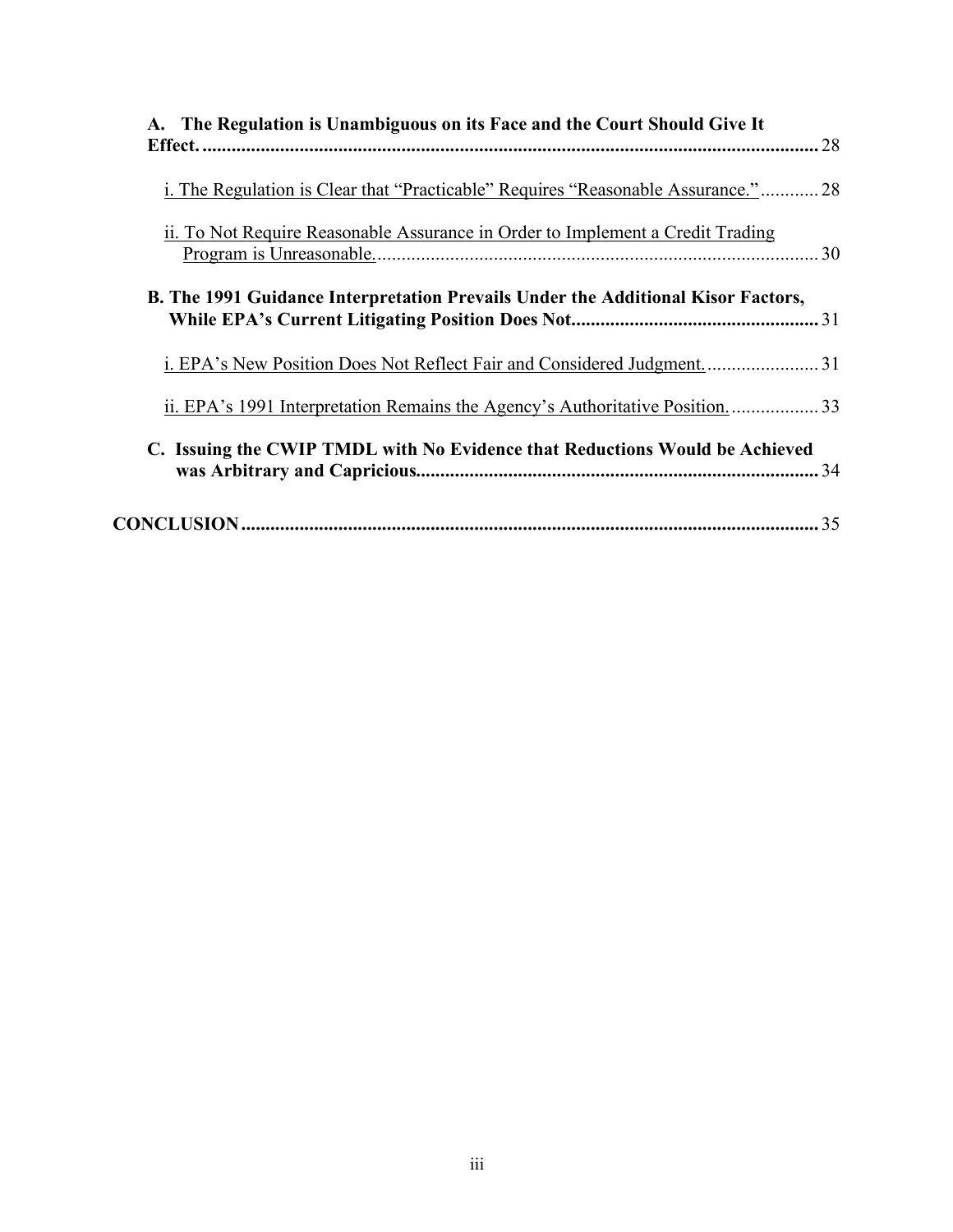# **TABLE OF AUTHORITIES**

**Cases**

| Chevron, U.S.A., Inc. v. Nat. Res. Def. Council, 467 U.S. 837 (1984)  13, 18   |  |
|--------------------------------------------------------------------------------|--|
|                                                                                |  |
|                                                                                |  |
|                                                                                |  |
|                                                                                |  |
|                                                                                |  |
|                                                                                |  |
|                                                                                |  |
|                                                                                |  |
|                                                                                |  |
| Dunn-McCampbell Royalty Interest, Inc. v. National Park Service, 112 F.3d 1283 |  |
|                                                                                |  |
|                                                                                |  |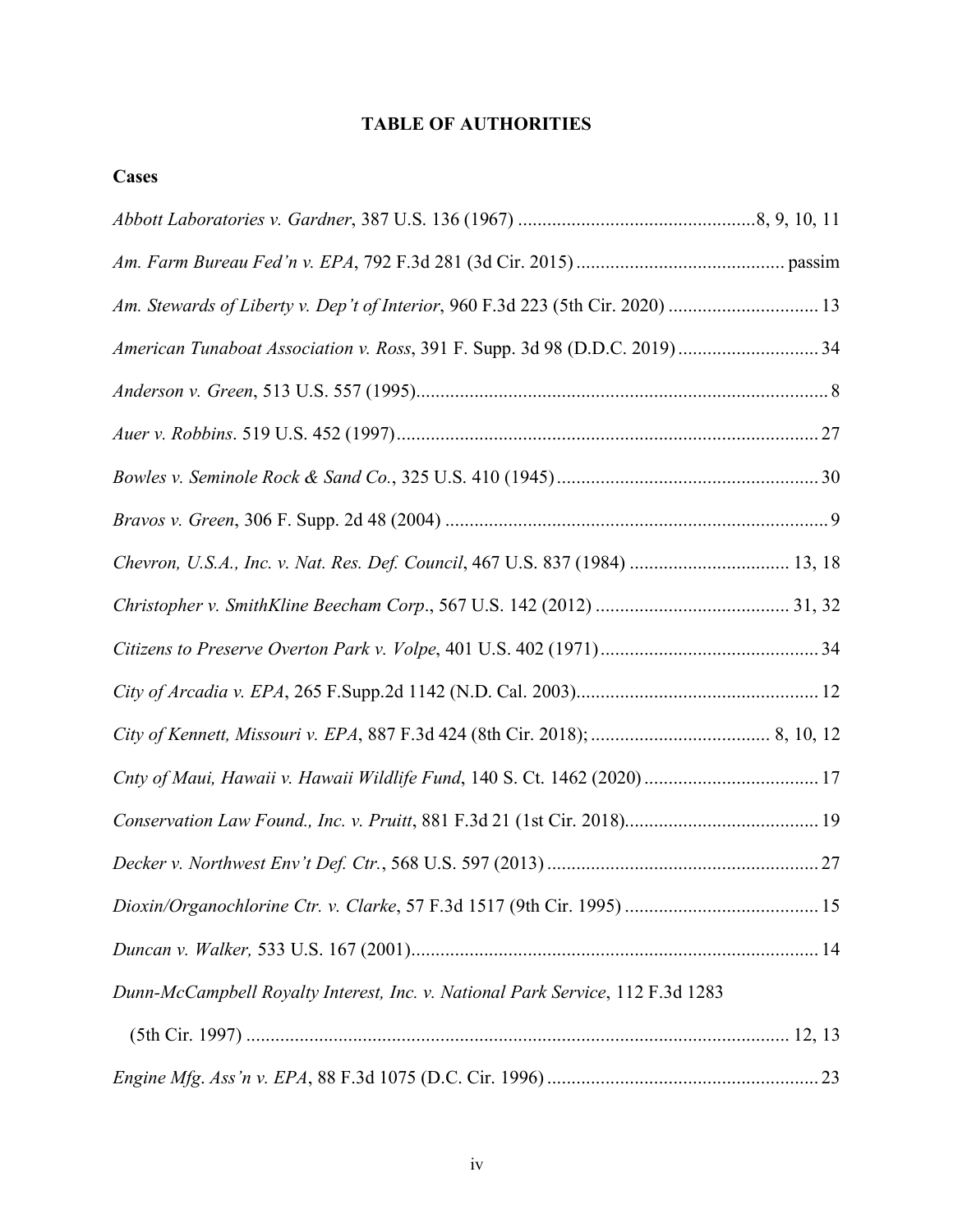| Friends of Earth, Inc. v. EPA, 446 F.3d 140 (D.C. Cir. 2006) 21, 22, 23, 25               |  |
|-------------------------------------------------------------------------------------------|--|
|                                                                                           |  |
|                                                                                           |  |
|                                                                                           |  |
| Idaho Sportsmen's Coal. v. Browner, 951 F. Supp. 962 (W.D.Wash. 1996) 17, 19              |  |
|                                                                                           |  |
|                                                                                           |  |
| Nat. Res. Def. Council, Inc. v. EPA, 301 F. Supp. 3d 133 (D.D.C. 2018) 24, 25             |  |
| Nat'l Ass'n of Home Builders v. U.S. Army Corps of Eng'rs, 440 F.3d 459 (D.D.C. 2006)  9  |  |
| Nat'l Cable & Telecomm. Assoc. v. Brand X Internet Services, 545 U.S. 967 (2005)  18      |  |
| National Resources Defense Council, Inc. v. Muszynski, 268 F.3d 91 (2d Cir. 2001) 22      |  |
|                                                                                           |  |
| Pronsolino v. Marcus, 91 F. Supp. 2d 1337 (N.D. Cal. 2000), aff'd sub nom. Pronsolino v.  |  |
|                                                                                           |  |
|                                                                                           |  |
| Republic Steel Corp. v. Costle, 581 F.2d 1228 (6th Cir. 1978), cert. denied, 440 U.S. 909 |  |
|                                                                                           |  |
|                                                                                           |  |
|                                                                                           |  |
|                                                                                           |  |
| Sierra Club, North Star Chapter v. Browner, 843 F. Supp. 1304 (D. Min. 1993) 11           |  |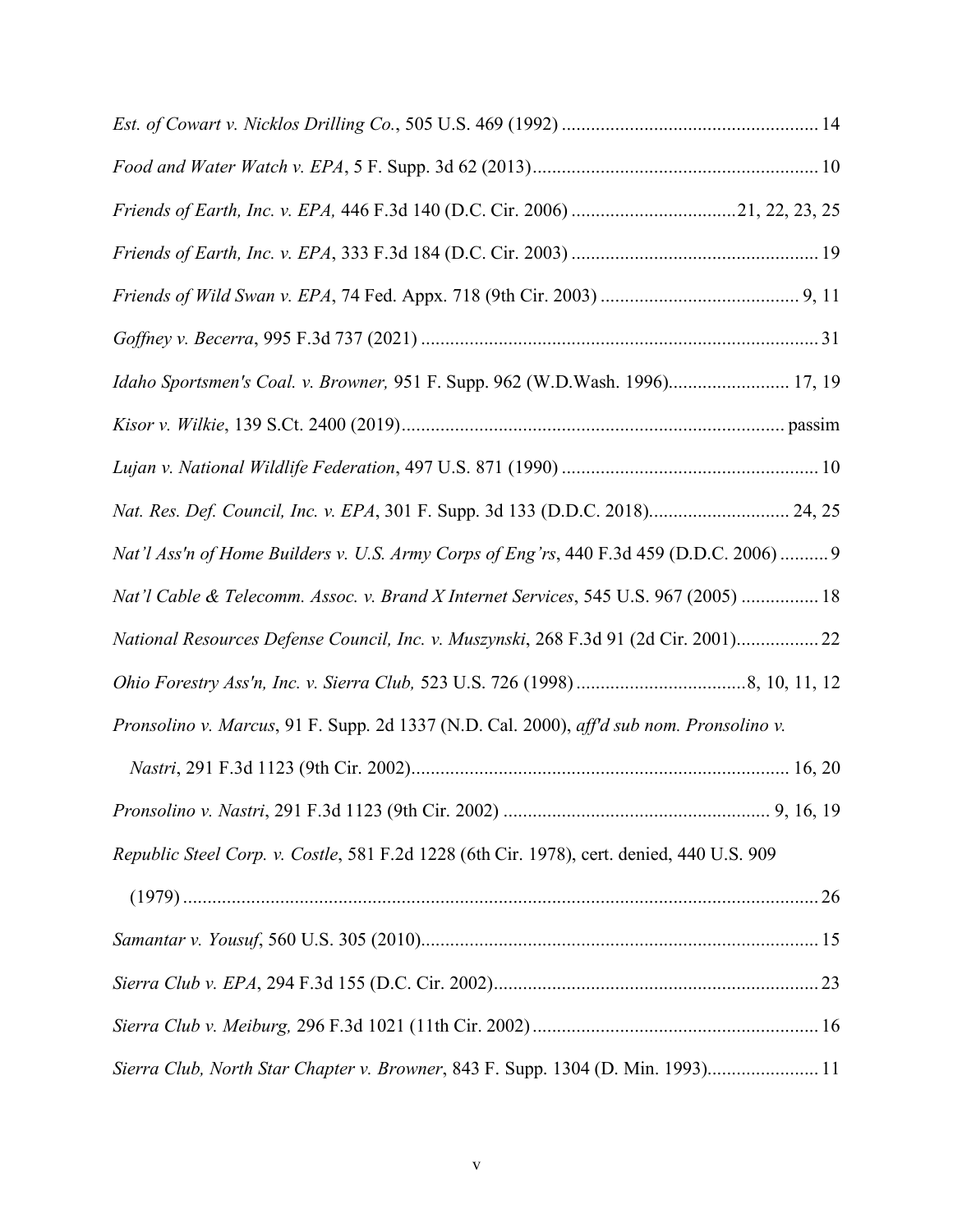# **Statutes**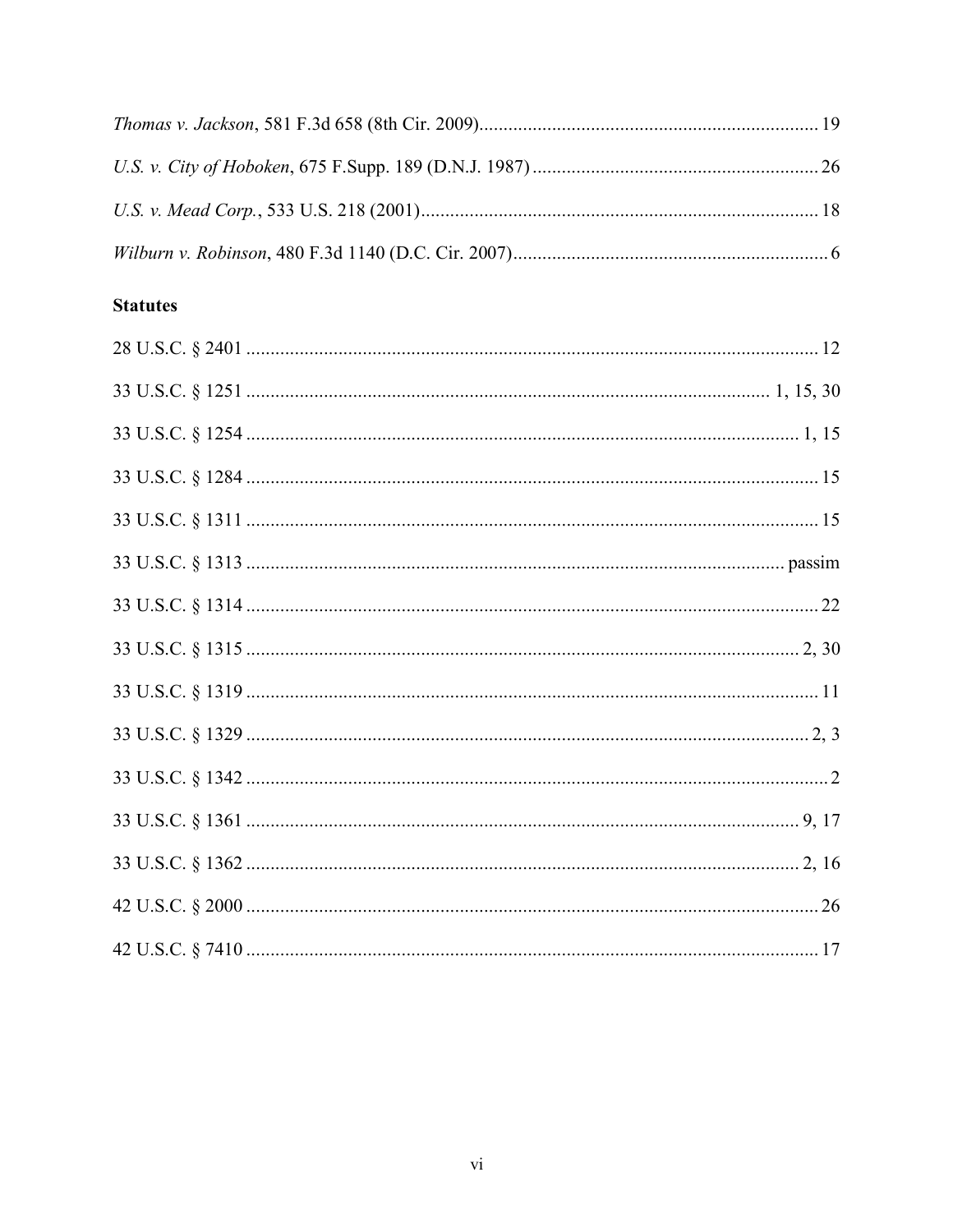# **Other Authorities**

| Basic Information about Nonpoint Source (NPS) Pollution, EPA.gov,                            |
|----------------------------------------------------------------------------------------------|
| https://www.epa.gov/nps/basic-information-about-nonpoint-source-nps-pollution (last visited  |
|                                                                                              |
| Chesapeake Bay TMDL, Section 7, "Reasonable Assurance and the Accountability Framework"      |
| (Dec. 29, 2010). https://www.epa.gov/sites/default/files/2014-12/documents                   |
|                                                                                              |
| Daily, MERRIAM-WEBSTER, https://www.merriam-webster.com/dictionary/daily (last visited       |
|                                                                                              |
| David M. Cooper, The Role of the D.C. Circuit in Administrative Law; ABA                     |
| https://www.americanbar.org/groups/litigation/committees/appellate-                          |
| practice/articles/2013/winter2013-0313-role-dc-circuit-administrative-law/  22               |
| EPA, Guidance for Water Quality Based Decisions: The TMDL Process (1991) 3, 27, 34           |
|                                                                                              |
| Jason Malinsky, Balancing the Pollution Budget after Friends of the Earth v. EPA, 34 ECOLOGY |
|                                                                                              |
| Letter from Donald S. Welch, Regional Administrator, EPA, to Hon. John Griffin, Commission,  |
| Md. Dep't of Nat. Res. (Sept. 11, 2008) (available at https://www.chesapeakebay.             |
|                                                                                              |
| Letter from Linda Murphy, Director, EPA Office of Ecosystem Protection, to Christopher       |
| Recchia, Commissioner, Vermont Department of Environmental Conservation (Nov. 4, 2002)       |
| (available at https://www.epa.gov/sites/default/files/2015-09/documents/2002-lake-champlain- |
|                                                                                              |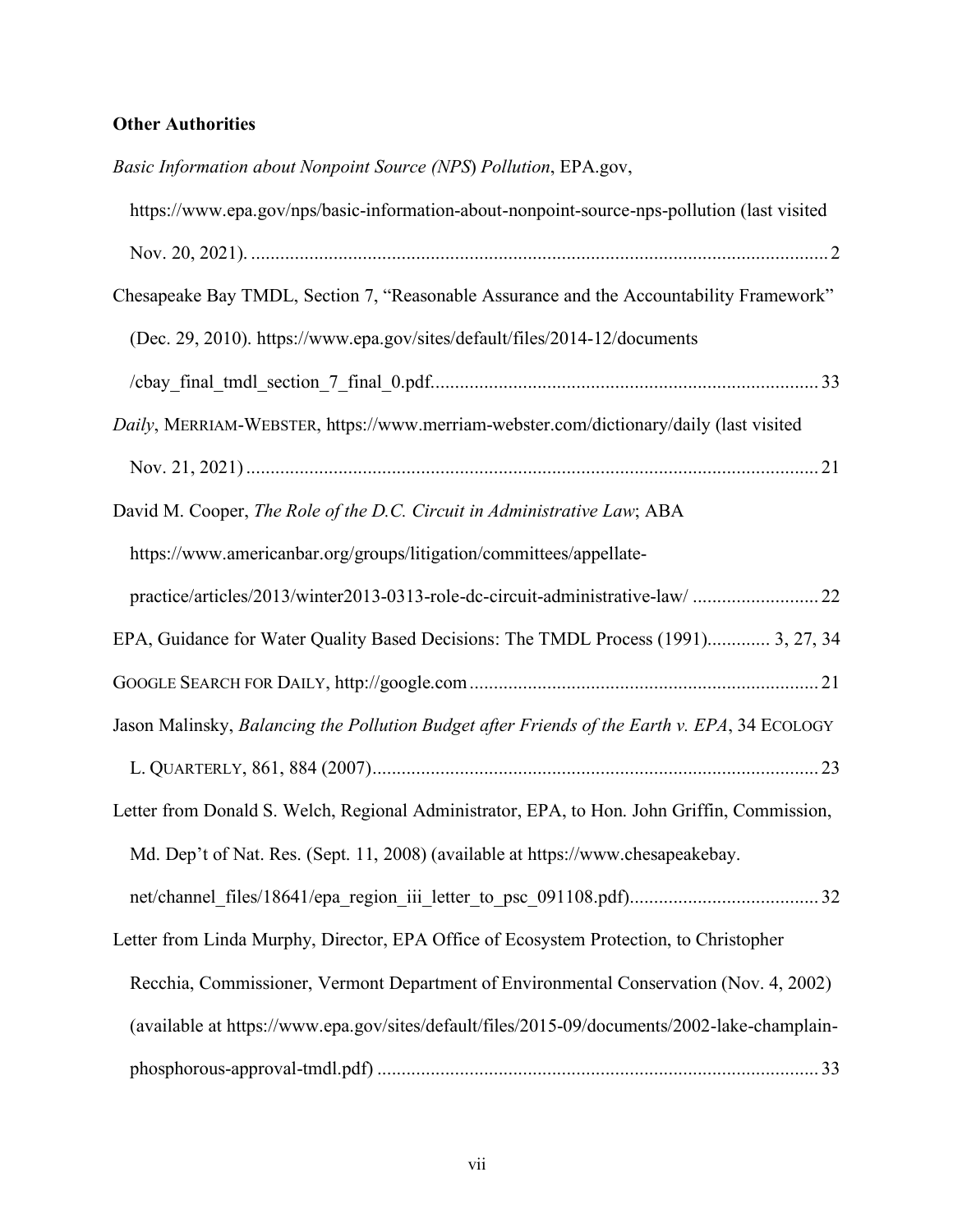| Section 7. Reasonable Assurance and Accountability Framework, EPA.gov, https://www.epa         |
|------------------------------------------------------------------------------------------------|
| .gov/sites/default/files/2014-12/documents/cbay_final_tmdl_section_7_final_0.pdf (last visited |
|                                                                                                |
| Total, MERRIAM-WEBSTER, https://www.merriam-webster.com/dictionary/total (last visited Nov.    |
|                                                                                                |
| U.S. GOV'T ACCOUNTABILITY OFF., GAO-14-80, CLEAN WATER ACT: CHANGES NEEDED IF KEY              |
| EPA PROGRAM IS TO HELP FULFILL THE NATION'S WATER QUALITY GOALS (2013) 19                      |
| Water Quality Trading Toolkit for Permit Writers, EPA.GOV, https://www.epa.gov/npdes/water-    |
|                                                                                                |
| <b>Rules</b>                                                                                   |
|                                                                                                |
| <b>Regulations</b>                                                                             |
|                                                                                                |
| Water Quality Planning and Management, 50 Fed. Reg. 1774 (Jan. 11, 1985) (to be codified at    |
|                                                                                                |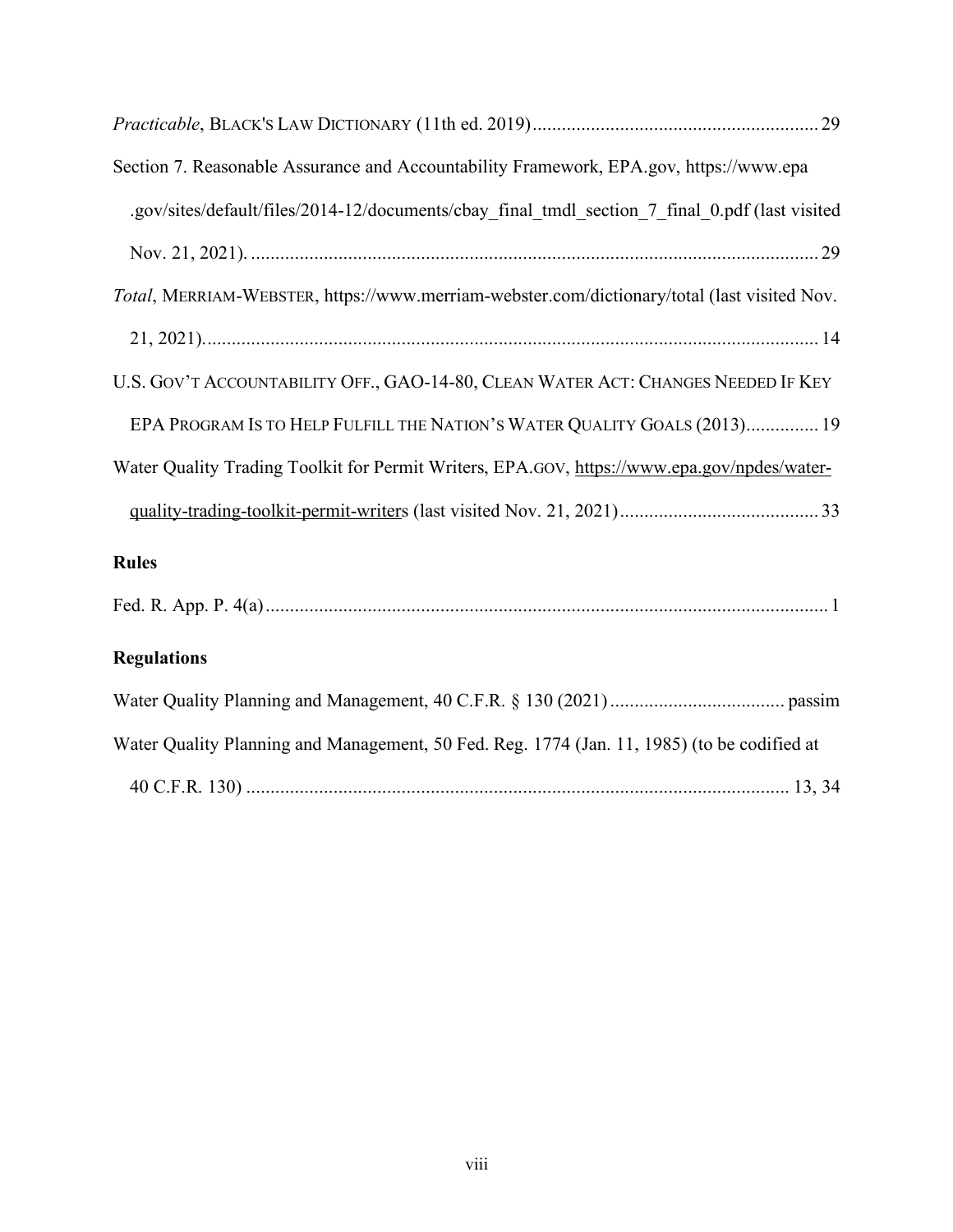#### **STATEMENT OF JURISDICTION**

This is an appeal from the U.S. District Court for the District of New Union. R. at 2. These actions were brought pursuant to the judicial provisions of the Administrative Procedure Act, APA § 702. This court has proper subject matter jurisdiction over this appeal under 28 U.S.C. § 1331 given the complaint raises issues under federal law. R. at 10. Appellants filed timely notice of appeal. R. at 2; FED. R. APP. P. 4 (a) 4. The U.S. Court of Appeals for the Twelfth Circuit has jurisdiction over this case based on 29 U.S.C. § 1291.

#### **STATEMENT OF THE ISSUES**

I. Is EPA's Rejection of New Union's Proposed TMDL and Subsequent Adoption of the CWIP TMDL Ripe for Judicial Review?

II. Is Defining TMDL to Require Both Wasteload and Load Allocations Permissible?

III. Does EPA's Adoption of a TMDL Consisting of an Annual Pollution Loading Reduction Phased Over Five Years Violate of the CWA?

IV. Did EPA Abuse Its Discretion in Adopting a Nonpoint Source Pollution Credit Trading Program Absent Reasonable Assurance?

### **STATEMENT OF THE CASE**

#### **I. Clean Water Act**

In 1972, Congress passed the Clean Water Act ("CWA") with the main objective to "restore and maintain the chemical, physical, and biological integrity of the Nation's waters." 33 U.S.C. § 1251(a). Congress declared as a national goal that "the discharge of pollutants into the navigable waters be eliminated by 1985." *Id.* § 1254(a)(1).

Water Quality Standards ("WQS"). To further the CWA's goals, the law requires that states and the Environmental Protection Agency ("EPA") work together through "cooperative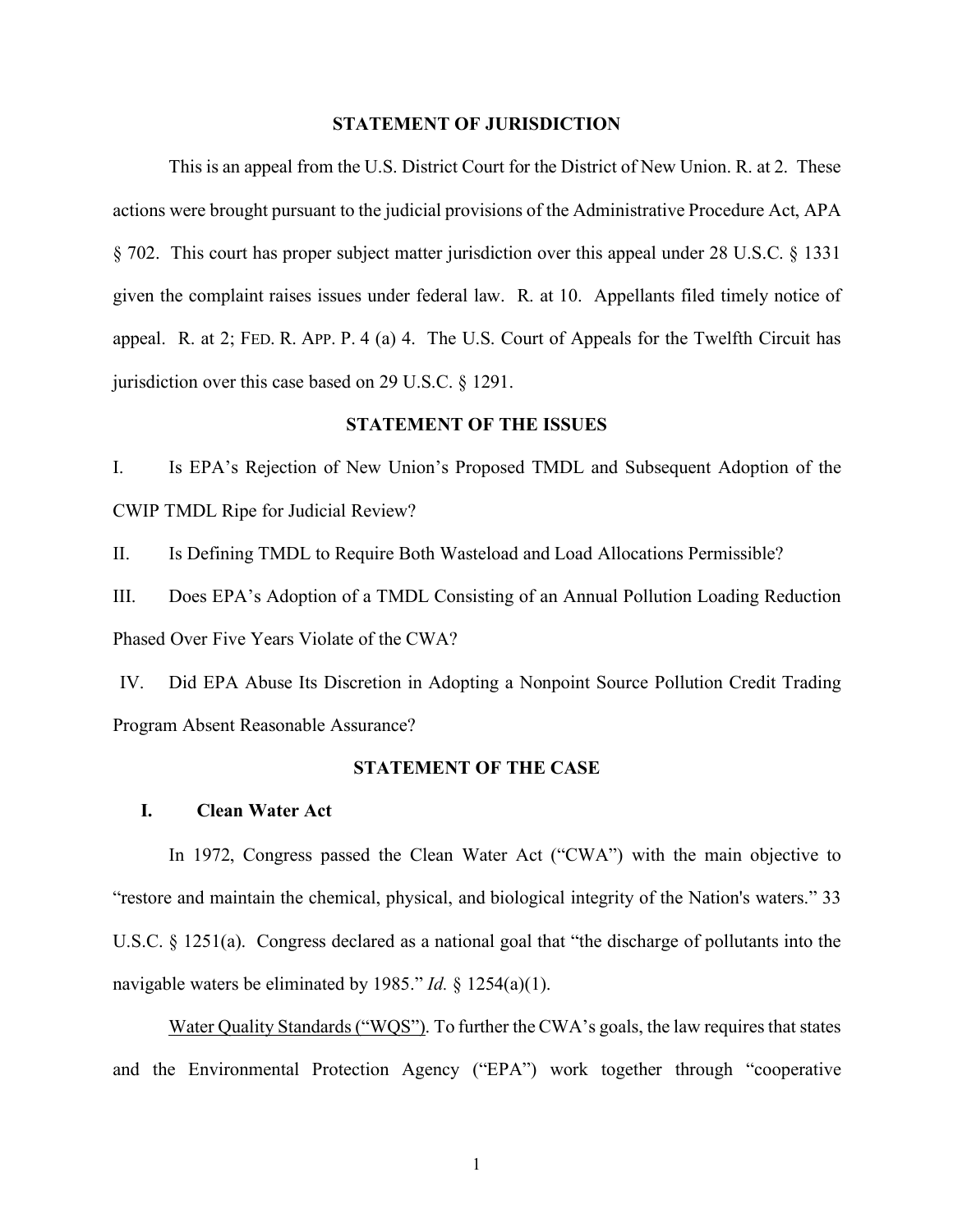federalism," a framework consisting of measures to restore and maintain clean national waters. R. at 5. Each state must enact WQS, consisting of water quality criteria and designated uses, which include drinking water, fishing, and recreational uses. R. at 6. Additionally, states must submit regular supplemental reports with descriptions of water quality. 33 U.S.C. § 1315(b)(1).

Point and Nonpoint Sources. Pollution comes from either point sources, nonpoint sources, or natural background. Point sources are "discernible, confined and discrete conveyance[s]." 33 U.S.C. § 1362(14). Nonpoint sources consist of all other types of pollution.<sup>1</sup> The CWA prohibits points sources from discharging into navigable waters absent permits known as National Pollutant Discharge Elimination System ("NPDES") permits. *Id.* § 1342(a)(1). NPDES permits impose effluent limitations on point sources, requiring them to reduce pollution levels in their discharges. *See id.* The CWA orders states to develop programs to control nonpoint source pollution. *Id.* § 1329(b)(1)-(2). These programs, including Best Management Practices ("BMPs") and other nonpoint source control programs, are subject to federal oversight, while the Act leaves implementation to the states. *See id.*

Impaired Waters. States are required to identify waters as impaired where technologybased permit controls are not strong enough to implement WQS. The states must compile a list of its impaired waters and submit it to EPA every two years. R. at 6. Once an impaired waterbody is identified, the state must establish a "total maximum daily load" ("TMDL") for those pollutants which cause the impairment. R. at 6.

TMDL. EPA defines a TMDL as "the sum of individual [wasteload allocations ("WLAs")] for point sources and [load allocations ("LAs")] for nonpoint sources and natural background."

 <sup>1</sup> *Basic Information about Nonpoint Source (NPS*) *Pollution*, EPA.GOV, https://www.epa.gov/nps/basic-information-about-nonpoint-source-nps-pollution (last visited

Nov. 20, 2021).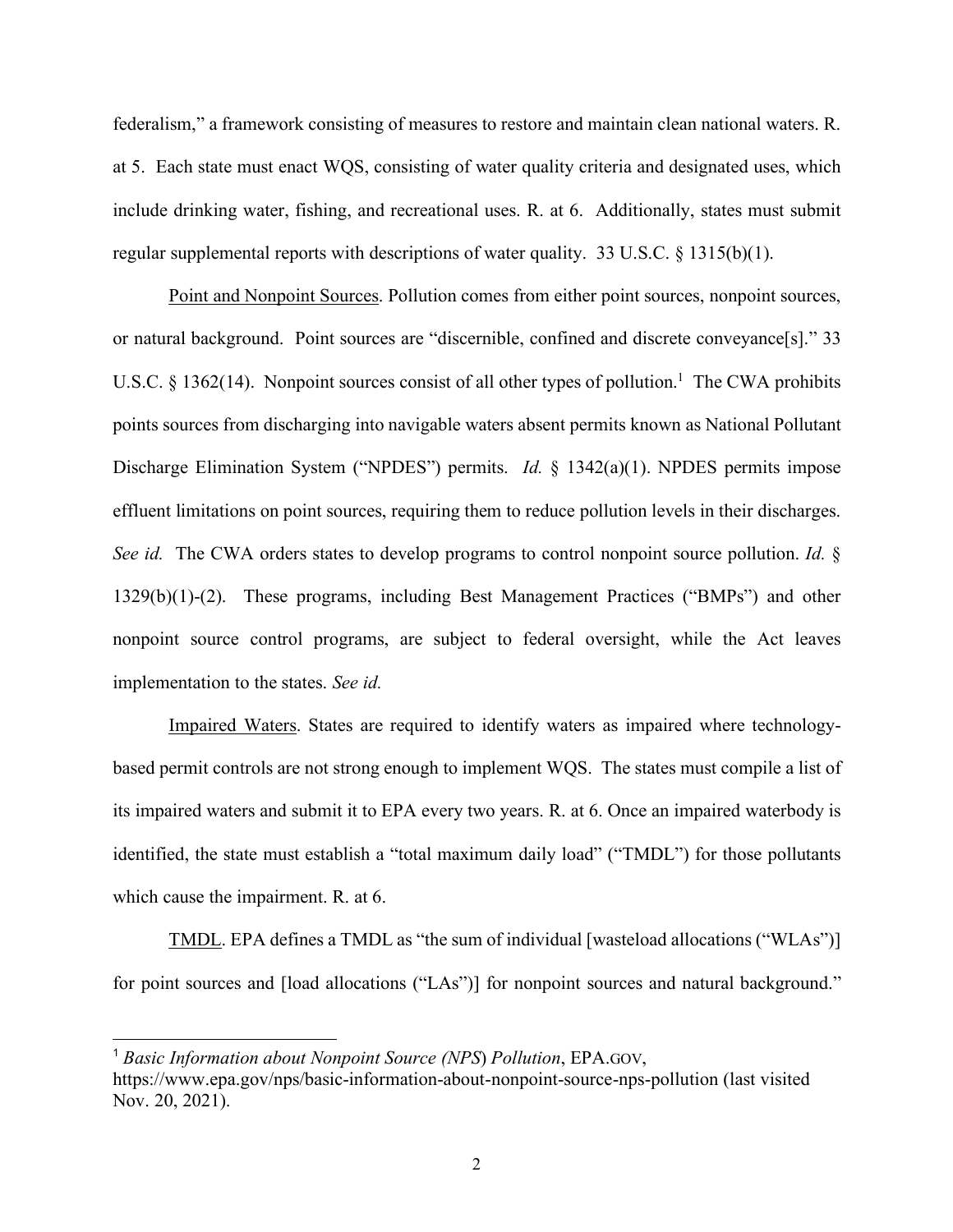Water Quality Planning and Management, 40 C.F.R. § 130.2(i) (2021). These allocations represent the portion of a receiving water's loading capacity attributed to point and nonpoint sources respectively. *Id.* § 130.2(g)-(h). A TMDL must be established "at a level necessary to implement the applicable water quality standards with seasonal variations and a margin of safety which takes into account any lack of knowledge concerning the relationship between effluent limitations and water quality*.*" 33 U.S.C. § 1313(d)(1)(C)

A state may take credit for nonpoint source pollution reductions, as long as such stringent load allocations are "practicable," in turn allowing for less stringent waste load allocations. 40 C.F.R. § 130.2(i). EPA has interpreted this to mean that, should the TMDL rely on a credit from nonpoint source reductions, EPA must have reasonable assurance that those reductions will be achieved in order to issue the TMDL. EPA, Guidance for Water Quality Based Decisions: The TMDL Process (1991) [hereinafter "1991 Guidance"].

States first submit proposed TMDLs to EPA for approval and EPA must approve or disapprove within thirty days. 33 U.S.C. § 1313(d)(2). If EPA disapproves, it must establish a TMDL at a level necessary to implement WQS. *Id.* The CWA directs the states to implement the TMDL into their continuing planning process ("CPP"). *Id.* §§ 1313(d)-(e). The CPP shall account for effluent limitations and "adequate implementation." *Id.* § 1313(e)(3)(a), (f).

Nonpoint Sources Controls. The Act contemplates implementation of nonpoint source controls by requiring states to submit for approval Nonpoint Source Management Plans for implementation. These plans require identification of BMPs and a schedule for the "utilization of the best management practices at the earliest practicable date." *Id.* § 1329(b)(2)(a)-(c).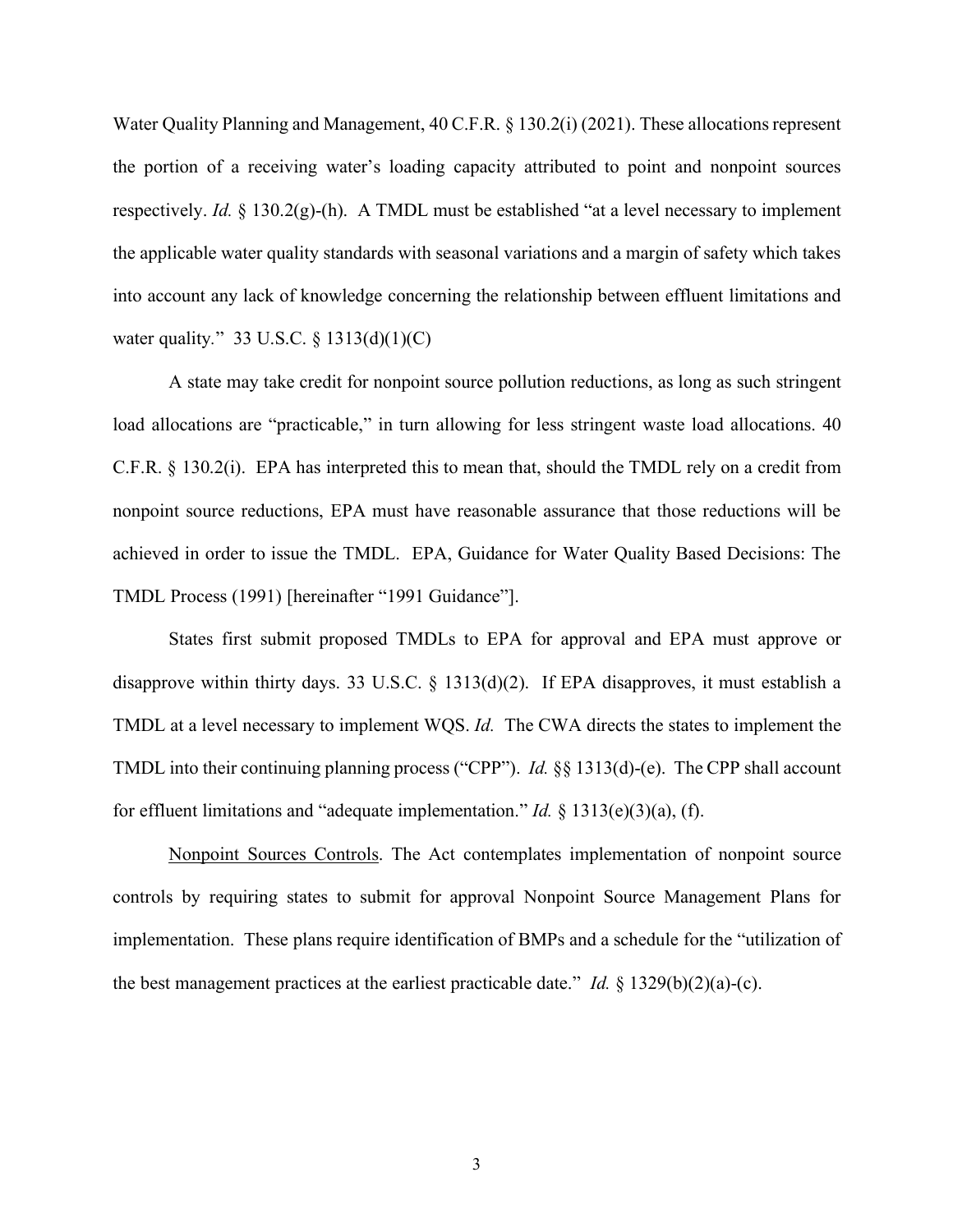### **II. Factual Background**

Lake Chesaplain is a natural lake located in the State of New Union. R. at 7. Pursuant to the New Union WQS, Lake Chesaplain is a Class AA waterbody, suitable for drinking water. R. at 8. The lake borders a national forest with recreational activities such as fishing and camping. R. at 7. Land opposite the national forest is primarily of agricultural use, but also includes lakefront homes. R. at 7.

Lake Chesaplain's clear waters prior to the twenty-first century attracted boaters and fishers, creating a boom in vacation communities. R. at 7. In the 1990s, however, the character of the surrounding area transformed following the construction of ten large-scale hog CAFOs and a massive slaughterhouse. R. at 7. Thereafter, Lake Chesaplain's water quality dramatically diminished. R. at 7. Mats of algae formed during the summer months, causing offensive odors. R. at 7. Swimming became unsafe. R. at 7. Property values, fish propagation, and tourism revenue from fishing and boating all declined. R. at 7.

Due to this declining water quality, New Union created the Chesaplain Commission in 2008. R. at 8. Four years later, the Commission's report established that Lake Chesaplain violated WQS through excess phosphorus levels. R. at 8. In 2014, New Union included Lake Chesaplain on its impaired water list, but failed to submit a TMDL. R. at 8. Despite this failure, EPA did not object to this submission. R. at 8. However, in 2015, Chesaplain Lake Watch ("CLW") compelled New Union and EPA to create a TMDL under the threat of litigation.

In response, the Chesaplain Commission conducted a supplemental report in 2016. R. at 8. Existing phosphorus loadings were calculated at 180 metric tons (mt), whereas the maximum loading to meet Class AA water standards in Lake Chesaplain was calculated at 120 mt. R. at 9. The largest phosphorus contributors were the two point sources, Chesaplain Mills Sewage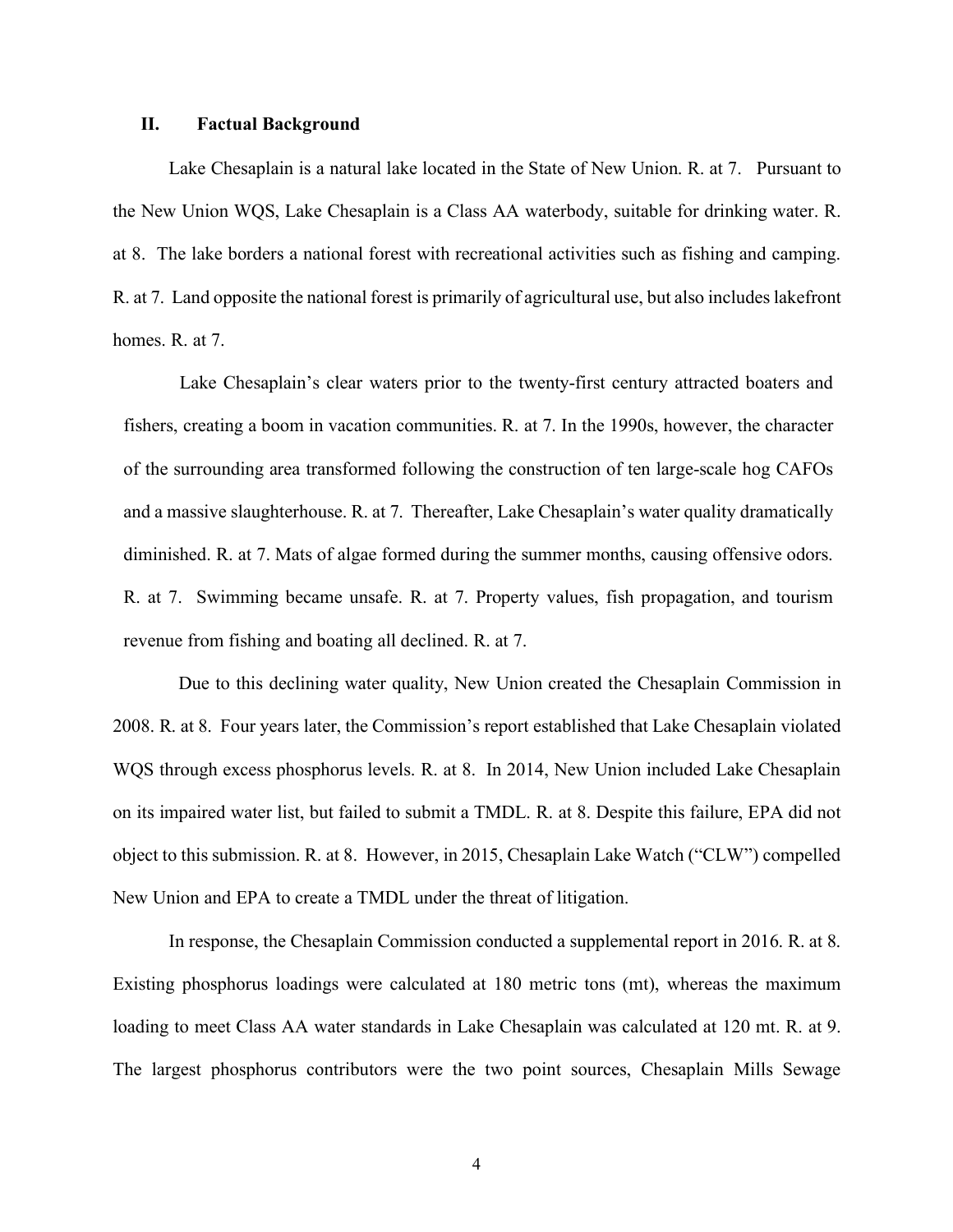Treatment Plant (STP) and the Chesaplain Mills Slaughterhouse, along with the hog CAFOs, nonpoint sources. R. at 8-9. Most noteworthy, the hog CAFOs accounted for 54.9 mt, nearly a third of New Union's existing loads. R. at 9. Neither the Chesaplain Mills STP, nor the Slaughterhouse, had any permit limits for phosphorus. R. at 9.

New Union proposed a TMDL with a 35% reduction of phosphorus loadings allocating between individual point and nonpoint sources. R. at 9. Following vehement opposition from the hog CAFOs regarding BMP requirements, New Union changed the TMDL to consist of 120 mt annually without any WLAs or LAs. R. at 10. EPA rejected this proposal and, over a year later, adopted the original state TMDL. R. at 10. EPA referred to its control measures as the "Chesaplain Watershed Implementation Plan," hereinafter, the "CWIP TMDL." R. at 10.

For nonpoint sources, the CWIP TMDL did not specify how BMP measures would be enforced, nor has New Union taken steps to require phosphorus reduction BMPs. R. at 10. The nutrient management permits for hog CAFOs have not been modified to incorporate phosphorus reductions. R. at 10. For point sources, the NPDES permit for the slaughterhouse expired in 2018, and the Chesaplain Mills STP permit expired in 2019. R. at 10. Pursuant to the TMDL requirements, the state has proposed modifying the NPDES permit limits. R. at 10. Neither permit has been reissued. R. at 10. Lake Chesaplain continues to violate WQS. R. at 10.

### **III. Procedural History**

On January 14, 2020, New Union filed action under APA § 702, challenging EPA's rejection of its proposed TMDL, along with regulations surrounding the TMDL. R. at 10*.* On February 15, 2020, CLW filed action under APA § 702, challenging the CWIP TMDL as contrary to law, arbitrary and capricious, and unsupported by the record. CLW provided affidavits with its motion for summary judgement, which identified its specific members impacted by Lake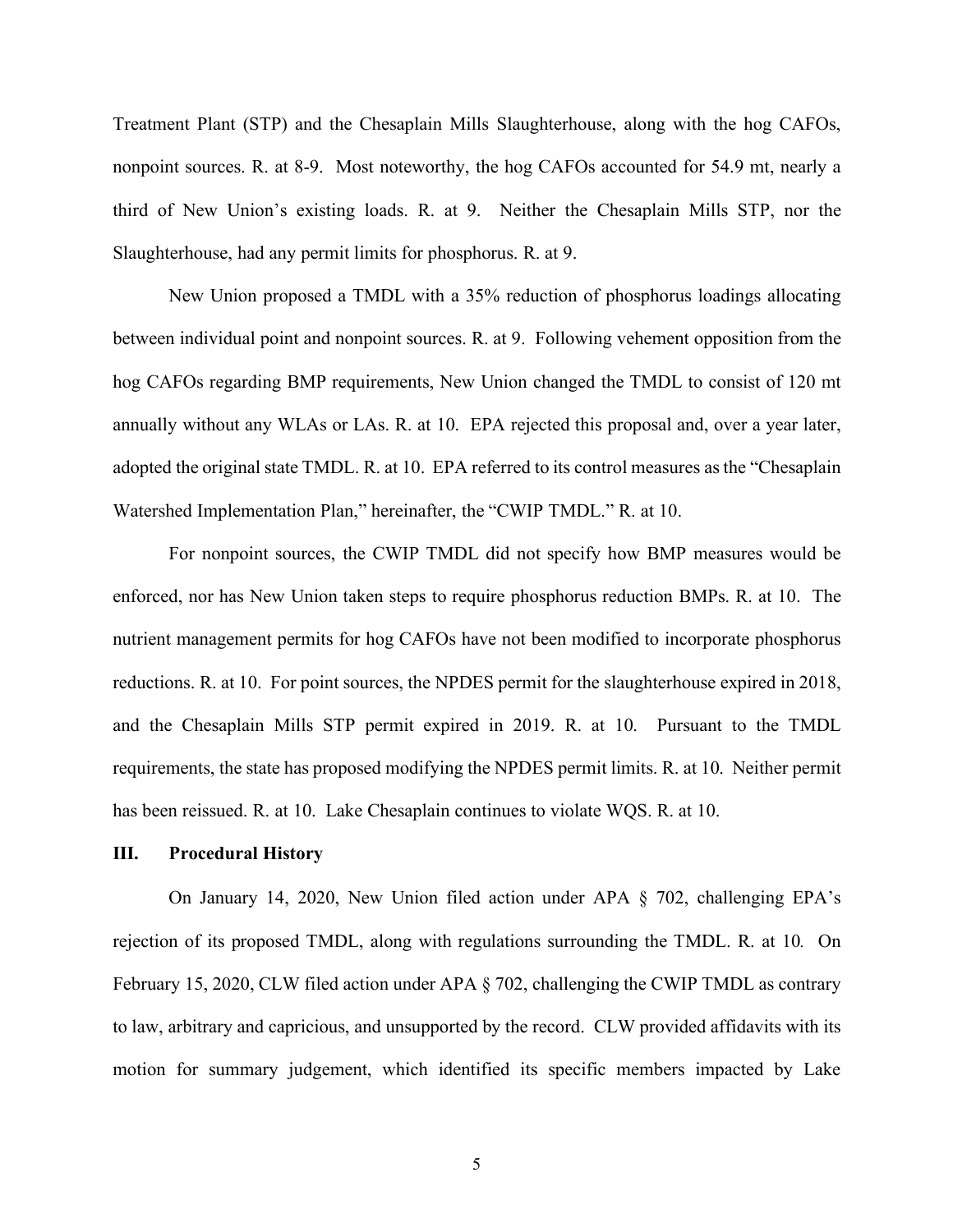Chesaplain's declining water quality, including individuals that reside near Lake Chesaplain and individuals that use the Lake for recreational purposes. R. at 11. On March 22, 2020, the Court granted undisputed motions to consolidate the two actions. R. at 10. All parties cross-moved for summary judgment on these claims. R. at 5. The District Court denied EPA's motion for summary judgement in part, granted CLW's motion for summary judgement in part, and granted New Union's motion for summary judgement vacating EPA's rejection of New Union's TMDL and the definition of TMDL in EPA's 1985 regulation. R. at 5. From that order, all parties timely appealed. R. at 2. The District Court acknowledged CLW and New Union each had standing to bring their respective challenges here. R. at 11.

#### **STANDARD OF REVIEW**

Summary judgment is appropriate if "the movant shows that there is no genuine dispute as to any material fact and the movant is entitled to judgment as a matter of law." FED. R. CIV. P. 56(a). The parties agree on the facts of the underlying record. R. at 5. The District Court has also made determinations on all claims. R. at 16. Thus, this grant of partial summary judgment should be reviewed *de novo* by this Court. *See Wilburn v. Robinson*, 480 F.3d 1140 (D.C. Cir. 2007).

#### **SUMMARY OF THE ARGUMENT**

 First, EPA's rejection of New Union's Lake Chesaplain phosphorus TMDL and promulgation of the CWIP TMDL is ripe for judicial review. This action is fit for review because it presents purely legal questions of statutory interpretation with a fully developed record and the implementation of the CWIP TMDL requires no further action by EPA. Additionally, CLW has and will continue to suffer legal and practicable hardships absent a ruling on this matter. The matter is thus ripe for review.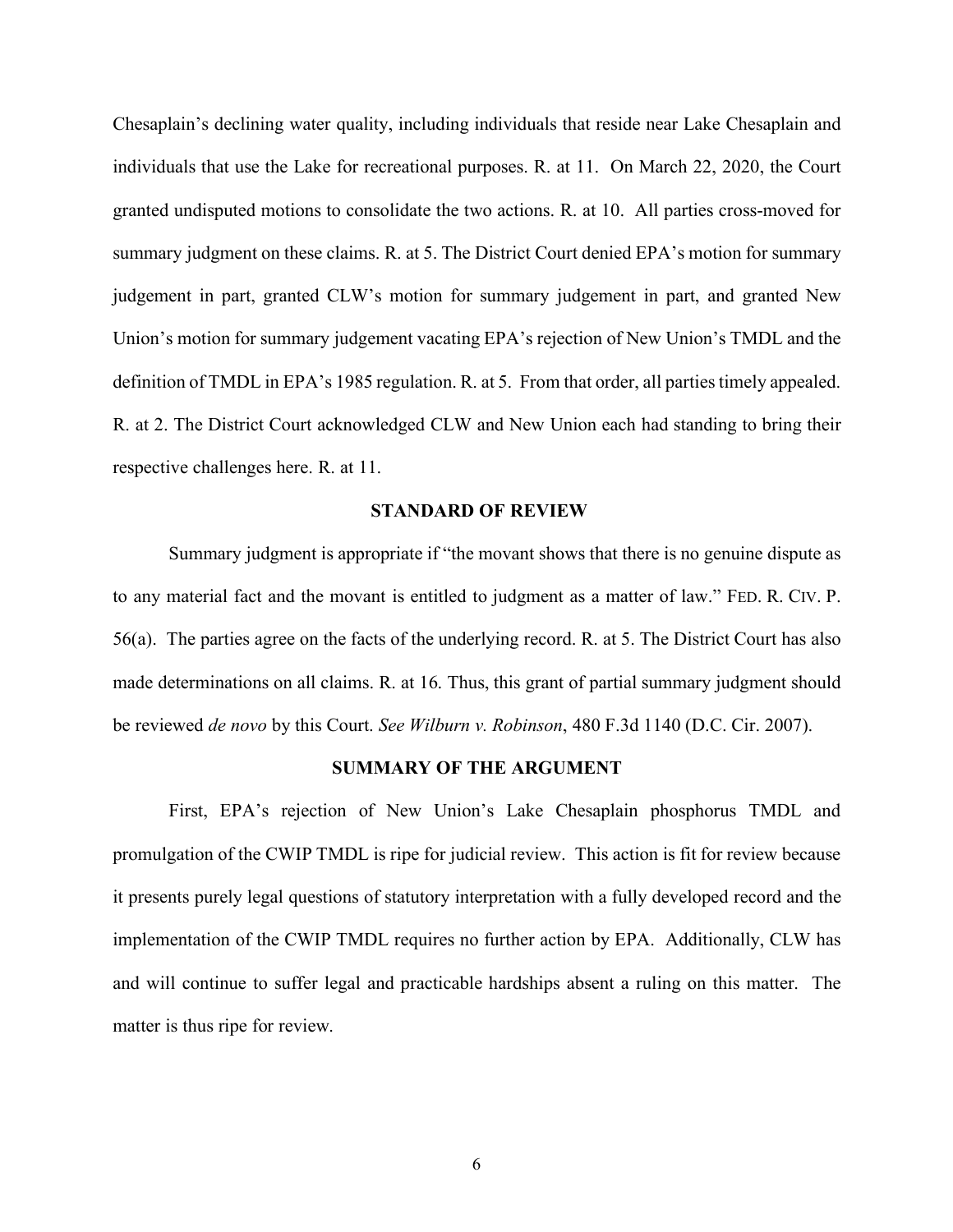Second, New Union's challenge to EPA's regulatory definition requiring TMDLs to include WLAs and LAs is time-barred. Even if EPA's challenge is considered timely, the CWA does not unambiguously forbid the agency's interpretation of TMDL. The word "total" in TMDL allows for a construction that includes the sum of its parts. The purpose and structure of the CWA also supports EPA's definition of TMDL. Moreover, requiring such allocations does not equate to implementation and is in line with EPA's authority established under the act. EPA's interpretation is reasonable, supported by congressional and judicial action and policy considerations. Therefore, EPA's regulatory definition of TMDL deserves deference.

 Third, EPA's CWIP TMDL, consisting of an annual loading reduction phased in over fiveyears, violates the CWA. Interpreting total maximum "daily" load to allow for annual limits is contrary to the plain meaning of daily and runs counter to congressional intent. Furthermore, annual limits could have harmful effects on water quality, placing it in contention with the CWA's stated purpose. Similarly, the CWIP TMDL's phased percentage reduction is not permitted under the CWA. Expressing the TMDL as a reduction runs counter to the plain meaning of "total" and "maximum." Likewise, a phased TMDL over five years would fail to limit phosphorus to the level necessary to meet applicable water standards until the fifth year of implementation. Nor would a phased TMDL comport with the CWA's structure and deadlines. The CWIP TMDL is thus contrary to the law under *Chevron* Step One.

 Fourth, EPA was arbitrary and capricious in issuing a TMDL that utilized a nonpoint source credit trading program where it lacked reasonable assurance of BMP implementation. EPA's new position conflicts with its 1991 Guidance which interpreted EPA's 1985 regulation to require reasonable assurance for nonpoint source control tradeoffs. The 1991 interpretation should receive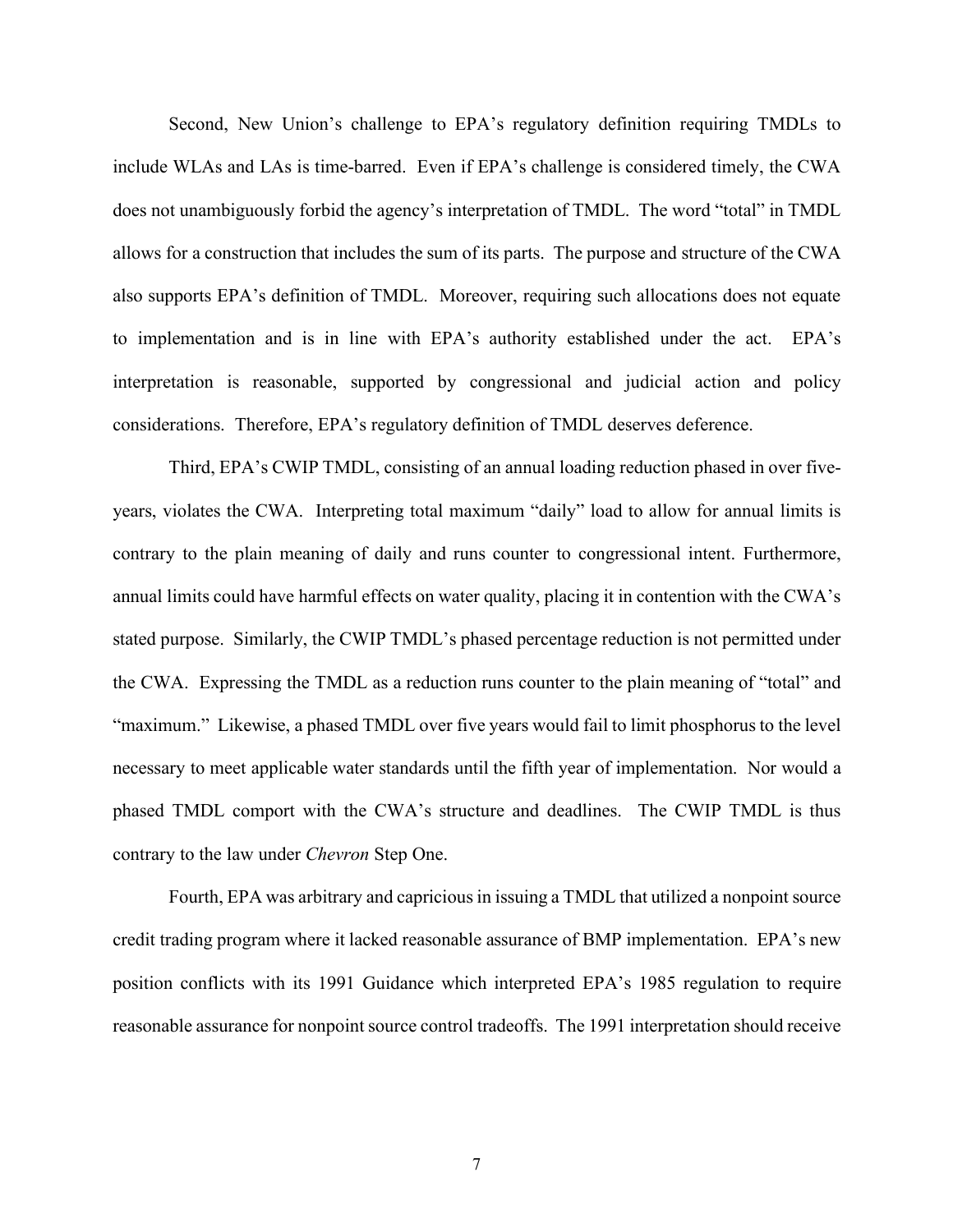deference under the *Auer* deference doctrine. Therefore, issuing the TMDL absent reasonable assurance was arbitrary and capricious.

### **ARGUMENT**

### **I. EPA'S REJECTION OF NEW UNION'S PROPOSED TMDL AND SUBSEQUENT ADOPTION OF THE CWIP TMDL IS RIPE FOR JUDICIAL REVIEW.**

To establish ripeness, parties must weigh the "fitness" for a judicial decision with the "hardship" to be suffered absent a court rendered judgment. *Abbott Laboratories v. Gardner*, 387 U.S. 136, 149 (1967). In challenges to administrative action specifically, courts consider whether (1) judicial intervention would inappropriately interfere with further administrative action, (2) courts would benefit from further factual development in adjudicating the claim, and (3) delayed review would cause hardship to the plaintiffs. *See Ohio Forestry Ass'n, Inc. v. Sierra Club,* 523 U.S. 726, 733 (1998). Courts review these factors "on a sliding scale," considering them together to determine if a case is ripe. *City of Kennett, Missouri v. EPA*, 887 F.3d 424, 432 (8th Cir. 2018); *see also Ohio Forestry*, 523 U.S. at 733. This doctrine assures the timing of judicial review is appropriate, preventing premature judicial intervention in "abstract disagreements" over agency policies*. See Anderson v. Green*, 513 U.S. 557, 559 (1995); *Abbott Labs.*, 387 U.S. at 148. Weighing these factors together, this action is fit for judicial review because the court will neither interrupt any further EPA action concerning the CWIP TMDL, nor will the court benefit from further factual development. Additionally, plaintiffs will suffer hardship absent a court rendered judgment due to the continued daily effects of excess phosphorus levels in Lake Chesaplain.

### **A. Judicial Intervention Will Not Interfere with Any Further Agency Action.**

There is no risk of interfering in the agency process because there is no possibility that further EPA consideration of the CWIP TMDL will occur — its decision is final. Finality in this context is determined pragmatically. *Abbott Labs.*, 387 U.S. at 150. Under ripeness, the issue is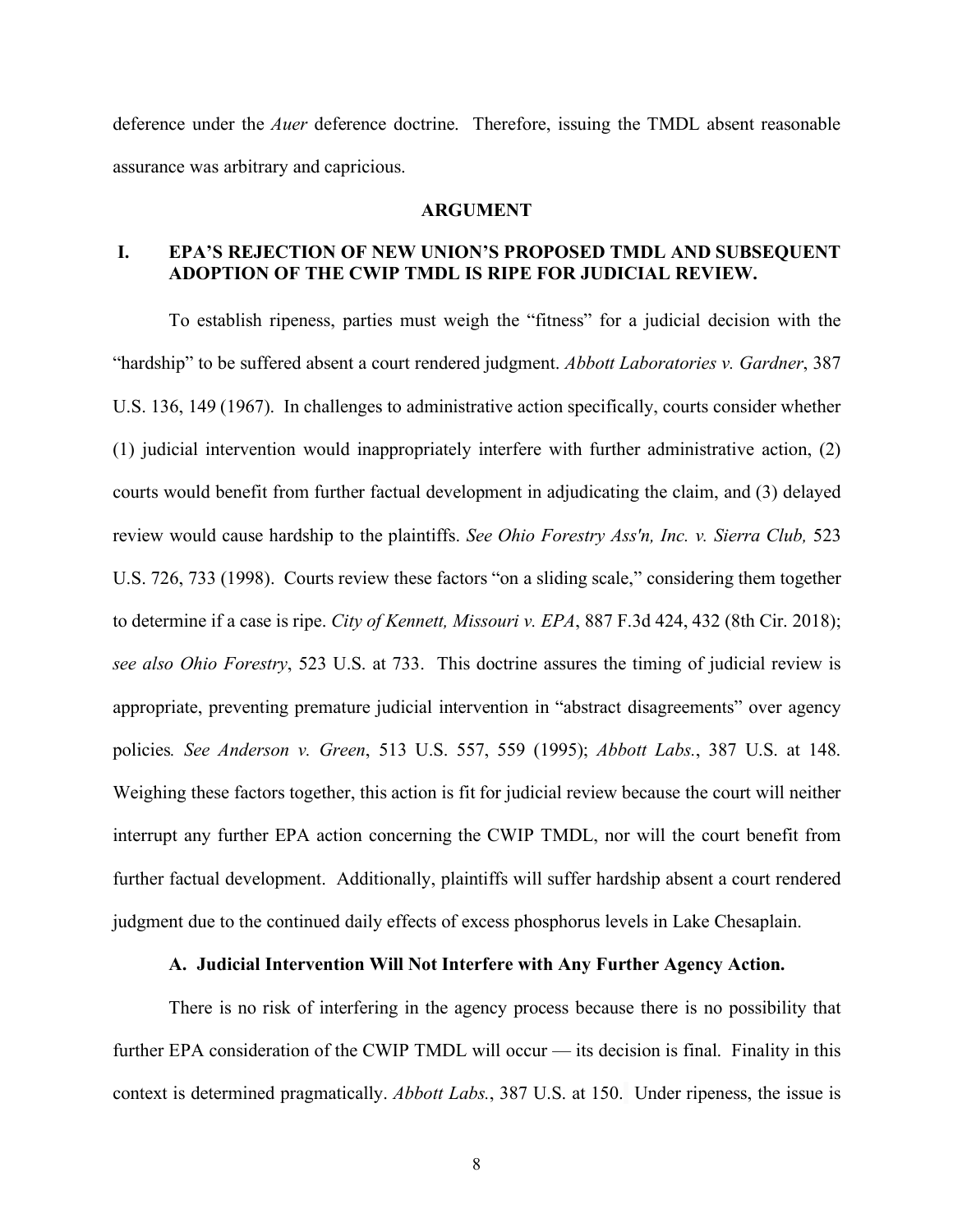whether the agency action is "sufficiently final" that the court would not benefit from postponing review. *Nat'l Ass'n of Home Builders v. U.S. Army Corps of Eng'rs*, 440 F.3d 459, 464 (D.D.C. 2006). Thus, agency actions are final where they mark the "consummation of the agency's decision-making process" and the action is one where "rights or obligations have been determined" or "from which legal consequences will flow." *Friends of Wild Swan v. EPA*, 74 Fed. Appx. 718, 720 (9th Cir. 2003) (citing *Bennett v. Spear*, 520 U.S. 154, 177 (1997)). The first factor applies to fitness of a judicial decision, where the second factor speaks to hardship. *See infra* Part (I)(C). Applying the above factor to the CWIP TMDL, the agency action is final.

The promulgation of the CWIP TMDL marks the consummation of EPA's decisionmaking under the CWA. To satisfy this factor, the action must be "definitive" or not "tentative or interlocutory." *Bravos v. Green*, 306 F. Supp. 2d 48, 55 (2004); *Friends of Wild Swan*, 74 Fed. Appx. at 720. The CWIP TMDL satisfies both of these considerations because EPA engaged in rulemaking. *Abbott Labs.*, 387 U.S. at 151 (explaining finality using examples where rulemaking was complete and the parties' harm stemmed from the rulemaking). The CWA delegates rulemaking authority to EPA to carry out the Act. *See* 33 U.S.C. § 1361(a); *see also Pronsolino v. Nastri*, 291 F.3d 1123, 1131 (9th Cir. 2002). The CWA specifically requires notice and comment when EPA disapproves a state's TMDL proposal and it creates its own TMDL. *See* 33 U.S.C. § 1313 (c)(4); *cf. Bravos v. Green,* 306 F. Supp. 2d at 56. (considering an action not final because it did not challenge "EPA's final action, *i.e.*, the approval of the TMDL limits . . . ."). Here, EPA disapproved New Union's proposal, triggering a duty for EPA to substitute its own standard, which it did after notice and comment rulemaking. R. at 10. This is well within the type of final agency action contemplated by the ripeness doctrine. *See Am. Farm Bureau Fed'n v. EPA*, 792 F.3d 281, 293 (3d Cir. 2015).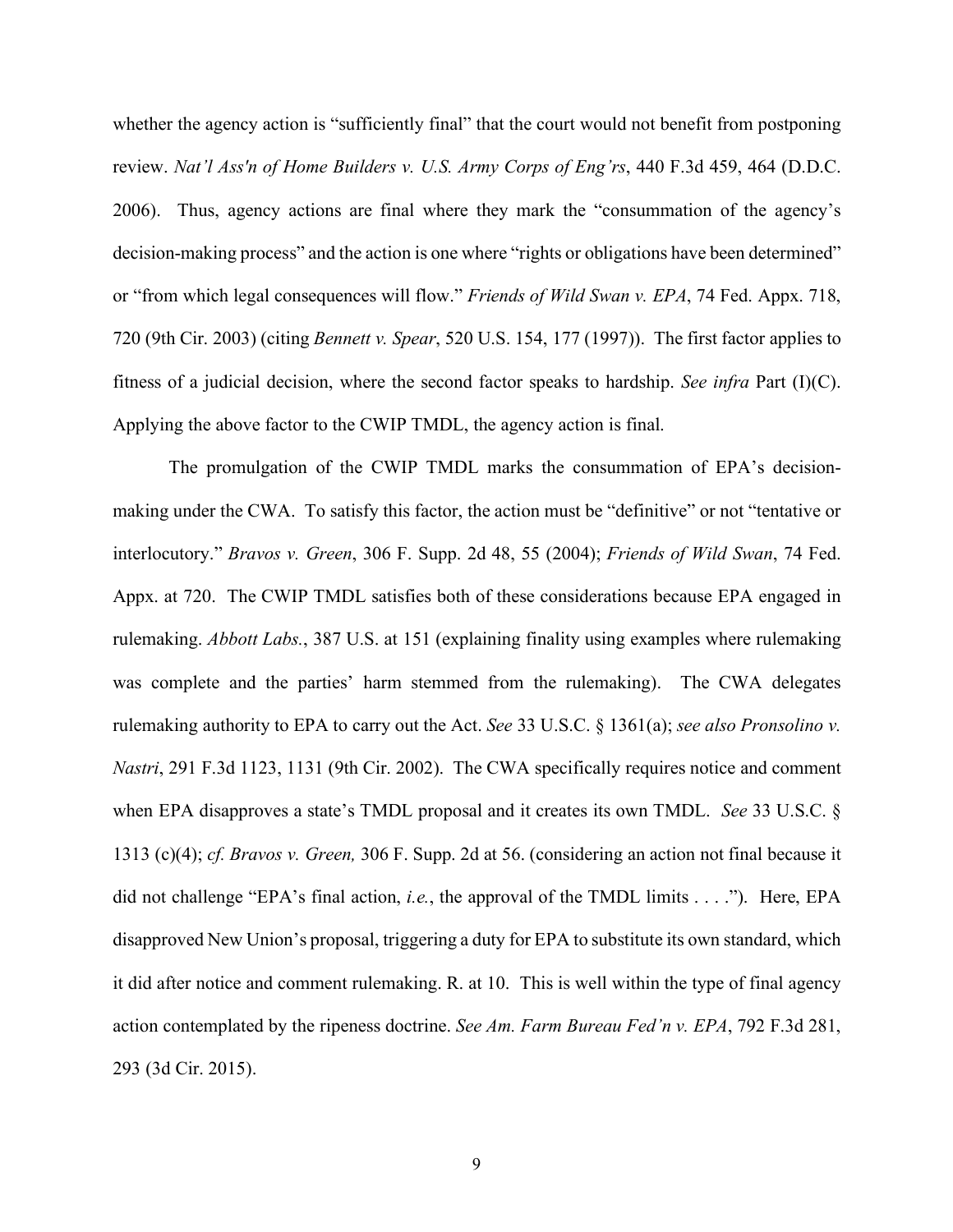### **B. The Court Will Not Benefit From Further Factual Development.**

All that is necessary to adjudicate this claim are the facts on the record before EPA when it made its decision. Where a case presents the court with a "purely legal issue," e.g. an agency's construction of a statute, it is fit for review because further facts will not "significantly advance" the court's ability to adjudicate the claims before them. *Abbott Labs.*, 387 U.S. at 149; *Ohio Forestry*, 523 U.S. at 737 (citation omitted). Rather, the facts necessary to resolve an agency's statutory interpretation are the facts established by a well developed administrative record. *See e.g. Am. Farm Bureau*, 792 F.3d at 295; *see also City of Kennett*, 887 F.3d at 433 ("whether EPA lawfully approved the TMDL . . . depends primarily on the administrative record supporting EPA's decision."). Here, the action solely relates to EPA's interpretation of the CWA and its own regulations. R. at 11. The record is well-developed and has been submitted to the court. R. at 10. Therefore, this case will not benefit from any more factual development.

Further, the CWIP TMDL contemplates concrete actions taken by the state towards implementation, thus the factual development here has surpassed what is necessary. An action is not ripe unless the facts have been "fleshed out, by concrete action that harms or threatens to harm the complainant." *Lujan v. National Wildlife Federation*, 497 U.S. 871, 873 (1990). Here, preexisting permits for Lake Chesaplain's two point sources were considered and incorporated into the TMDL. R. at 8, 10. New Union has since proposed editing these permits to incorporate the phosphorus limits. R. at 10. These are concrete steps towards implementation. *Cf. Food and Water Watch v. EPA*, 5 F. Supp. 3d 62, 80-81 (2013) (reasoning further factual development was necessary because neither EPA nor the state were issuing permits in violation of the TMDL). Thus, no further factual development is required and the time to review the CWIP TMDL is now.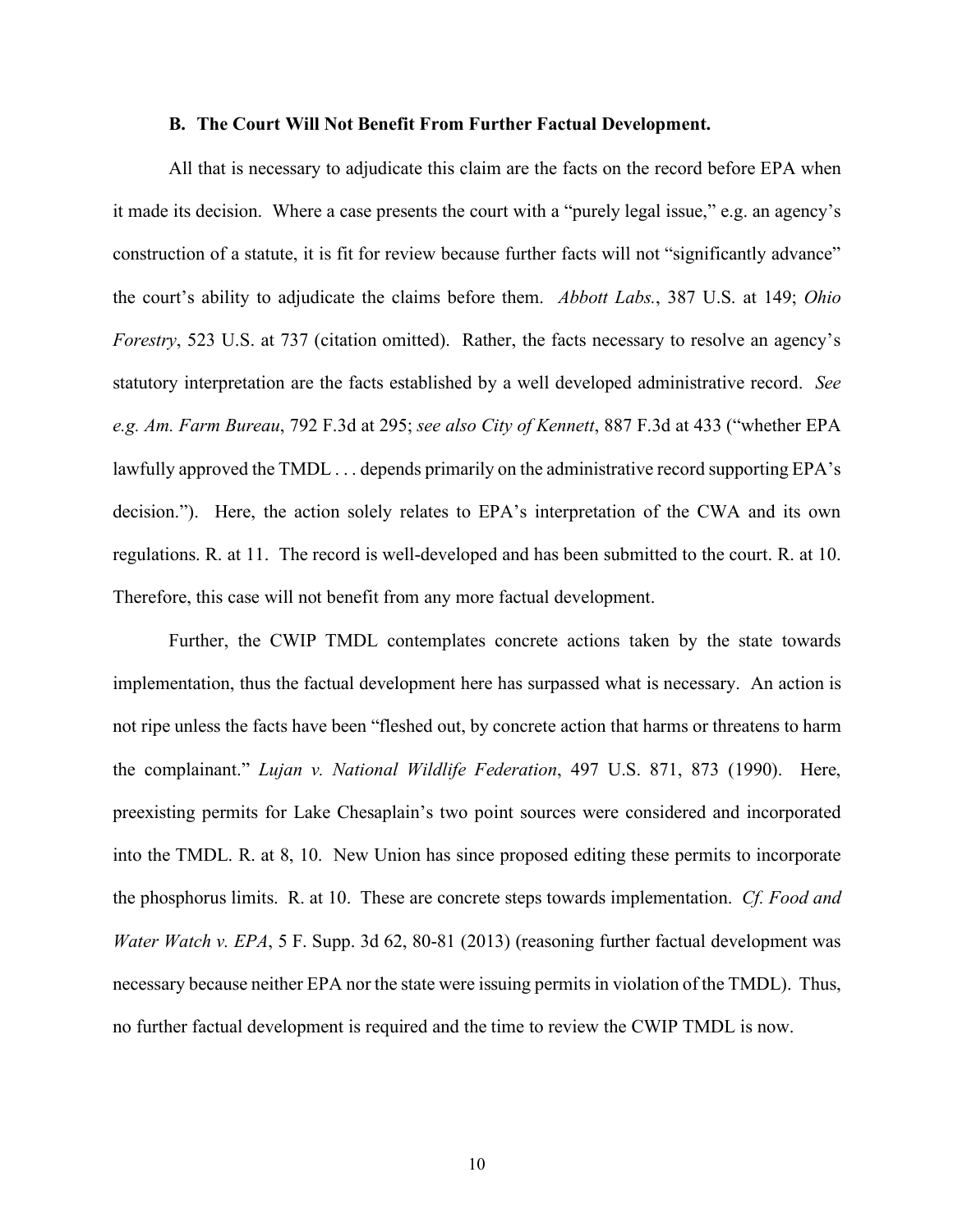## **C. CLW Will Suffer Hardship from the Pollution Levels in Lake Chesaplain Absent a Court Judgment.**

The hardship factor considers how the agency action in question forces plaintiffs to modify their behavior, creating a "direct and immediate" impact on their "day-to-day" lives. *See Ohio Forestry*, 523 U.S. at 734; *Abbott Labs.*, 387 U.S. at 152. This can be through the presence of future "adverse effects of a strictly legal kind" or through more practical hardship upon the interests of CLW in particular. *Ohio Forestry*, 523 U.S. at 733-34. Here, the TMDL creates significant legal effects, and CLW members will suffer practical harm absent a judicial decision.

The CWIP TMDL imposes strictly legal effects. "Strictly legal" adverse effects are those that would traditionally be considered by courts, including the modification of legal power or authority, or the potential for liability as a result of the agency action. *See Ohio Forestry*, 523 U.S. at 733. For example, in *Friends of Wild Swan v. EPA*, the Third Circuit considered a TMDL to impose legal consequences due to the relationship between the TMDL and the requirement that it be incorporated into a state CPP. 74 Fed. Appx. at 720-21; *see also* 33 U.S.C § 1313(d)-(e). Here, the TMDL is directly incorporated into the state's CPP. If the CPP is not approved by EPA, the state's permitting program cannot be approved. *See id.* § 1313(e)(2)*; see also Friends of Wild Swan*, 74 Fed. Appx. at 721. The CWIP TMDL, therefore, can impact the ability to issue permits that are necessary under the Act to avoid liability. *See id.* §§ 1319(a)-(c). As such, the CWIP TMDL imposes hardship in the strictly legal sense.

More importantly, members of the CLW feel the practical harm of an insufficiently protective TMDL on a day-to-day basis, both in their enjoyment of the lake for recreational and economic use. *See Sierra Club, North Star Chapter v. Browner*, 843 F. Supp. 1304, 1311 (D. Min. 1993) (holding the issue was ripe where the effects of the TMDL were "being felt in a concrete way by members of the plaintiff groups . . . ."). This pragmatic assessment of hardship includes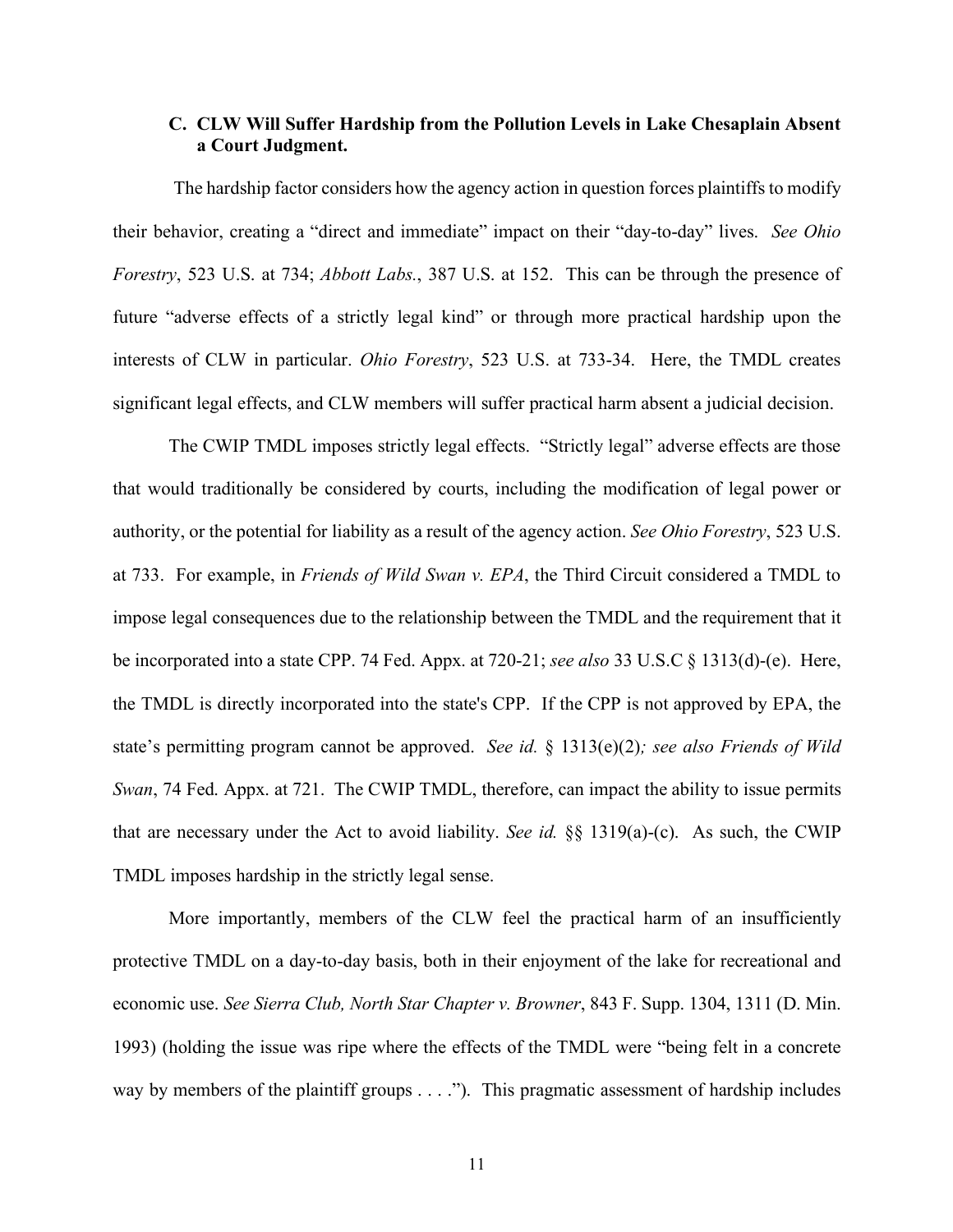harm suffered "both financially and as a result of uncertainty-induced behavior modification in the absence of judicial review." *City of Kennett*, 887 F.3d at 433. The algae growth resulting from excess phosphorus in Lake Chesaplain has endangered CLW members' source of drinking water. R. at 10. It has also affected the water's color and smell, thus diminishing the daily use of the lake for recreational purposes. R. at 10. This decline in recreational activities has decreased the value of CLW member homes. R. at 7.; *cf. City of Arcadia v. EPA*, 265 F.Supp.2d 1142, 1157 (N.D. Cal. 2003) (considering economic hardship "borne by [p]laintiffs in particular" in assessing hardship). Members of the CLW have thus suffered day-to-day harm, and will continue to feel the effects of this harm should the court withhold a decision. Indeed, considering fitness and hardship together, this action "can never get riper." *Ohio Forestry*, 523 U.S. at 737.

# **II. DEFINING TMDL TO REQUIRE BOTH WLAS AND LAS IS PERMISSIBLE AND CONSISTENT WITH THE CWA UNDER** *CHEVRON***.**

 The District Court erred in vacating EPA's definition of a TMDL for encompassing both WLAs and LAs. First, New Union's challenge to EPA's longstanding regulation exceeds the statute of limitations to bring an as-applied challenge to the regulation. Second, New Union's contention that the CWA unambiguously prohibits EPA's definition of TMDL is incorrect under *Chevron* Step One. EPA's interpretation is supported by the text, purpose, and structure of the statute, and does not exceed its delegated authority under the Act. Lastly, EPA's longstanding definition of TMDL is reasonable, and thus the regulation should be afforded *Chevron* deference.

### **A. New Union's Challenge is Time-Barred for Exceeding the Statute of Limitations.**

The limitations period to challenge a regulation is six years after the regulation is published to the Federal Register. *Dunn-McCampbell Royalty Interest, Inc. v. Nat'l Park Serv.*, 112 F.3d 1283, 1286 (5th Cir. 1997); *see also* 28 U.S.C. § 2401(a). Here, EPA's regulation was published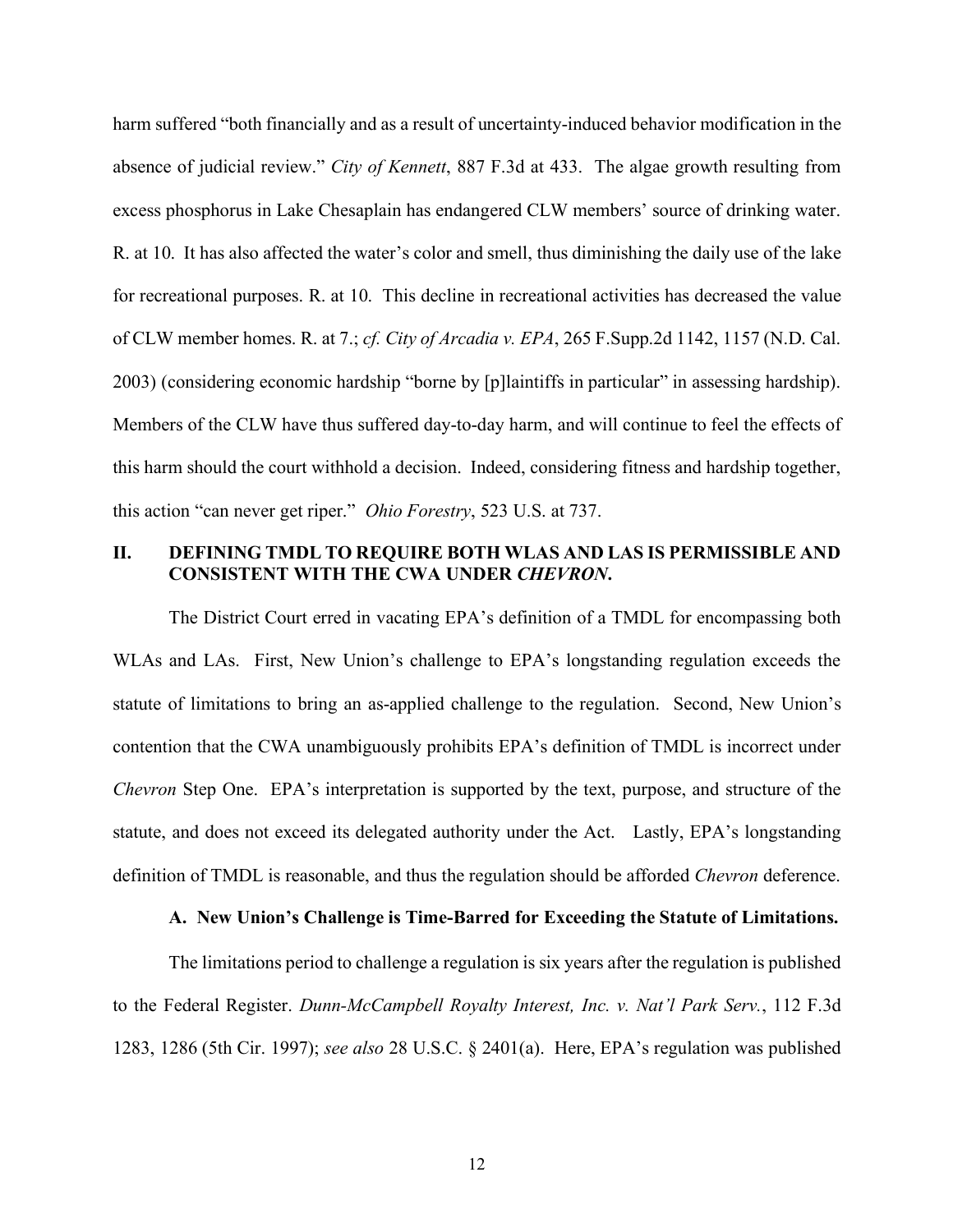in 1985, well over thirty years ago. Water Quality Planning and Management, 50 Fed. Reg. 1774 (Jan. 11, 1985) (to be codified at 40 C.F.R. 130).

This action is time-barred because New Union brings a challenge to the original enactment of the regulation in question. The District Court held that EPA's application of the rule through the issuance of the CWIP TMDL restarted the limitations period. R. at 12 (citing *Dunn-McCampbell*, 112 F.3d at 1287). This reasoning, however, is now obsolete. The Fifth Circuit recently clarified that "a final agency action that applies a regulation to a particular plaintiff does not restart the clock on a challenge to the *original enactment* of the regulation." *See Am. Stewards of Liberty v. Dep't of Interior*, 960 F.3d 223, 230 (5th Cir. 2020) (emphasis added) Instead, "'an agency's application of a rule to a party creates a new, six-year cause of action' to challenge *that specific application of the rule*." *See id.* (emphasis added) (citing *Dunn-McCambell*, 112 F.3d at 1287). New Union's challenge here is to the original enactment of the regulation, not the CWIP TMDL. R. at 12. Thus, this action is time-barred.

### **B. The CWA Does Not Unambiguously Forbid EPA's Definition of TMDL.**

Even if the court considers this challenge to be timely, EPA's longstanding regulation interpreting the phrase "total maximum daily load" should stand under a *Chevron* analysis. *Chevron, U.S.A., Inc. v. Nat. Res. Def. Council*, 467 U.S. 837 (1984). Step One of *Chevron* instructs courts to consider "whether Congress has directly spoken to the precise question at issue." *Id.* at 842. If after applying tools of statutory interpretation, the intent of Congress is clear, the court is to effectuate that intent. See *id.* at 842-43. The CWA permits EPA's construction of TMDL. The plain meaning, purpose, and structure of the CWA support EPA's interpretation. Furthermore, EPA's definition does not amount to an overstep of its authority delegated within the Act. Thus, EPA's TMDL definition is not forbidden under Step One.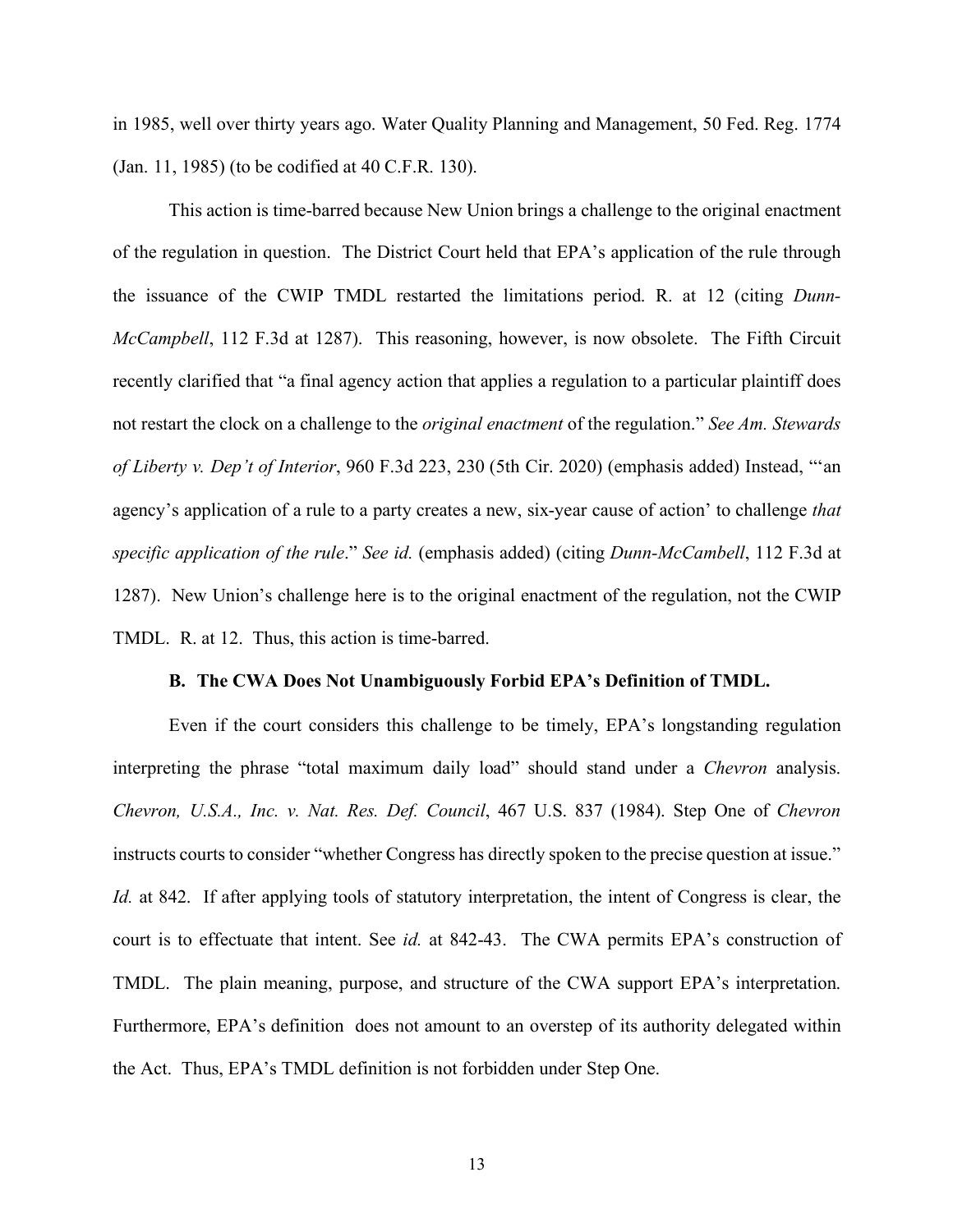# i. The Plain Meaning of "Total" in TMDL Does Not Prohibit the Possibility that the Term Requires the Components of a Whole.

The word "total" in TMDL implies a sum of parts. When conducting statutory interpretation, courts first look to the ordinary, plain meaning of the text. *See Est. of Cowart v. Nicklos Drilling Co.*, 505 U.S. 469, 475 (1992). "Total" can be understood from the math involved when calculating a restaurant bill. When the waiter brings the check to the table, a reasonable person would require the bill to be itemized, containing a list of the components that amount to the sum. A single figure on the bill would likely be rejected as incomplete or lacking totality. This supports an interpretation of "total" that accounts for the portions that make up a whole. This understanding is reinforced by the dictionary definition of "total." Merriam-Webster defines "total" as "comprising or constituting a whole" and "a product of addition; sum."2 New Union argues that "total" could not possibly include multiple components. R. at 12. However, this interpretation does not align with the ordinary and plain meaning of "total." EPA's definition comports with the ordinary meaning of "total" and thus is not prohibited.

Interpreting "total" as a single, top-line figure would violate the canon against surplusage. This canon instructs courts to effectuate purpose into every word written into a statute with an assumption that no word is superfluous. *See Duncan v. Walker,* 533 U.S. 167, 174 (2001). Here, the lower court's construction would render total and maximum redundant in "total maximum daily load." Through this lens, "total daily load" and "maximum daily load" would be indistinguishable. *See Am. Farm Bureau*, 792 F.3d at 297. This both undermines New Union's interpretation and supports that EPA's regulatory definition is reasonable.

<sup>2</sup> *Total*, MERRIAM-WEBSTER, https://www.merriam-webster.com/dictionary/total (last visited Nov. 21, 2021).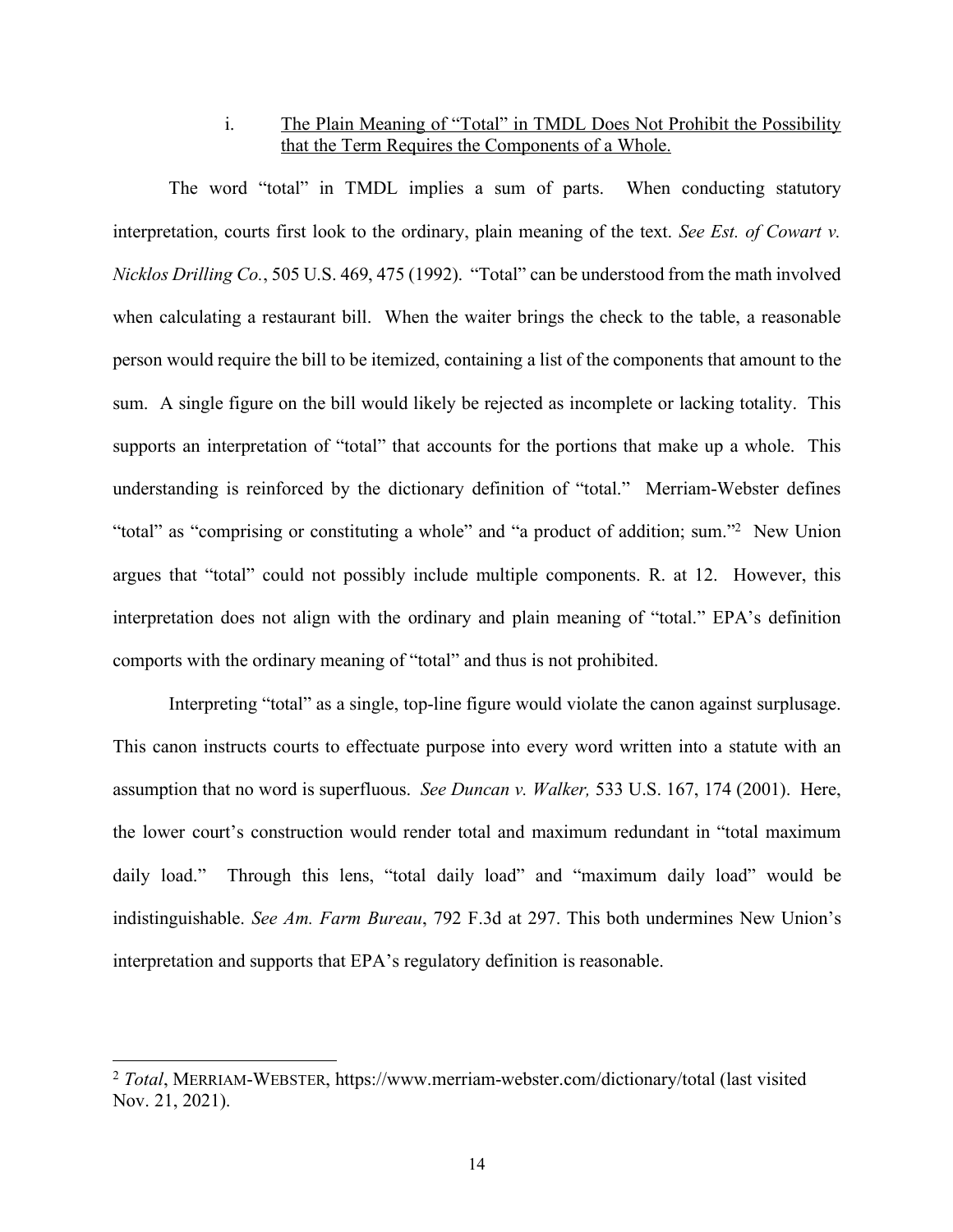Additionally, the CWA read by reference to the whole statute supports that "total" should be understood as a sum of parts. *See Samantar v. Yousuf*, 560 U.S. 305, 319 (2010) (explaining the Whole Act Rule). For example, the CWA discusses grants available for the *total* cost of operation and maintenance of waste treatment management plans. 33 U.S.C. § 1284(b)(1). The CWA instructs EPA to account for the sum of its parts, including "total waste water loading of such works, the constituent elements of the wastes, and other appropriate factors." *Id.*; *see Am. Farm Bureau*, 792 F.3d at 297. Similarly, when conducting studies on thermal discharges, CWA instructs EPA to estimate "the *total* impact on the environment, considering not only water quality, but also air quality, land use and effective utilization and conservation of freshwater and other natural resources." 33 U.S.C. § 1254(t) (emphasis added). These clauses showcase multiple sections of the CWA where "total" is the sum of many components.

### ii. The Purpose and Structure of the CWA Lends Support to EPA's Regulatory Definition.

Requiring WLAs and LAs in a TMDL provides the means to the CWA's stated ends. Congress made clear that the goal of the CWA is to "*restore and maintain* the chemical, physical, and biological integrity of the Nation's waters." *Id*. § 1251(a) (emphasis added). To meet these goals, WQS are set and achieved "through the control of both point and nonpoint sources of pollution." *Id.* §§ 1251(a)(7); 1313(a). Effluent limitations are established by EPA on point source discharges to maintain WQS. *Id.* §§ 1311(b)(1)(A). When such point source controls are insufficient, the water is deemed impaired and a TMDL is created to restore the waterbody. *Id.* § 1313(d); *see also Dioxin/Organochlorine Ctr. v. Clarke*, 57 F.3d 1517, 1527 (9th Cir. 1995) (stating TMDLs are only created when "existing pollution controls will not lead to attainment of water standards."). Therefore, it is reasonable for EPA to conclude that a TMDL contemplates limitations on pollutant contributions not just from point sources, but from nonpoint sources as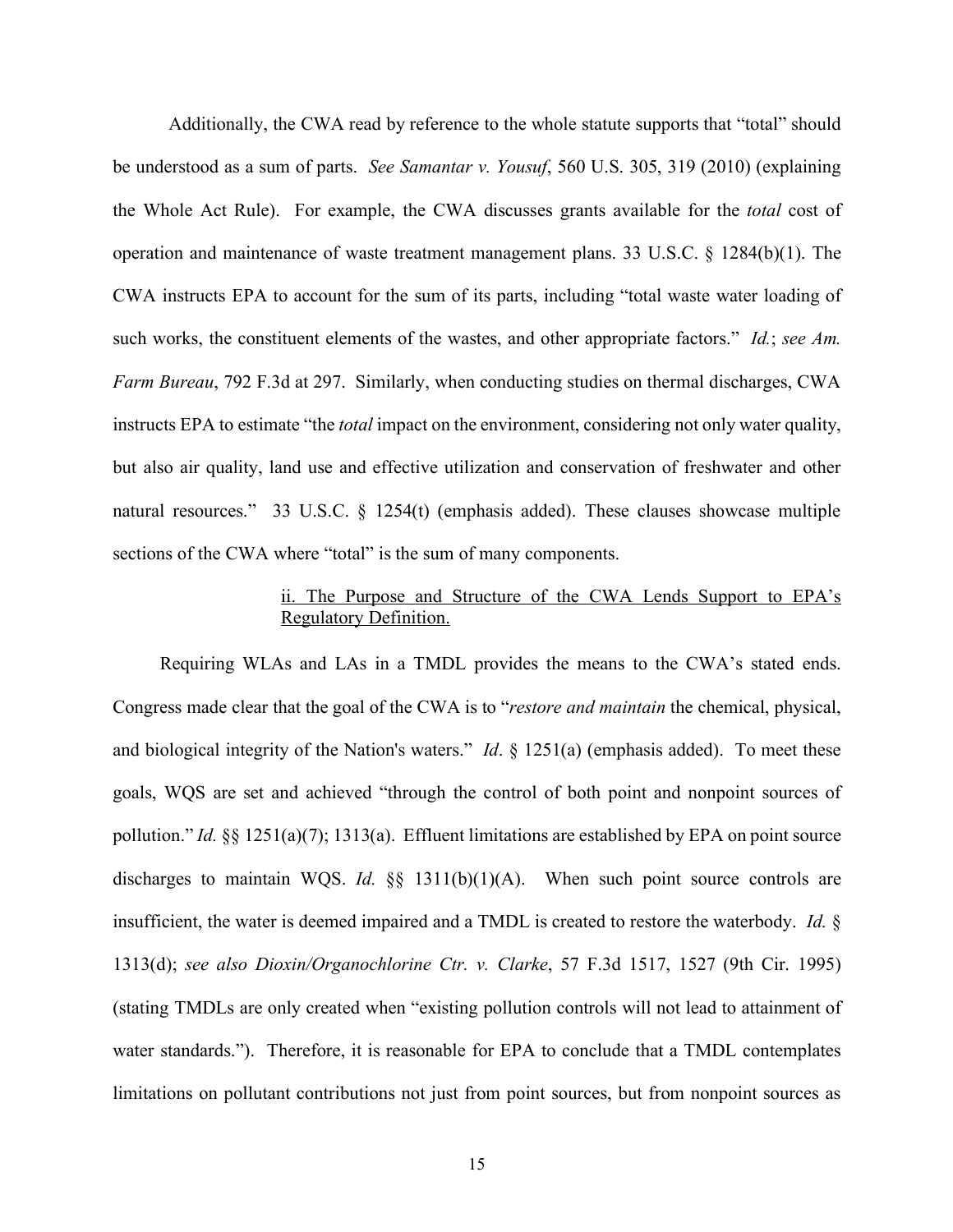well. *See Pronsolino v. Marcus*, 91 F. Supp. 2d 1337, 1348 (N.D. Cal. 2000), *aff'd sub nom. Pronsolino v. Nastri*, 291 F.3d 1123 (9th Cir. 2002). By requiring WLAs and LAs in the regulation, EPA interprets the CWA directly in line with the purpose of the Act.

The impaired waters list required under 303(d) also reinforces the need to allocate between for point and nonpoint sources. A 303(d) list must take into account the severity of pollution in the waterbody. *See* 33 U.S.C. § 1313(d)(1)(A). The CWA broadly defines "pollution" as "manmade or man-induced alteration of the chemical, physical, biological, and radiological integrity of water." 1362(19). This would naturally include all pollution from both point and nonpoint sources. *See Pronsolino*, 291 F.3d at 1139 ("The list required by § 303(d)(1)(A) requires that waters be listed if they are impaired by a combination of point sources and nonpoint sources; the language admits of no other reading."). As TMDLs are established pursuant to 303(d), it follows that it is reasonable for EPA to allocate between WLAs and LAs in the regulation.

### iii. EPA's Interpretation of TMDL Falls Within EPA's Power Under the CWA in Line with Principles of Cooperative Federalism.

EPA's requirement to allocate pollutant loads among point and nonpoint sources does not amount to an overstep of agency authority. The CWA is governed by cooperative federalism, a framework that instructs EPA and states to work together to achieve the Act's goals. *See Am. Farm Bureau*, 792 F.3d at 288. While EPA does not directly implement the TMDL, it serves a supervisory role to the state to ensure the achievement of WQS. *See Sierra Club v. Meiburg,* 296 F.3d 1021, 1027 (11th Cir. 2002). For example, EPA has the authority to review, approve and reject every step of the section 303(d) process. R. at 6; *see also* 33 U.S.C. § 1313(c)(3) (designated uses and WQS); *id.* § 1313(d)(1)(a) (impaired waters list); *id.* § 1313(d)(1)(c) (TMDLs); *id.* § 1313(e) (CPP). Through that supervisory role, EPA is allowed to require a TMDL to include WLAs and LAs.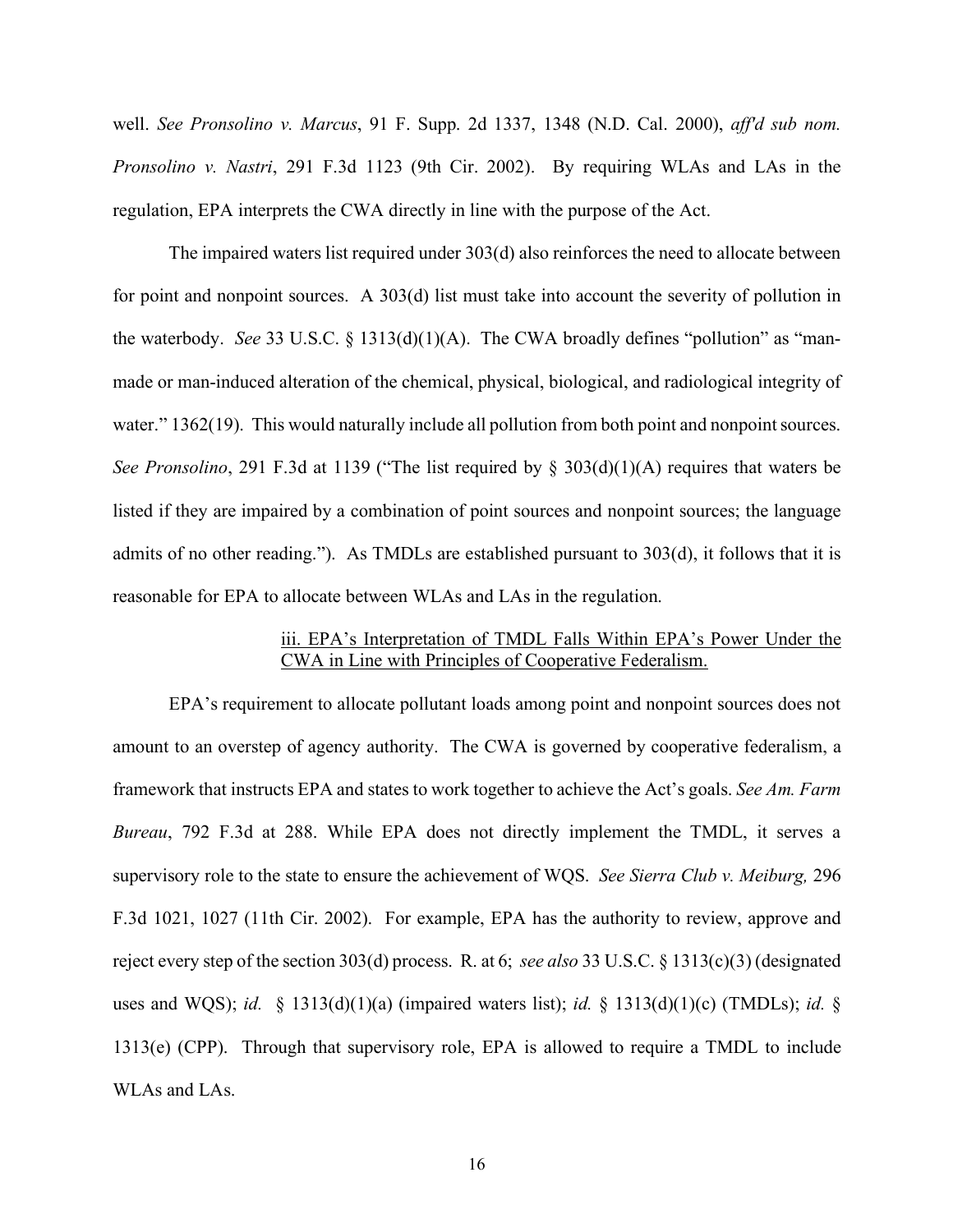The District Court conflates EPA's power to regulate the TMDL with the power to implement the TMDL. EPA does not need the authority to implement the TMDL to require allocations in its promulgated definition for TMDLs. This is because a TMDL is an informational tool and is "not self executing." *See Idaho Sportsmen's Coal. v. Browner,* 951 F. Supp. 962, 966 (W.D. Wash. 1996). Instead, a TMDL, whether authored by the state or the agency, is incorporated into a CPP. 33 U.S.C. § 1313(e). Thus, EPA's exercise of discretion here is consistent with the agency's gatekeeping authority under the CWA. *Contra* Clean Air Act, 42 U.S.C. § 7410(c)(1) (giving EPA authority to directly implement air quality standards). Indeed, issuing a TMDL that abides by regulatory requirements for eventual incorporation falls squarely within agency authority under the Act.

Additionally, the District Court was incorrect that the CWIP TMDL's allocations among individual sources was a dramatic expansion of EPA's authority. The CWA is ambiguous as to the precise issue of pollutant allocations generally. Whether EPA allocates pollution among applicable point sources and nonpoint sources as singular entities, or accounts for these sources individually is irrelevant. Neither action would deface the text of the CWA. Indeed, the Supreme Court recently clarified that EPA issuing permits to nonpoint sources, in certain instances, is not a dramatic expansion of its authority under the CWA. *See Cnty of Maui, Hawaii v. Hawaii Wildlife Fund*, 140 S. Ct. 1462, 1477 (2020) (citing *Utility Air Regulatory Group v. EPA*, 573 U.S. 302 (2014) (deciding that indirect discharges into navigable water can be subject to permits if functionally equivalent to direct discharges). Similarly, EPA's action here was not a dramatic expansion of the CWA as the agency was acting within its rulemaking authority to carry out the provisions of the Act. *See* 33 U.S.C. § 1361(a). Accounting for individual point and nonpoint sources, such as the Chesaplain STP and hog CAFOs, respectively, enables EPA to reduce the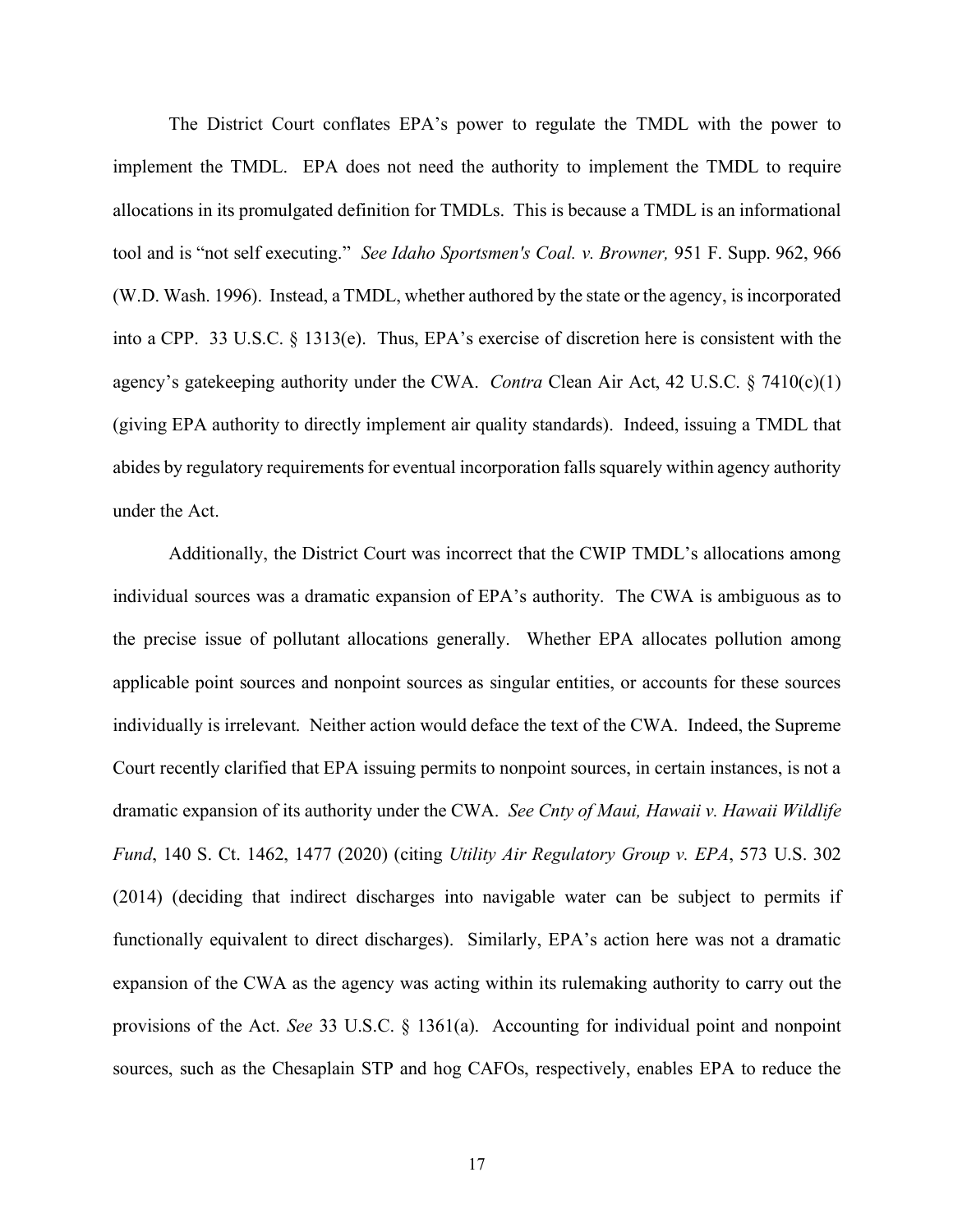pollution in the Nation's waters and is in accordance with the regulation. 40 C.F.R. § 130.2(i) (defining TMDL as the sum of "*individual* WLAs for point sources and LAs for nonpoint source"). Thus, EPA has not overstepped its authority.

### **C. Under** *Chevron* **Step Two, EPA's Interpretation of TMDL is Reasonable.**

The plain meaning of "total," the purpose and structure of the CWA, and principles of cooperative federalism indicate that EPA's definition of TMDL is not forbidden by the CWA, and thus passes under *Chevron* Step One. Thus, this court must assess the reasonableness of EPA's interpretation under *Chevron* Step Two. At Step Two, an agency's interpretation is given considerable deference, and assumed permissible unless it is "arbitrary, capricious, or manifestly contrary to the statute." *Chevron*, 467 U.S. at 844. In other words, the agency's interpretation will be upheld if it is reasonable. *U.S. v. Mead Corp.*, 533 U.S. 218, 229 (2001). This is because an ambiguous term is typically viewed as Congress delegating gap-filling authority to agencies. *See Nat'l Cable & Telecomm. Assoc. v. Brand X Internet Services*, 545 U.S. 967, 980 (2005). Here, the reasonableness of EPA's definition is supported by the *Chevron* Step One analysis. *See supra* Part II(B); *Amer. Farm Bureau*, 792 F. 3d. at 306 (stating *Chevron* Step One reasoning supports the reasonableness of EPA's interpretation). EPA's interpretation is also supported by judicial and congressional action, and public policy. Therefore, EPA's definition of TMDL is reasonable.

### i. Congressional and Judicial Action Support EPA's Reasonable Definition.

 Congress has supported the reasonableness of EPA's regulation. In 1987, after the promulgation of the regulation, Congress amended the CWA. This amendment added a clause governing the revision of effluent limitations "based on a total maximum daily load *or other waste load allocation* established under this section." 33 U.S.C. § 1313(d)(4)(A)-(B) (emphasis added). By writing WLAs into the CWA, a term absent from the original enactment, Congress explicitly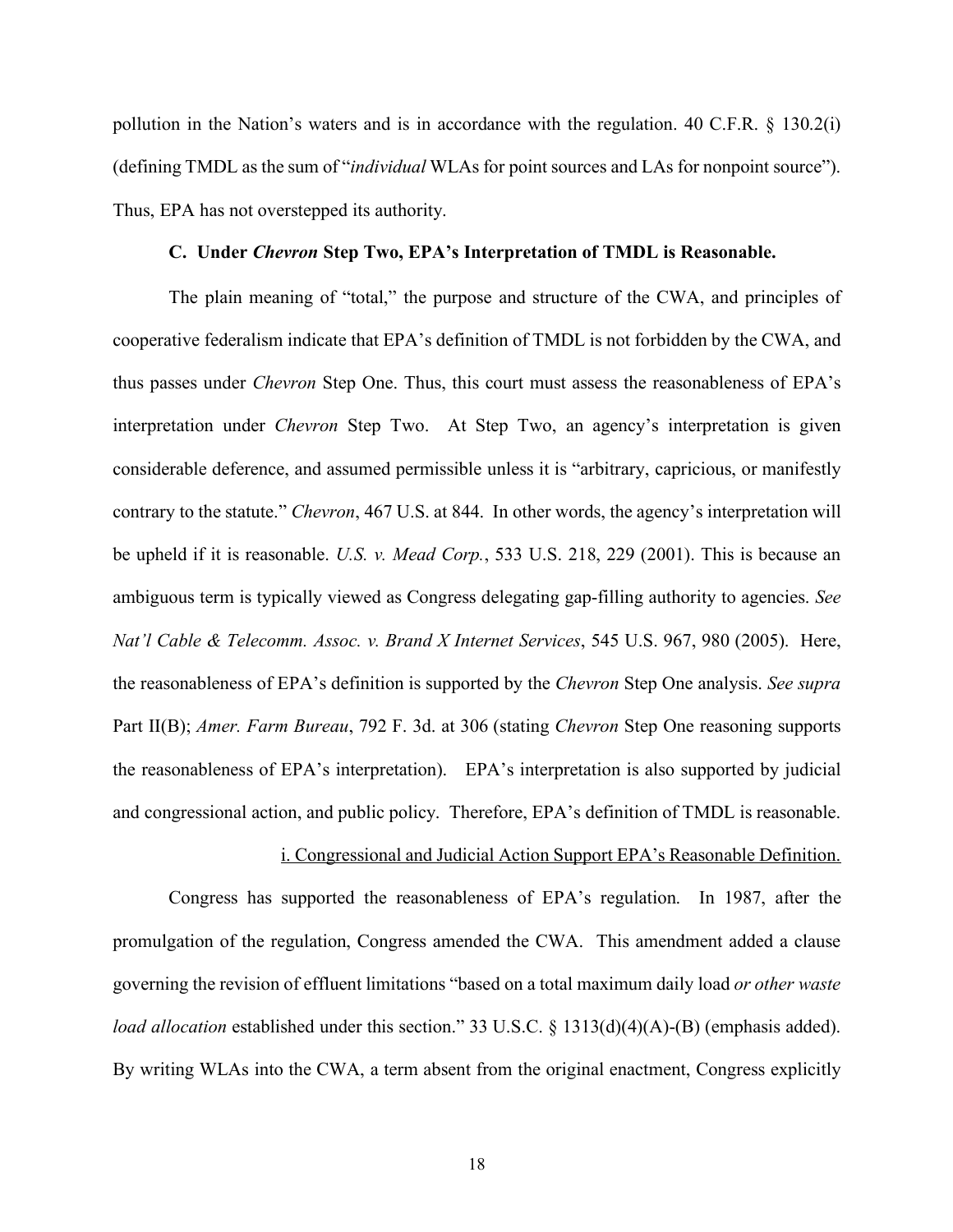implied its acceptance of the regulation. Indeed, Congress's revision indicates an intent to include such allocations. Additionally, the word "other" in the amendment suggests Congress considers WLAs to at least comprise part of a TMDL. *Am. Farm Bureau*, 792 F.3d at 308. Therefore, the regulation's reasonableness is supported by Congress.

 Second, this regulation has been upheld by courts throughout the decades. In fact, many courts have defined TMDLs to accord with EPA's regulations. *See, e.g. Conservation Law Found., Inc. v. Pruitt*, 881 F.3d 21, 27 (1st Cir. 2018); *Thomas v. Jackson*, 581 F.3d 658, 662 (8th Cir. 2009); *Friends of Earth, Inc. v. EPA*, 333 F.3d 184, 186 n. 5 (D.C. Cir. 2003); *Pronsolino v. Nastri*, 291 F.3d at 1132; *Idaho Sportsman*, 951 F. Supp at 976. Thus, Congress and the courts support EPA's definition as reasonable.

### ii. Public Policy Supports EPA's Interpretation as Reasonable.

Fifty years after the CWA's enactment, water quality is still far from the goals set forth in the Act. As of 2014, 218 million Americans live within ten miles of impaired waters. 3 States in particular struggle to control the nonpoint sources in their waterways. For example, in 2013, the General Accounting Office examined a random sample of twenty-five water bodies with longstanding TMDLs in place. U.S. GOV'T ACCOUNTABILITY OFF., GAO-14-80, CLEAN WATER ACT: CHANGES NEEDED IF KEY EPA PROGRAM IS TO HELP FULFILL THE NATION'S WATER QUALITY GOALS 35 (2013). State officials reported that while 83% of the sampled water bodies achieved their targets for point source pollution, only 20% reached their target for nonpoint sources. *Id.* Absent a clear nonpoint source target, states may be able to ignore their responsibilities under the CWA's cooperative federalism scheme.

<sup>3</sup> Allison Shipp and Gail E. Cordy, *The USGS Role in TMDL Assessments* 35, USG.Gov, https://pubs.usgs.gov/fs/FS-130-01/ (last visited Nov. 20, 2021).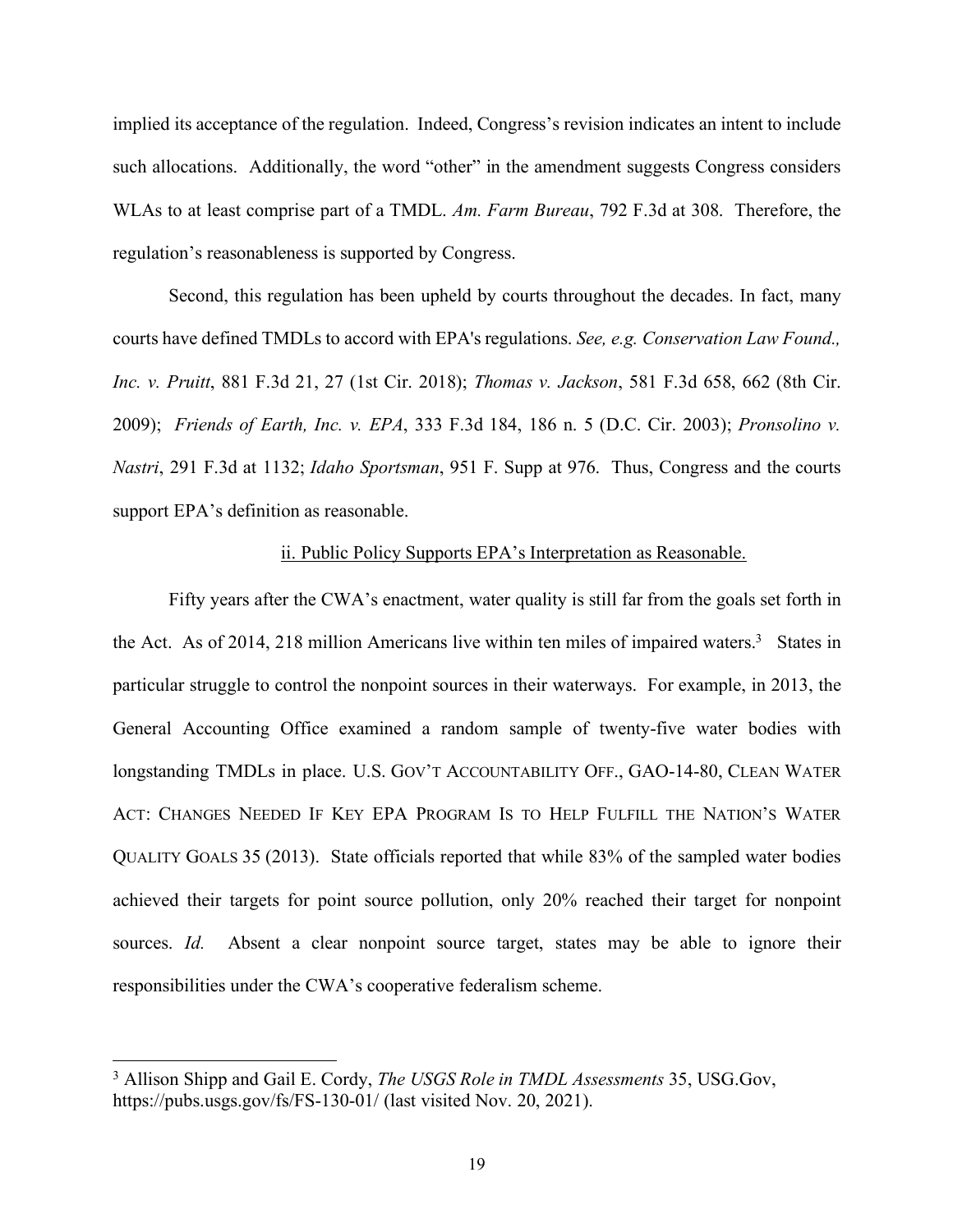In Lake Chesaplain, despite existing state programs, nearly half of the lake's phosphorus loadings come from nonpoint sources. R. at 8-9. New Union has also taken no steps to require phosphorus reduction BMPs. R. at 10. Requiring WLAs and LAs provide a mechanism to control for these deficiencies in achieving WQS. Reflecting sound policy in relation to the goals of the CWA reinforces that the regulation is reasonable. *See Pronsolino*, 91 F. Supp. 2d. at 1348 ("[T]o have limited TMDLs only to point-source loadings . . . would have left state agencies guessing at how to allocate the burden of cleanup between point and nonpoint contributions of the same pollutant."). Thus, this Court should defer to the agency under *Chevron* Step Two.

# **III. EPA'S ADOPTION OF A TMDL CONSISTING OF AN ANNUAL POLLUTION LOADING REDUCTION PHASED OVER FIVE YEARS VIOLATES THE CWA.**

A TMDL is not a phased percentage reduction in annual loadings. Rather, a TMDL is a fixed daily limit on total loadings that shall meet applicable WQS. The CWIP TMDL violates the CWA first, because the statute provides for "total maximum *daily* load[s]." 33 U.S.C. § 1313(d)(1)(c) (emphasis added). Based on the plain meaning of the word "daily," Congress intended for the pollutant period to be calculated every day. Second, the CWIP TMDL as a phased percentage reduction violates the CWA because the plain meaning of the words "maximum" and "load" requires that a TMDL should provide the greatest amount of pollution that can enter a waterbody, rather than the amount that must be removed. Moreover, a phased TMDL over five years does not allow for WQS to be achieved until the fifth year, and does not comply with a strict statutory deadline, in effect creating a five-year extension for New Union. Thus, the CWIP TMDL as a phased percentage reduction in annual loadings violates the CWA.4

<sup>4</sup> Part II(B)-(C) argues that the CWA does not unambiguously forbid EPA's interpretation that "total" can constitute components of a whole. This argument, however, does not preclude the conclusion that "maximum," "daily," and "load" are unambiguous. *See Am. Farm Bureau* 792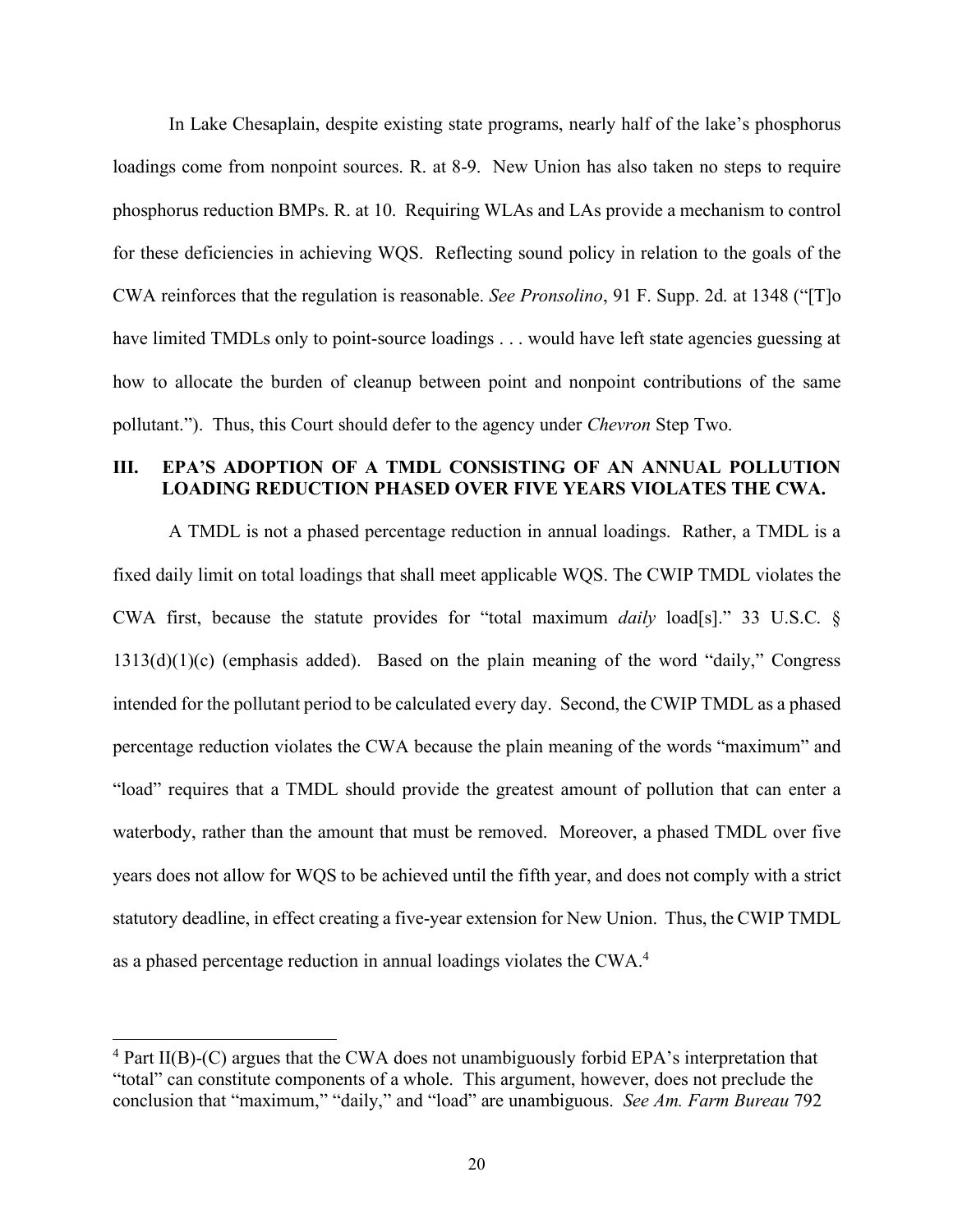### **A. Annual Pollution Limits are Inconsistent with the Plain Meaning of the Word "Daily."**

To assess the validity of a TMDL expressed annually, the Court must consider the plain meaning of the word "daily," in "total maximum daily load," and thus proceed to *Chevron* Step One. *See supra* Part II(B). Here, the CWA unambiguously requires EPA to establish "daily" load limits of pollution into impaired waters––total maximum *daily* loads. 33 U.S.C. § 1313(d)(1)(c). EPA, however, adopted a TMDL that contained annual pollution limits. By approving the facially inadequate TMDL, EPA's action is inconsistent with the CWA's language.

# i. The Plain Meaning of the CWA Indicates that "Daily" Cannot Mean "Annual."

When conducting statutory interpretation, courts first look to the ordinary, plain meaning of the text. *See supra* Part II(B). Here, "total maximum daily load" establishes that the load for pollutants should be on a daily basis. Daily unambiguously means every day. Merriam-Webster defines "daily" as "occurring, made, or acted upon every day" or "issued every day."5 This definition is consistent in all contexts. For example, the top results in a Google search of the word "daily" provide a series of news publications circulated every day, including The Daily Mail, The Daily – New York Times, Los Angeles Daily News, New York Daily News, among others. GOOGLE SEARCH FOR DAILY, http://google.com. Morever, in hospitals, patients would be surprised if a doctor's daily rounds came only once a year. *See Friends of Earth, Inc. v. EPA.,* 446 F.3d 140, 145 (D.C. Cir. 2006). Interpreting "daily" to mean anything other than every day, i.e. annual, runs counter to the plain meaning of the statute.

 $\overline{a}$ 

F.3d at 295 ("[T]he D.C. Circuit held that the word "daily" was unambiguous, though it did not consider the above phrase unambiguous in all respects.").

<sup>5</sup> *Daily*, MERRIAM-WEBSTER, https://www.merriam-webster.com/dictionary/daily (last visited Nov. 21, 2021)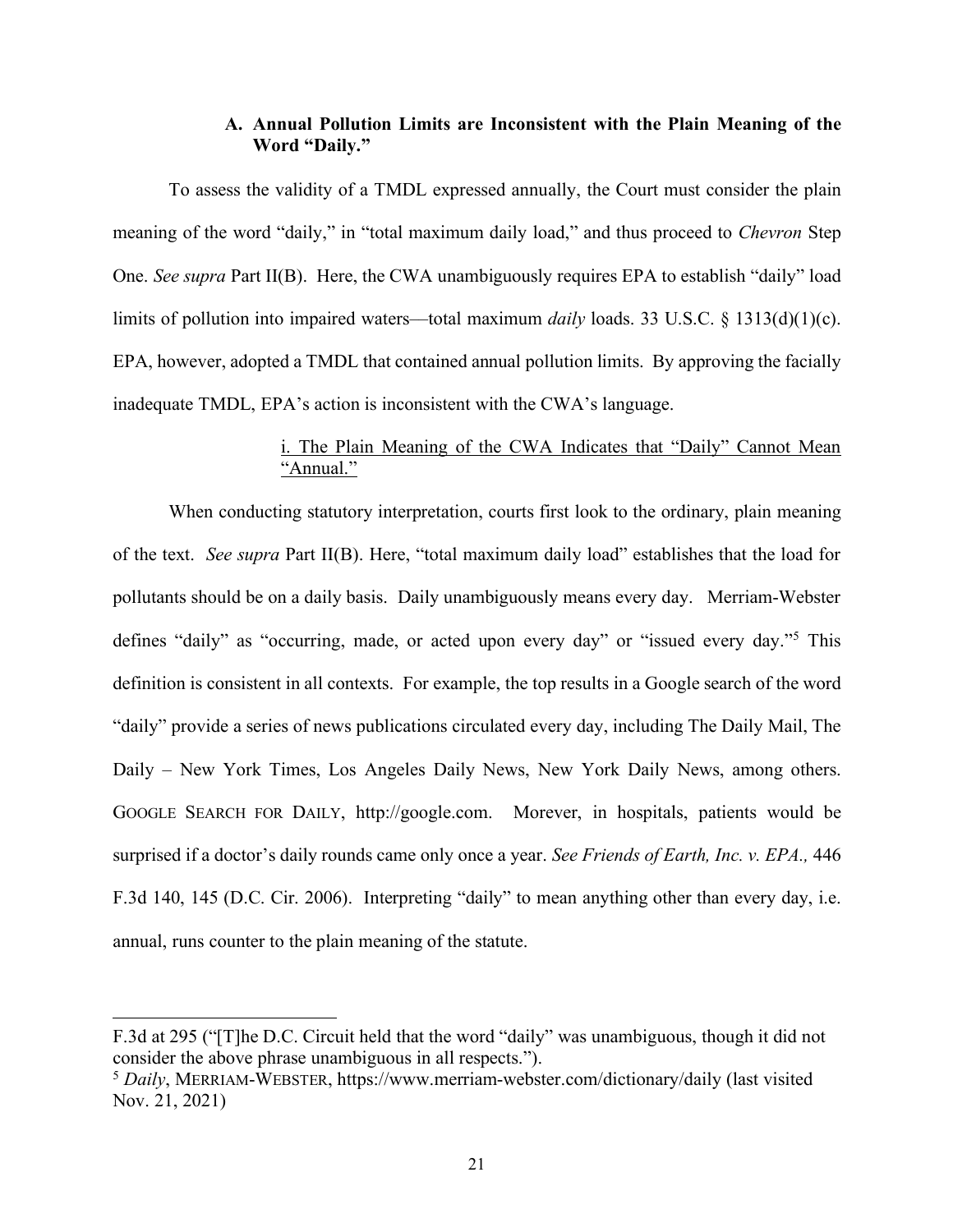EPA's interpretation fails to look at the plain language of the statute. The agency's interpretation mirrors that of the Second Circuit in *National Resources Defense Council, Inc. v. Muszynski*, 268 F.3d 91 (2d Cir. 2001). Here, the court relies on the "overall structure and purpose" of the CWA as a basis for concluding that "daily" within "total maximum daily load" has flexible meanings. *Id* at 98*.* The Court's only textual reference was section 303(d)(1)(C)'s language that requires the establishment of TMDLs for "pollutants which the Administrator identifies . . . as suitable for such calculation." *Id*. (citing 33 § U.S.C. 1313(d)(1)(C)). This language, however, does not conflict with the requirement to establish daily loads. In fact, the language crossreferences section  $304(a)(2)$ , which requires EPA to develop by 1973 "the identification of pollutants suitable for maximum daily load measurement correlated with the achievement of water quality objectives." 33 U.S.C. § 1314(a)(2). The text the Second Circuit cites only reinforces the requirement that the limitations on pollutants must be daily. Moreover, interpreting "daily" to mean anything other than "every day" runs counter to the D.C. Circuit's holding, the leading court on statutory interpretation and administrative law questions.6 *Friends of Earth,* 446 F.3d at 145. This Court should follow the D.C. Circuit's reasoning that the only interpretation of the word "daily" is "every day."

### ii. Setting Annual Pollution Loads Run Counter to the Purpose of the CWA.

Setting an annual pollution limit can potentially have an adverse effect on water quality and thus, contravenes the CWA's congressional purpose. Under a system that permits more flexible standards, such as "annual" loads, scientists have indicated that this system creates a loophole whereby polluters can ignore short-term heavy levels of pollution in certain seasons of

<sup>6</sup> David M. Cooper, *The Role of the D.C. Circuit in Administrative Law*; ABA https://www.americanbar.org/groups/litigation/committees/appellatepractice/articles/2013/winter2013-0313-role-dc-circuit-administrative-law/.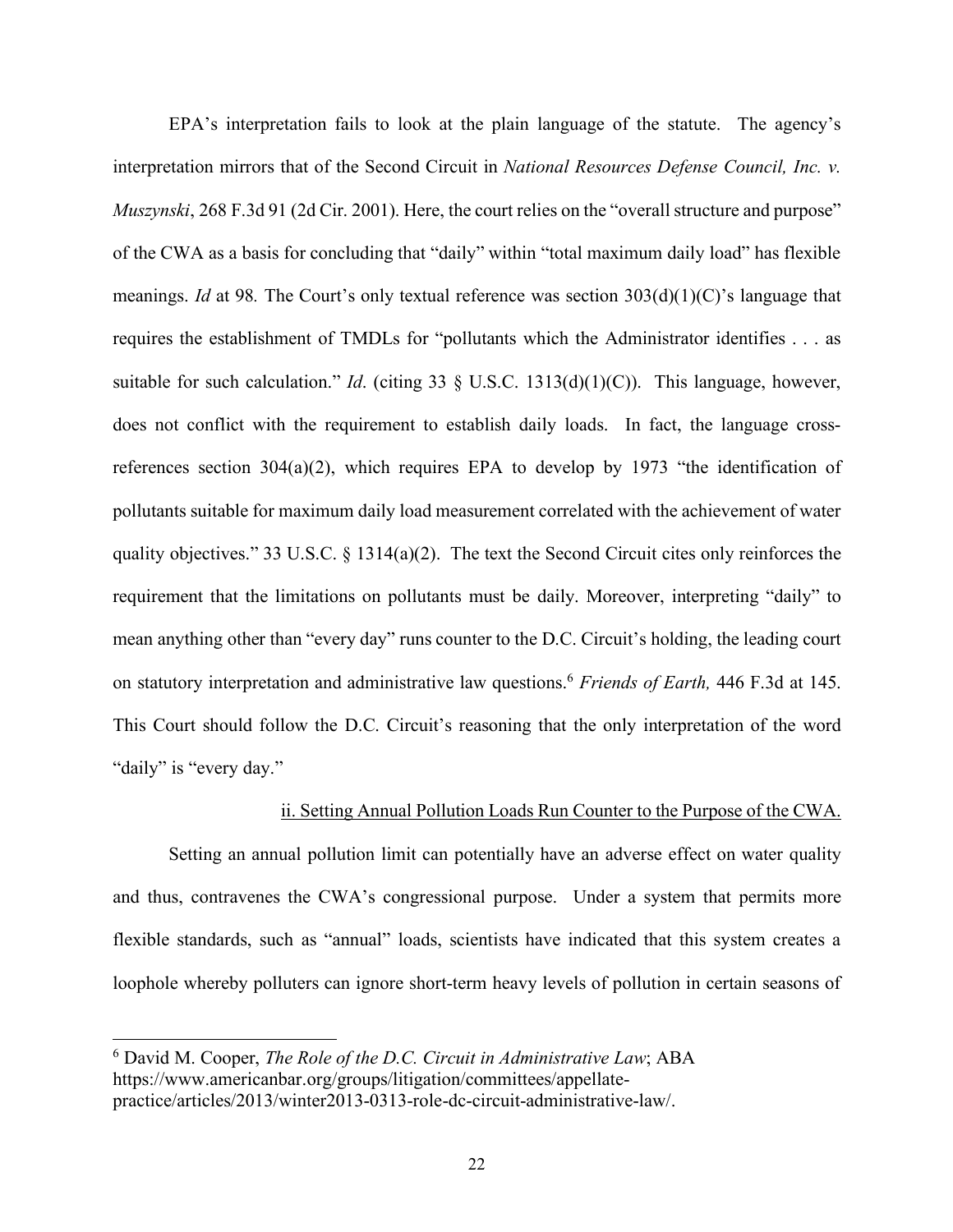the year by maintaining lower levels of pollution the rest of the year. *See* Jason Malinsky, *Balancing the Pollution Budget after Friends of the Earth v. EPA*, 34 ECOLOGY L. QUARTERLY, 861, 884 (2007). This would, in turn, maintain the "annual" standard, where all of the pollution throughout the year is averaged. *See id.* ("[T]his would be like saying it is permissible to drive 100 miles per hour in a 55 miles per hour zone, as long as your average speed in that zone over the past month was less than 55 miles per hour."). In Lake Chesaplain, by imposing an annual pollution limit, wide seasonal fluctuations have the potential to allow the applicable water standard to be violated at certain times of the year. *See id.* Congress spoke directly to these scientific findings in section 303(d), requiring that TMDLs be implemented with seasonal variations. 33 U.S.C. § 1313(d). An outcome that would allow for seasonal fluctuations of phosphorus loadings would run counter to the purpose of § 303(d)'s TMDL program, which is to improve water quality.

#### iii. Congress Intended For a TMDL to Reflect Daily Loadings.

In assessing congressional intent, "[t]he most reliable guide . . . is the legislation the Congress enacted." *Sierra Club v. EPA*, 294 F.3d 155, 161 (D.C. Cir. 2002). To alter the plain meaning of a word to find the most convenient approach for the agency, runs counter to congressional intent. *See, e.g., Engine Mfg*. *Ass'n v. EPA*, 88 F.3d 1075, 1089 (D.C. Cir. 1996) (an agency cannot "avoid the congressional intent clearly expressed in the text simply by asserting that its preferred approach would be better policy."). Here, if Congress wanted "daily" to have any additional meaning, it could have adjusted the text to call for "total maximum daily, seasonal, or annual loads." *Friends of Earth,* 446 F.3d at 144. Moreover, Congress could have left a gap for EPA to fill by establishing "total maximum loads." *Id.* Thus, since establishing a daily load follows the ordinary meaning, purpose, and congressional intent of the statute, the CWIP TMDL is contrary to the law under *Chevron* Step One.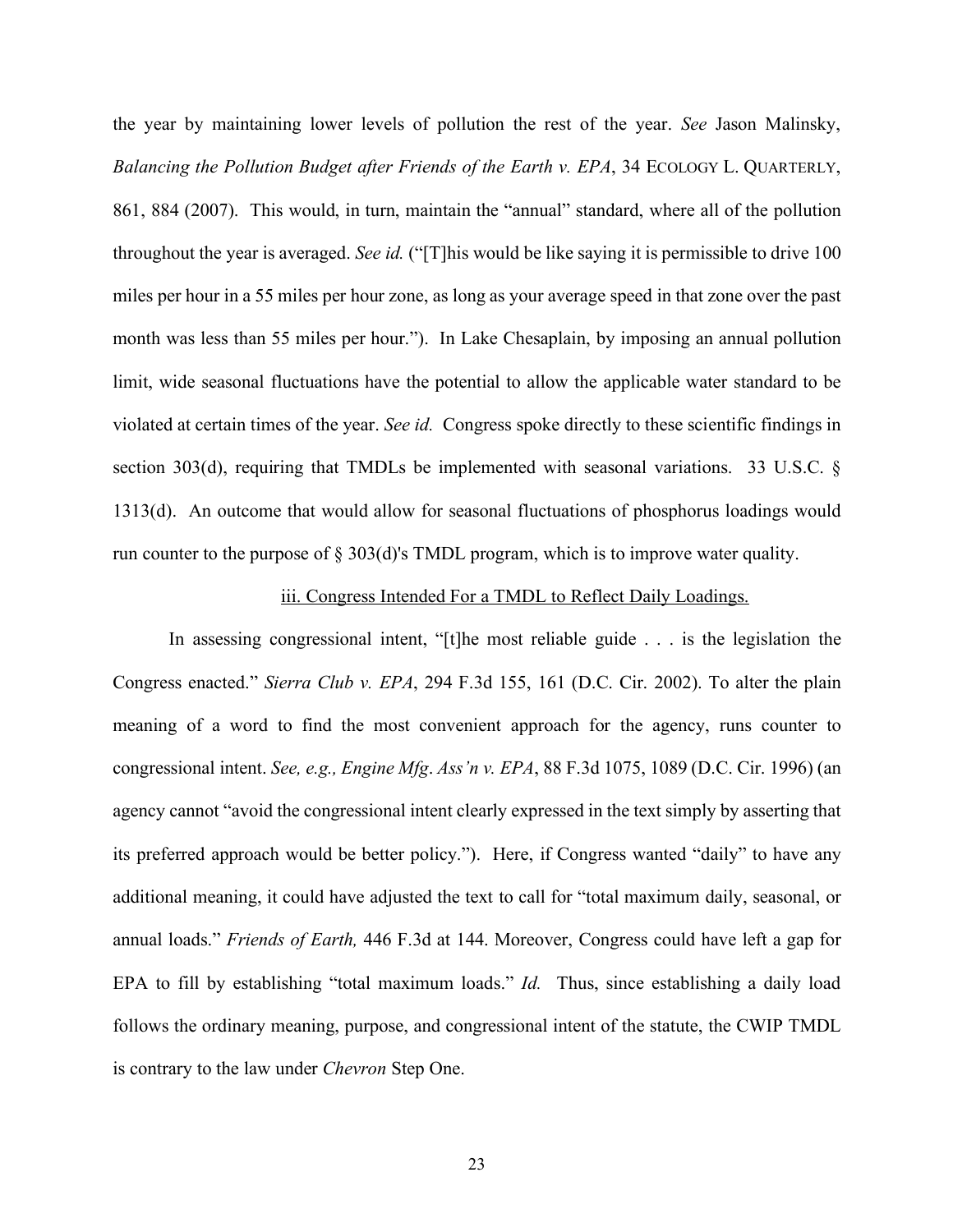### **B. The CWIP TMDL as a Phased Percentage Reduction Runs Counter to the Plain Meaning and Structure of the CWA Under** *Chevron* **Step One.**

First, a TMDL reflected as a percentage reduction violates the CWA. The plain meaning of the words "maximum" and "load" in section 303(d) requires that a TMDL should reflect the greatest amount of pollution that can enter a waterbody, rather than the amount that must be removed. Second, the phased CWIP TMDL runs counter to the structure and context of the statute because it (1) fails to achieve applicable WQS, and (2) creates an unlawful extension to a strict statutory deadline. Thus, the CWIP TMDL violates the CWA.

# i. The CWIP TMDL as a Phased Reduction Runs Counter to the Plain Meaning of "Maximum" and "Load."

A "maximum" is "an upper limit allowed" or "the greatest quantity or value attainable in a given case."7 A "load" is defined as "the quantity that can be carried at one time by a specified means."8 *See also* 40 C.F.R. § 130.2(f) (EPA regulation defining "loading capacity" as "greatest amount of loading that a water can receive without violating water quality standards). In *National Resource Defense Council, Inc. v. EPA*, a court provided that in taking these unambiguous definitions together, a "maximum load" sets the greatest amount that a waterbody can hold before the applicable water standards are violated. 301 F. Supp. 3d 133, 141 (D.D.C. 2018). Contrary to the court's definition, a percentage reduction reflects that a *minimum* of the pollutant must be *reduced* or *removed* from the waterbody. Nothing in the CWA suggests that "maximum" and "load" can stray from their plain meanings. *Id.* at 142. The court compares a TMDL to a speed limit or room occupancy limit where "[a] speed limit would be no limit at all if it simply required

 $\overline{a}$ 

<sup>7</sup> *Maximum*, MERRIAM-WEBSTER, https://www.merriam-webster.com/dictionary/maximum (last visited Nov., 21, 2021).

<sup>8</sup> *Load*, MERRIAM-WEBSTER, https://www.merriam-webster.com/dictionary/load (last visited Nov. 21, 2021).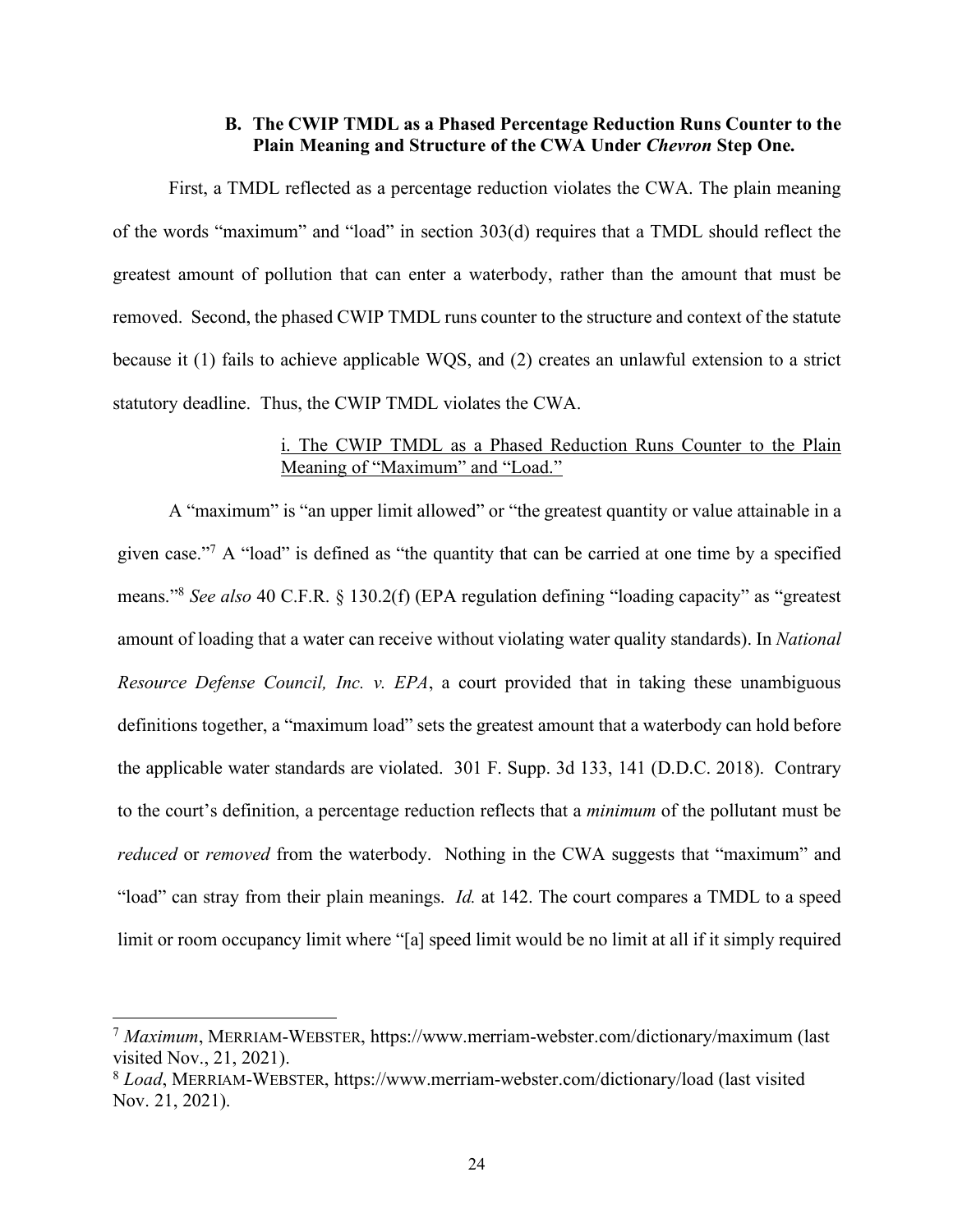drivers to slow down ten miles per hour," nor "could a room's maximum occupancy be defined in terms of a number of people that must leave the room every hour." *Id.* Indeed, the CWIP TMDL cannot be expressed as a minimum amount of pollution to be reduced or removed from Lake Chesaplain, and must be expressed as the greatest quantity of pollution that can enter. Thus, since the CWIP TMDL runs counter to the plain meaning of the statute, it is contrary to the law under *Chevron* Step One.

# ii. The Phased CWIP TMDL Conflicts with the Structure of the CWA Because it Fails to Implement Applicable WQS.

The CWA requires that the TMDL contain the "greatest quantity of a pollutant that a waterbody can bear." *NRDC*, 301 F. Supp. 3d at 141. Moreover, "total maximum daily load," must together satisfy the 303(d)(1)(C) clause that the TMDL "be established at a level necessary to implement the applicable [WQS]." 33 U.S.C.  $\S$  1313(d)(1)(C). The two conditions must be understood in unison. *See Friends of Earth*, 446 F.3d at 145 ("As written, the statute requires states to establish daily loads that *also* meet applicable WQS. The existence of two conditions does not authorize EPA to disregard one of them."). Under the CWIP TMDL, however, a phased plan over five years does not allow for WQS to be achieved until the fifth year. The Chesaplain Commission Supplemental Report provides that the maximum phosphorus loading was calculated at 120 mt annually. R. at 8. Under the phased reduction plan, however, 120 mt is only accomplished in the fifth year, where the phosphorus loading reduction in years one through four does not sufficiently reduce to the maximum loading. By issuing the CWIP TMDL, EPA is allowing for an amount greater than the maximum load permitted into Lake Chesaplain for four years, thus contravening the structure of the statute.

# iii. The CWIP TMDL Defies the Overall Context and Structure of the CWA by Creating a Five-Year Extension to a Strict Statutory Deadline.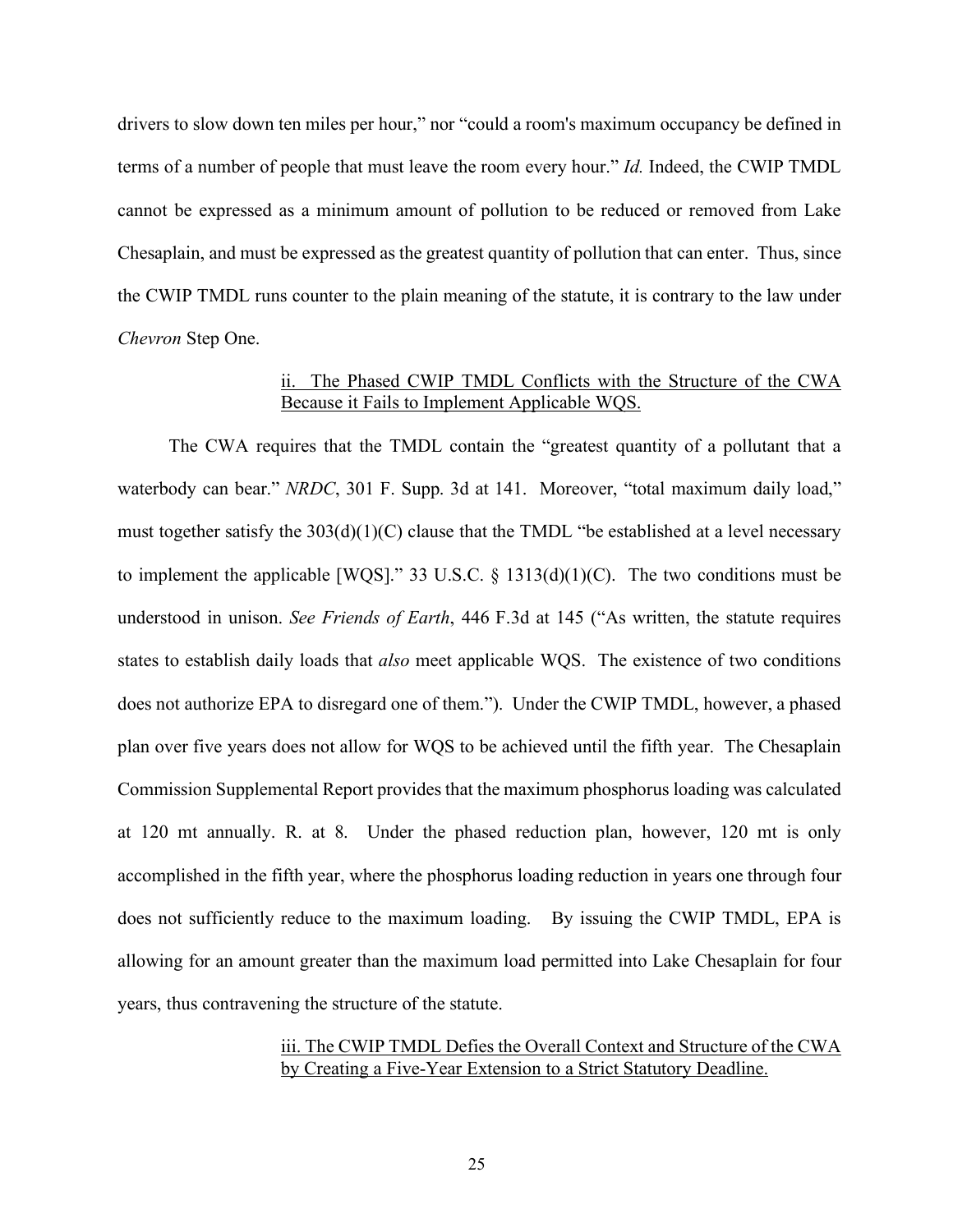In connection with achievement of effluent limitations, section  $303(b)(1)(C)$  provides a deadline whereby "there shall be achieved . . . not later than July 1, 1977, any more stringent limitation, including those necessary to meet [WQS], treatment standards, or schedules of compliance, established pursuant to any State law or regulations." 33 U.S.C. § 1313(b)(1)(C). Most noteworthy, section 303(e)(3)(A), which contemplates the state's CPP for implementation, cross references section 303(b)'s statutory deadline, only reinforcing Congress's intent for a hard deadline on achievement of effluent limitations. *Id.* §§ 1313(b); 1313(3)(A). Here, a TMDL that achieves applicable water quality over the course of five years, creates in effect, a five-year extension to the deadline. Such an extension runs counter to both sections  $303(b)(1)(C)$  and 303(e). Moreover, complying with section 303(b)(1)(C)'s deadline, is well settled law. *See, e.g., Bethlehem Steel Corp. v. Train*, 544 F.2d 657, 661 (3d Cir. 1976) (describing the deadline as "a rigid guidepost" to which EPA must comply); *Republic Steel Corp. v. Costle*, 581 F.2d 1228, 1235 (6th Cir. 1978), cert. denied, 440 U.S. 909 (1979) (holding that the July 1, 1977 compliance deadline is unconditional); *U.S. v. City of Hoboken*, 675 F. Supp. 189, 194 (D.N.J. 1987) ([T]his statutory limit on extensions is wholly unambiguous."). Thus, the CWIP TMDL's phased reduction runs counter to the structure of the CWA and violates the statutory deadline.

Lastly, it would defy logic for any statutory requirement to be permitted five years following the deadline. For example, Title VI of the Civil Rights Act of 1964, which prohibits discrimination in federal assistance programs, provides an effective date of October 21, 1986. *See*  42 U.S.C. § 2000(d). If a federal program were in violation of the statute after 1986, it would be illogical for a federal agency to be able to phase in compliance, and in effect, discriminate over a certain number of years before fully in effect. It would be likewise illogical to allow a TMDL that phases over five years, in effect granting an extension well beyond the statutory deadline. Here,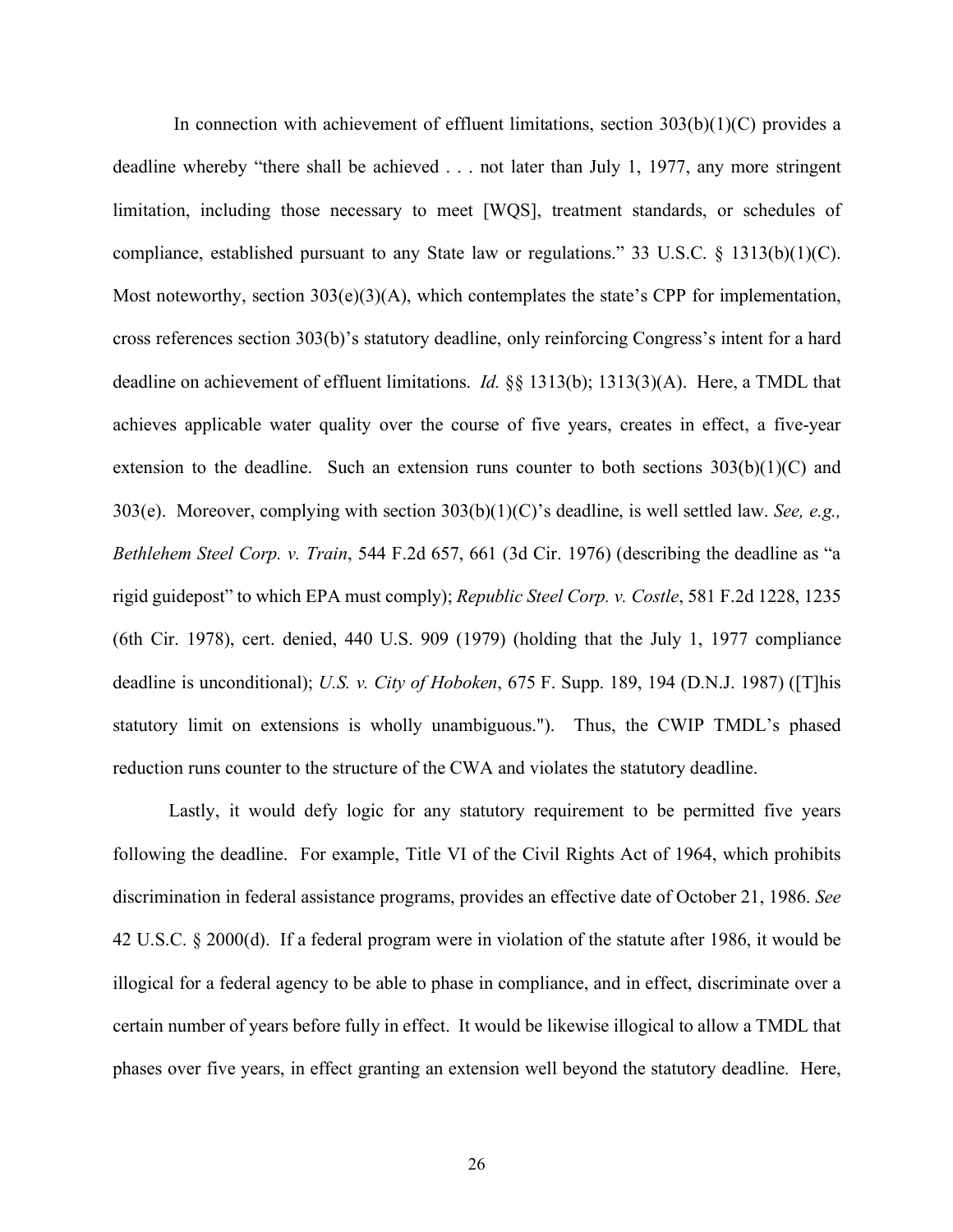the CWIP TMDL does not comport with the 120 mt maximum loading for the first four years, thus failing to meet the stringent limitation necessary to meet WQS by the deadline. The CWIP TMDL is therefore contrary to the law under *Chevron* Step One.

# **IV. EPA ABUSED ITS DISCRETION IN ADOPTING A NONPOINT SOURCE POLLUTION CREDIT TRADING PROGRAM ABSENT REASONABLE ASSURANCE.**

For a state to receive credit for nonpoint source pollution reductions, the state must provide reasonable assurance to EPA that these reductions will be achieved. EPA's 1985 regulation establishes that TMDLs can contemplate reduced point source limitations if the implementation of BMPs make more stringent limitations on nonpoint sources practicable. *See* 40 C.F.R. § 130.2(i). EPA's 1991 Guidance elaborates that when issuing a nonpoint source reduction credit, there must be reasonable assurance that this reduction will be achieved. 1991 Guidance at 15. Here, however, EPA seeks to interpret this regulation in a new way, disregarding its longstanding guidance requiring this standard.

These dueling interpretations must be assessed according to the deference standard under *Auer v. Robbins*. 519 U.S. 452 (1997). The *Auer* doctrine instructs courts to apply tools of construction to agency interpretations of regulations. *See Kisor v. Wilkie*, 139 S.Ct. 2400, 2415 (2019). If the regulation is ambiguous and the interpretation is reasonable, courts defer to the agency. *See id*. In a nutshell, "*Auer* deference is *Chevron* deference applied to regulations rather than statutes." *Decker v. Northwest Env't Def. Ctr.*, 568 U.S. 597, 617 (2013) (Scalia, J., concurring). The Supreme Court recently clarified *Auer*, adding several limiting factors requiring that the interpretation be: (1) "expertise based," (2) a "fair and considered judgment," and (3) "authoritative" in order to receive deference. *See Kisor*, 139 S. Ct. at 2416-18.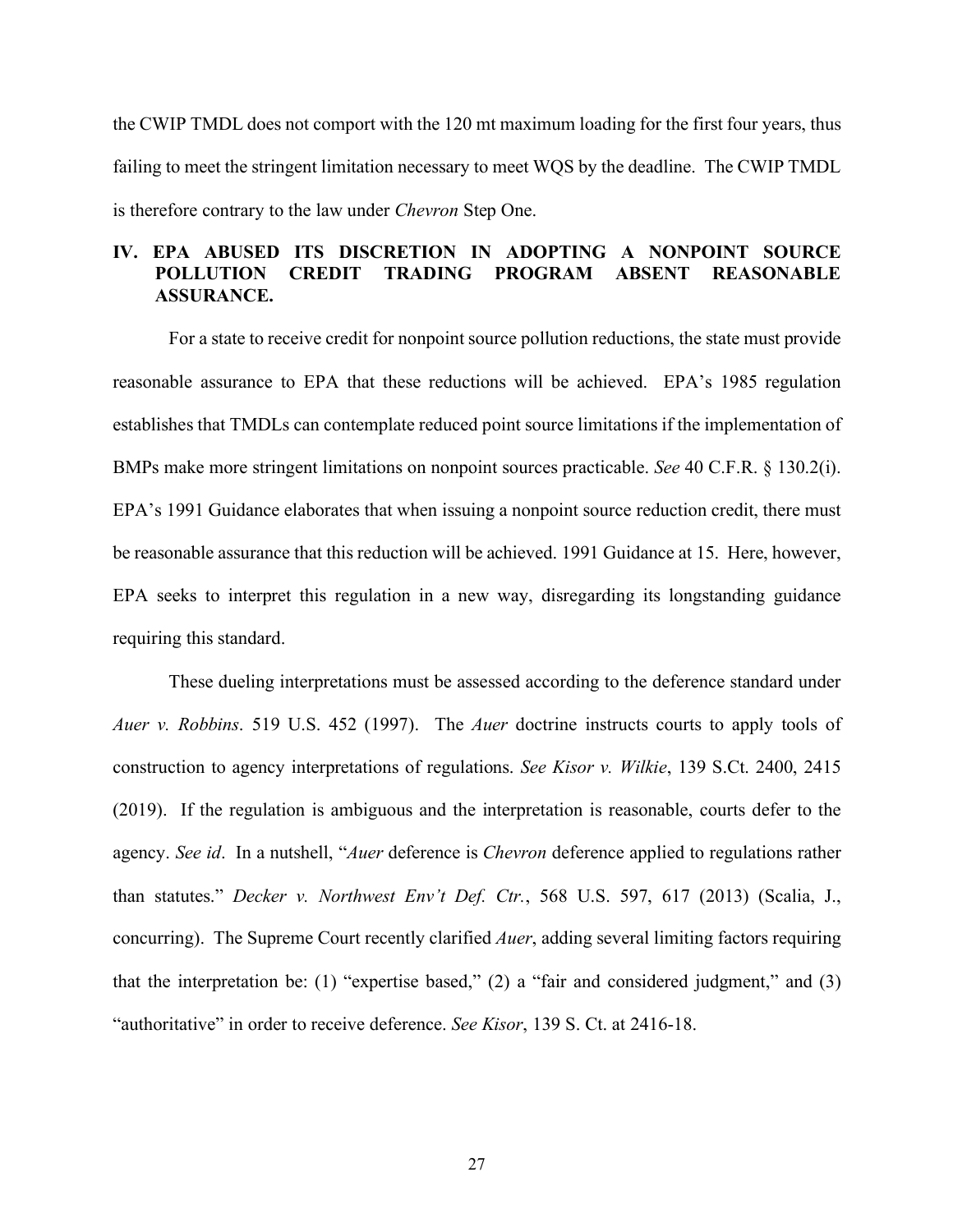EPA's 1991 Guidance interpretation, not its new interpretation, should be afforded deference under *Auer*. First, the 1985 regulation is clear and its meaning should be given effect. The plain meaning, purpose, and structure of the regulation confirm that reasonable assurance is the applicable standard. Even if the court finds the regulation is ambiguous, EPA's new interpretation is not reasonable. The 1991 Guidance, however, should be afforded deference because reasonable assurance is consistent with the regulation. Second, regardless of the court's *Auer* analysis, EPA's new interpretation still fails after applying the additional *Kisor* factors. Whereas EPA's 1991 Guidance meets all three *Kisor* factors and should continue to receive deference. Lastly, and in light of this standard, the issuance of credits under the CWIP TMDL was arbitrary and capricious because it is contrary to the record.

### **A. The Regulation is Unambiguous on its Face and the Court Should Give It Effect.**

Under *Auer*, courts first must determine whether or not a regulation is truly ambiguous by exhausting all tools of construction, including the plain meaning, structure, and purpose of the regulation. *See Kisor*, 139 S. Ct. at 2415. If the meaning is clear, "the regulation then just means what it means–and the court must give it effect." *Id.* Second, if the regulation is ambiguous, the interpretation asserted must be a reasonable one. *Id.* Here, the plain meaning of the 1985 regulation is unambiguous. Its plain meaning affirms the need for reasonable assurance in accord with the 1991 Guidance. Even if the court finds that the regulation is ambiguous, EPA's new interpretation is not reasonable. Thus, EPA's 1991 Guidance should receive deference.

# i. The Regulation is Clear that "Practicable" Requires "Reasonable Assurance."

The regulation in question provides that, "[i]f Best Management Practices (BMPs) or other nonpoint source pollution controls make more stringent load allocations *practicable*, then [WLAs] can be made less stringent." 40 C.F.R. § 130.2(i) (emphasis added). For something to be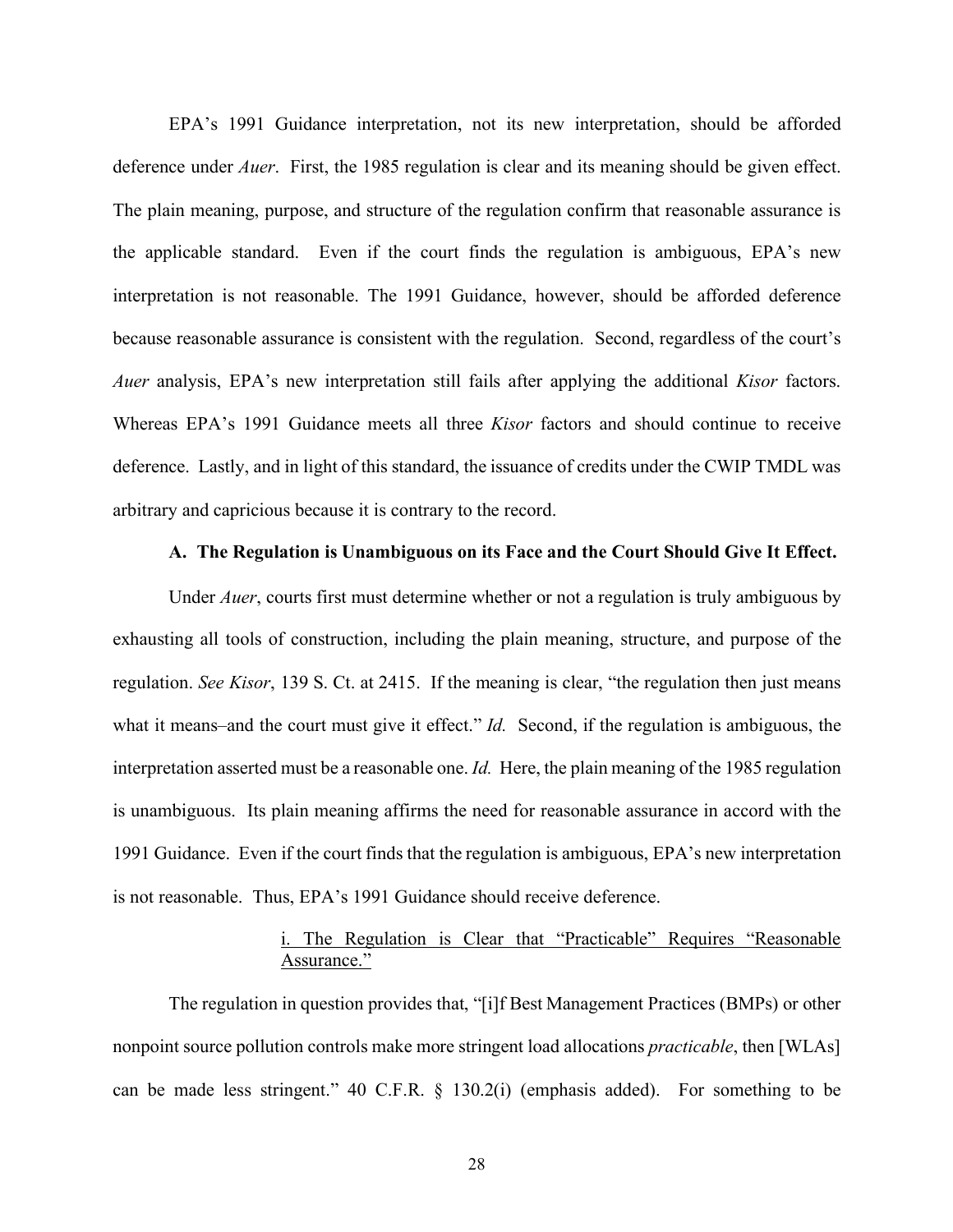practicable, it must be "reasonably capable of being accomplished" or "feasible in a particular situation." *Practicable*, BLACK'S LAW DICTIONARY (11th ed. 2019). EPA has provided that reasonable assurance exists when there is a "demonstration that nonpoint source load reduction can and will be achieved."9 Whether nonpoint source controls are reasonably capable of being accomplished and whether there is a demonstration that controls can and will be achieved are two sides to the same coin. Thus, in order to establish whether stricter LAs are practicable, reasonable assurance must be established.

The meaning of practicable as necessitating reasonable assurance is also reinforced by the structure of the regulation. Due to the relationship between TMDLs and CPPs, it would be contradictory to include a TMDL lacking reasonable assurance into a CPP that requires evidence of implementation. CPPs simultaneously consider TMDLs and the plans to implement them. 40 C.F.R. § 130.5(b). Specifically, CPPs include the process for developing TMDLs and "the process for establishing and *assuring adequate implementation* of new or revised [WQS]." 40 C.F.R. § 130.5(b)(3), (6) (emphasis added). Thus, if a state's BMPs are not capable of achieving enough nonpoint source control reductions to make a credit tradeoff practicable, this will be reflected in the CPP. *See id.* This would render the TMDL and CPP contradictory and meaningless. Alternatively, in line with EPA's 1991 interpretation, reasonable assurance should be required to maintain consistency within the structure of the regulation and the Act itself.

Enforcing reasonable assurance furthers the general purposes of both the regulation and the Act itself. The regulation mirrors the structure of the Act, expanding upon its provisions, and thus furthers the same purposes of the CWA. *See* 40 C.F.R. § 130.0. The CWA has several explicit

<sup>9</sup> Section 7. Reasonable Assurance and Accountability Framework, EPA.gov, https://www.epa .gov/sites/default/files/2014-12/documents/cbay\_final\_tmdl\_section\_7\_final\_0.pdf (last visited Nov. 21, 2021).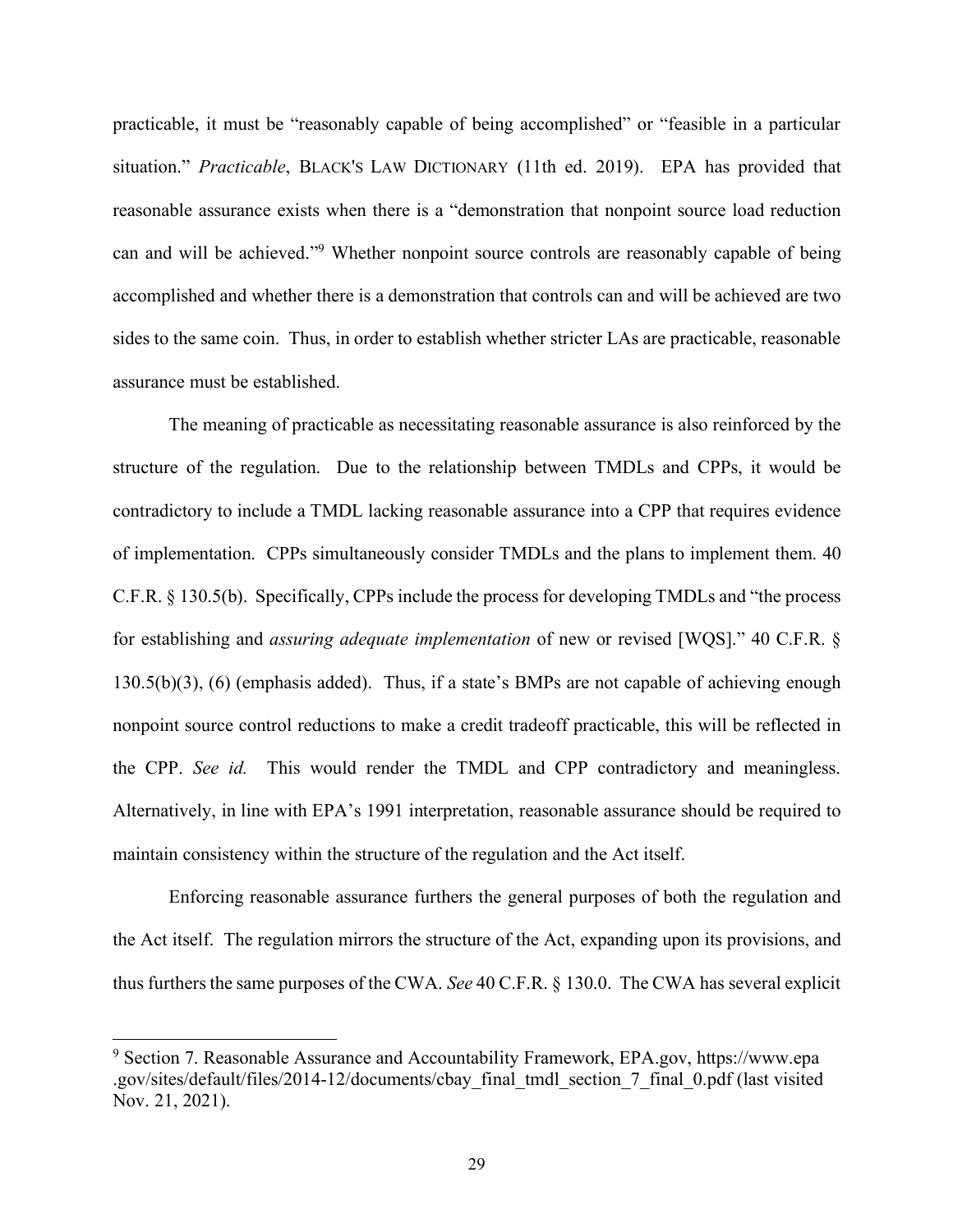goals including that programs for nonpoint pollution controls be "developed and implemented in an expeditious manner so as to enable the goals of [the CWA] to be met through the control of both point and nonpoint sources of pollution." 33 U.S.C. § 1251(a)(7). The reasonable assurance standard works to eliminate doubt as to the expeditious implementation of state nonpoint source pollution controls. Absent assurances that the programs will be implemented, BMPs and other nonpoint source pollution controls may go unenforced by the state, as is the case here. R. at 10. Requiring nonpoint source reductions to be practicable before allowing them to be credited to point sources is in furtherance of the goals of the CWA and EPA's subsequent regulation. The plain meaning of the regulation is thus reinforced by these goals.

### ii. To Not Require Reasonable Assurance in Order to Implement a Credit Trading Program is Unreasonable.

In light of the rest of the regulation, EPA's new interpretation here is not reasonable and is contrary to the regulation as a whole. An agency determination is controlling unless it is "plainly erroneous or inconsistent with the regulation." *Bowles v. Seminole Rock & Sand Co.*, 325 U.S. 410, 414 (1945). Here, the reasonable assurance standard is consistent with the regulation and the CWA as a whole. Thus, EPA's 1991 Guidance is reasonable. EPA's new interpretation, however, is not. The District Court upheld EPA's new interpretation noting that TMDLs are informational tools and not implementation plans. R. at 16. In the same way that EPA defining a TMDL to require WLAs and LAs is not synonymous with agency implementation, *supra* Part II(B)(iii), nor is interpreting the regulation to require reasonable assurance. However, to hold that the regulation does not require reasonable assurance is to interpret it in a way that is inconsistent with the Act. *See Amer. Farm Bureau*, 792 F.3d at 301, 307. The TMDL is not self-executing, but the additional requirements that correspond with the TMDL and relevant WQS are incorporated into state implementation plans. *See* 33 U.S.C §§ 1313(d)-(e); 1315. It would thus be unreasonable to affirm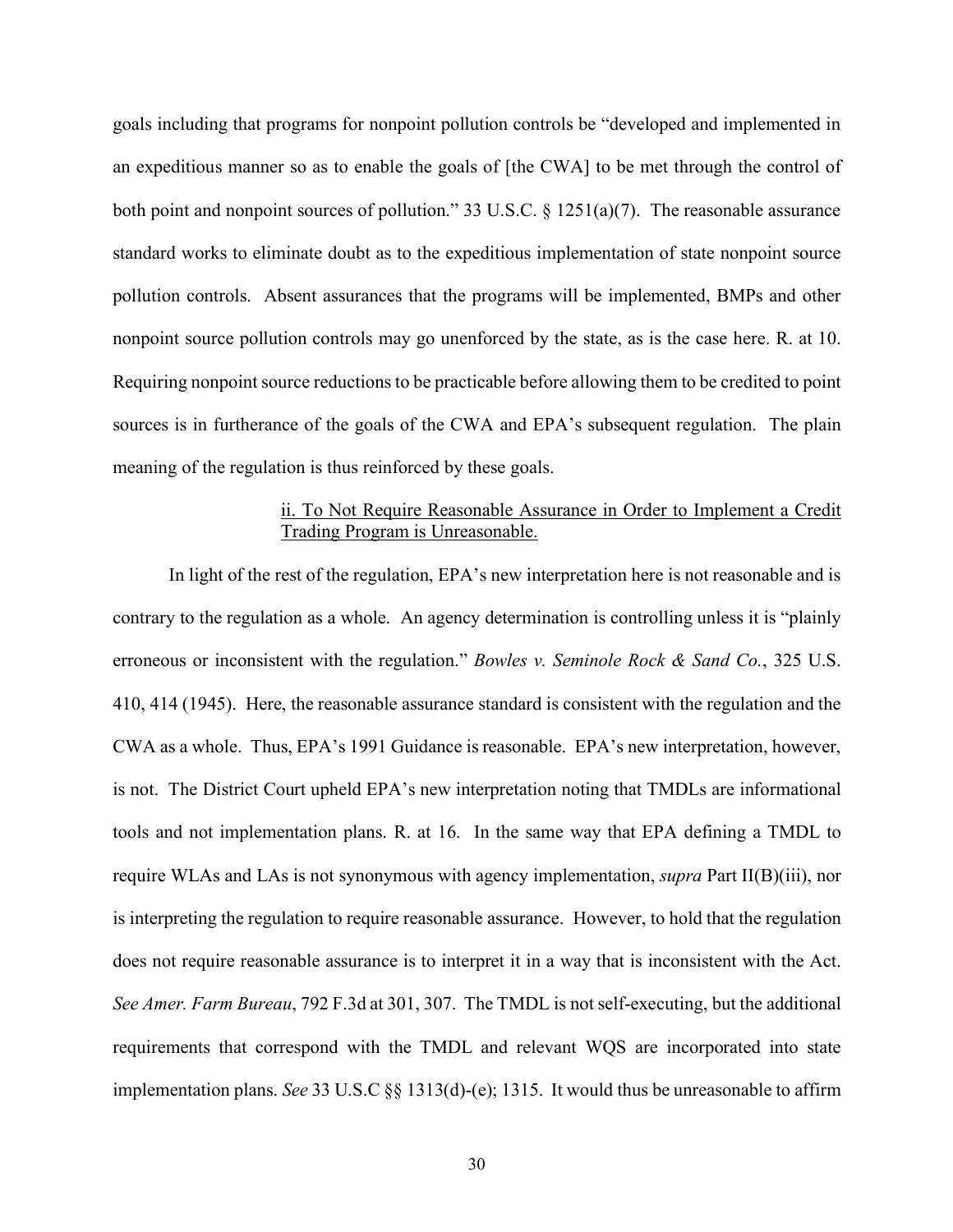a process that allows TMDLs to be put into place with no assurance of its implementation. Indeed, this would render the TMDL and CPP contradictory and futile. *See Supra* Part IV(a)(i). EPA's new interpretation in the CWIP TMDL is thus unreasonable and should not be afforded deference.

### **B. The 1991 Guidance Interpretation Prevails Under the Additional** *Kisor* **Factors, While EPA's Current Litigating Position Does Not.**

In addition to the threshold factors of ambiguity and reasonableness, the Supreme Court clarified that courts must assess the "character and context" of an agency's construction to see if the agency interpretation "reverses the usual presumption of deference." *Kisor*, 139 S. Ct. at 2419. This prevents agencies from inappropriately creating *de facto* new regulations. *Id.* at 2415. Courts must consider whether an interpretation is (1) "expertise based," (2) a "fair and considered" judgment, and (3)"authoritative." *Id*. at 2414. Here, setting forth the requirements for a TMDL implicates the expertise of EPA and thus the first factor is satisfied for both interpretations. The 1991 Guidance interpretation, however, satisfies all three of the *Kisor* factors, whereas EPA's new stance is not a fair and considered judgment nor authoritative. These two factors thus weigh against giving deference to EPA's new position and this court should give deference to EPA's 1991 Guidance position.

#### i. EPA's New Position Does Not Reflect Fair and Considered Judgment.

An interpretation lacks fair and considered judgment where it is clear the interpretation is a "convenient litigating position" or where it creates an "unfair surprise" by conflicting with previous constructions and thus disrupting expectations. *Christopher v. SmithKline Beecham Corp*., 567 U.S. 142, 155-56 (2012); *Kisor*, 139 S. Ct. at 2417-18. This requirement "protects reliance interests associated with longstanding agency practices or interpretations." *Goffney v. Becerra*, 995 F.3d 737, 745 (2021). Here, EPA's new position is a convenient litigating position and creates unfair surprise, thus it is not fair and considered judgment.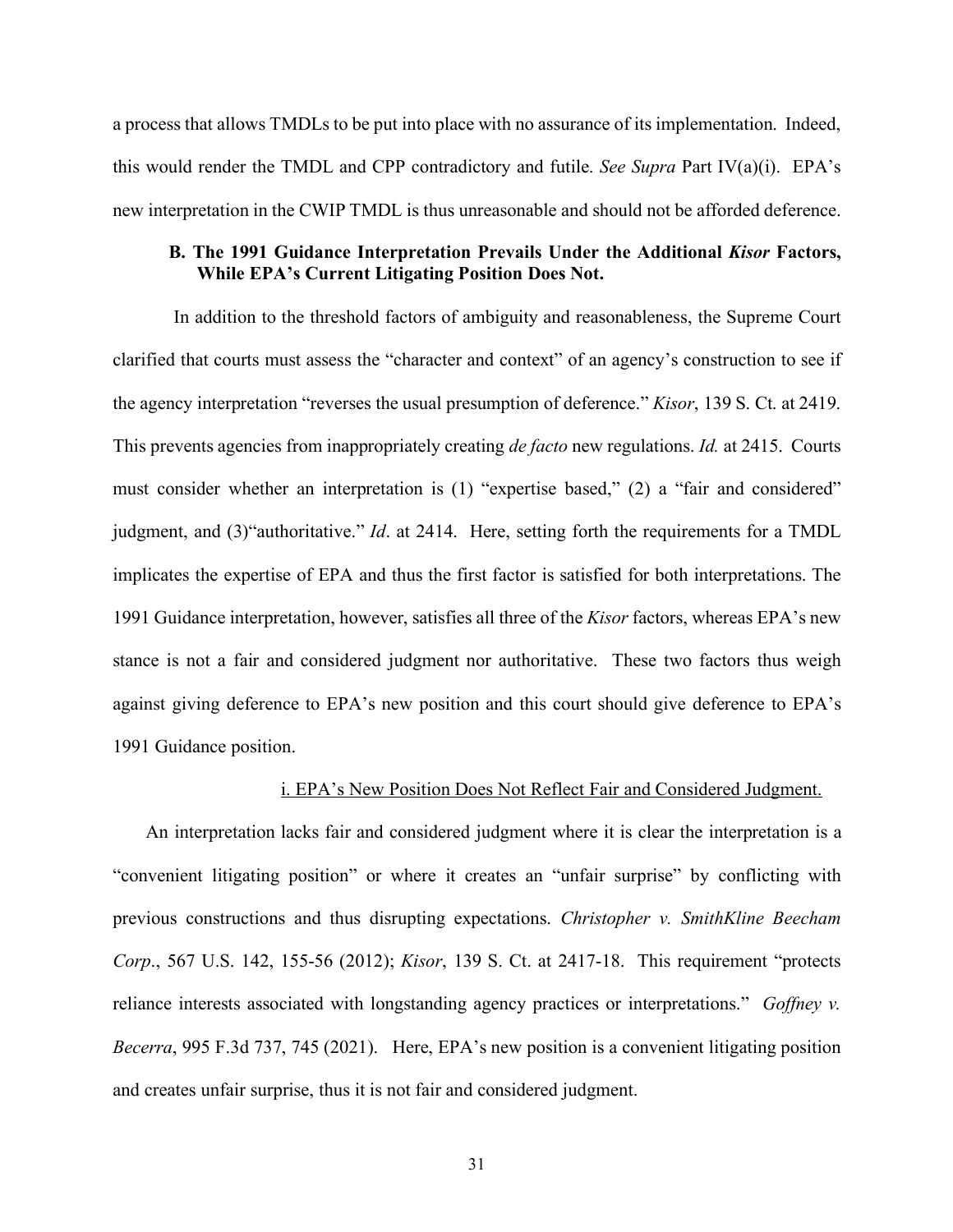First, EPA's current interpretation is an opportunistic post hoc justification in light of the current litigation arising out of its own careless disregard of Lake Chesaplain's water quality. This type of agency action is considered a convenient litigating position where the "agency seek[s] to defend [itself]. . . against attack." *Christopher*, 567 U.S. at 155 (citing *Auer*, 519 U.S. at 155). Here, EPA seeks to defend itself for its insufficient actions regarding Lake Chesaplain. After years of delay, New Union submitted a 303(d) list of impaired waters in 2014 and did not include a proposed TMDL. R. at 8. EPA approved the 303(d) list anyway. R. at 8. New Union finally submitted a TMDL in 2018, years after the threat of litigation by CLW. R. at 10. EPA rejected New Union's TMDL and, in violation of the CWA, took over a year to promulgate the CWIP TMDL, relying on reductions from nonpoint sources without reasonable assurance. R. at 10; *see*  33 U.S.C. 1313(d)(2). In light of these shortcomings, EPA now seeks the justification that it is not required to have reasonable assurance. This is a convenient litigating position and deference should therefore not be given.

Second, EPA's new interpretation creates unfair surprise to those affected by the regulation and therefore cannot be a reflection of fair and considered judgement. *See Kisor*, 139 S. Ct. at 2418. *Auer* deference is rarely given to agency constructions that conflict with prior interpretations because it disrupts expectations. *See id.*; *see also Christopher*, 567 U.S. at 156 (denying deference because it "would seriously undermine the principle that agencies should provide regulated parties "fair warning of the conduct [a regulation] prohibits or requires.") (internal citations omitted)). Here, EPA's position is brand new and substantially diverges from its previous interpretations.<sup>10</sup>

<sup>10</sup> *See* Letter from Donald S. Welch, Regional Administrator, EPA, to Hon. John Griffin, Commissioner, Md. Dep't of Nat. Res. (Sept. 11, 2008) (available at https://www.chesapeakebay. net/channel\_files/18641/epa\_region\_iii\_letter\_to\_psc\_091108.pdf) (explaining a TMDL should include "some additional provision…to provide reasonable assurance that the nonpoint source measures will achieve the expected load reductions."); Water

 $\overline{a}$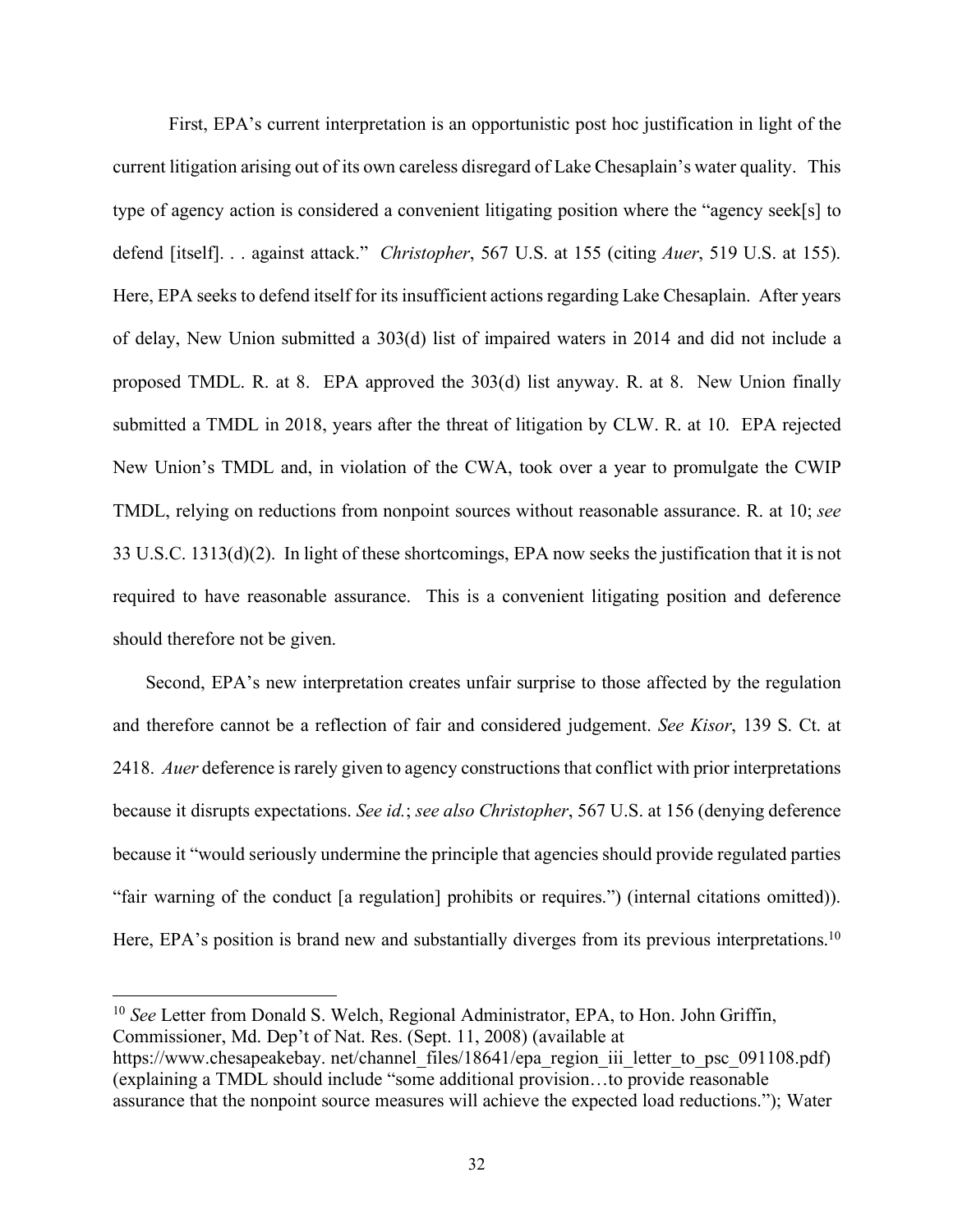Therefore, EPA's current interpretation does not provide fair warning to parties and creates unfair surprise.

Further, EPA's 1991 interpretation has been applied for thirty years, thus reinforcing that EPA's new interpretation is inherently disruptive. For example, the Lake Champlain TMDL for Vermont was denied because it lacked sufficient reasonable assurance.<sup>11</sup> Additionally the Chesapeake Bay TMDL included reasonable assurances amongst a detailed accountability framework to ensure implementation.<sup>12</sup> The Third Circuit upheld the TMDL, noting that its reasonable assurance requirement "made sure that the EPA could exercise 'reasoned judgment' in evaluating the states' proposed standards and was thus consistent with the Clean Water Act." *Am. Farm Bureau*, 792 F.3d at 300 (citations omitted). To disregard this established EPA practice would be disruptive, create unfair surprise, and thus not reflect fair and considered judgment required under *Kisor*.

### ii. EPA's 1991 Interpretation Remains the Agency's Authoritative Position.

An authoritative interpretation must "be one actually made by the agency," from actors or vehicles that are "understood to make authoritative policy in the relevant context." *Kisor*, 139 S.Ct. at 1426. This requirement stems from the logic behind *Auer* which favors "contemporaneous readings," because the actor who wrote the regulation is best equipped to interpret it. *Id.* at 2416.

Quality Trading Toolkit for Permit Writers, EPA.GOV, https://www.epa.gov/npdes/water-qualitytrading-toolkit-permit-writers (last visited Nov. 21, 2021) (clarifying that to establish a credit trading program, "there must be other sources that can achieve excess reductions.").

<sup>&</sup>lt;sup>11</sup> See Letter from Linda Murphy, Director, EPA Office of Ecosystem Protection, to Christopher Recchia, Commissioner, Vermont Department of Environmental Conservation (Nov. 4, 2002) (available at https://www.epa.gov/sites/default/files/2015-09/documents/2002-lake-champlainphosphorous-approval-tmdl.pdf)

<sup>&</sup>lt;sup>12</sup> *See* Chesapeake Bay TMDL, Section 7, "Reasonable Assurance and the Accountability Framework" (Dec. 29, 2010). https://www.epa.gov/sites/default/files/2014-12/documents /cbay\_final\_tmdl\_section\_7\_final\_0.pdf.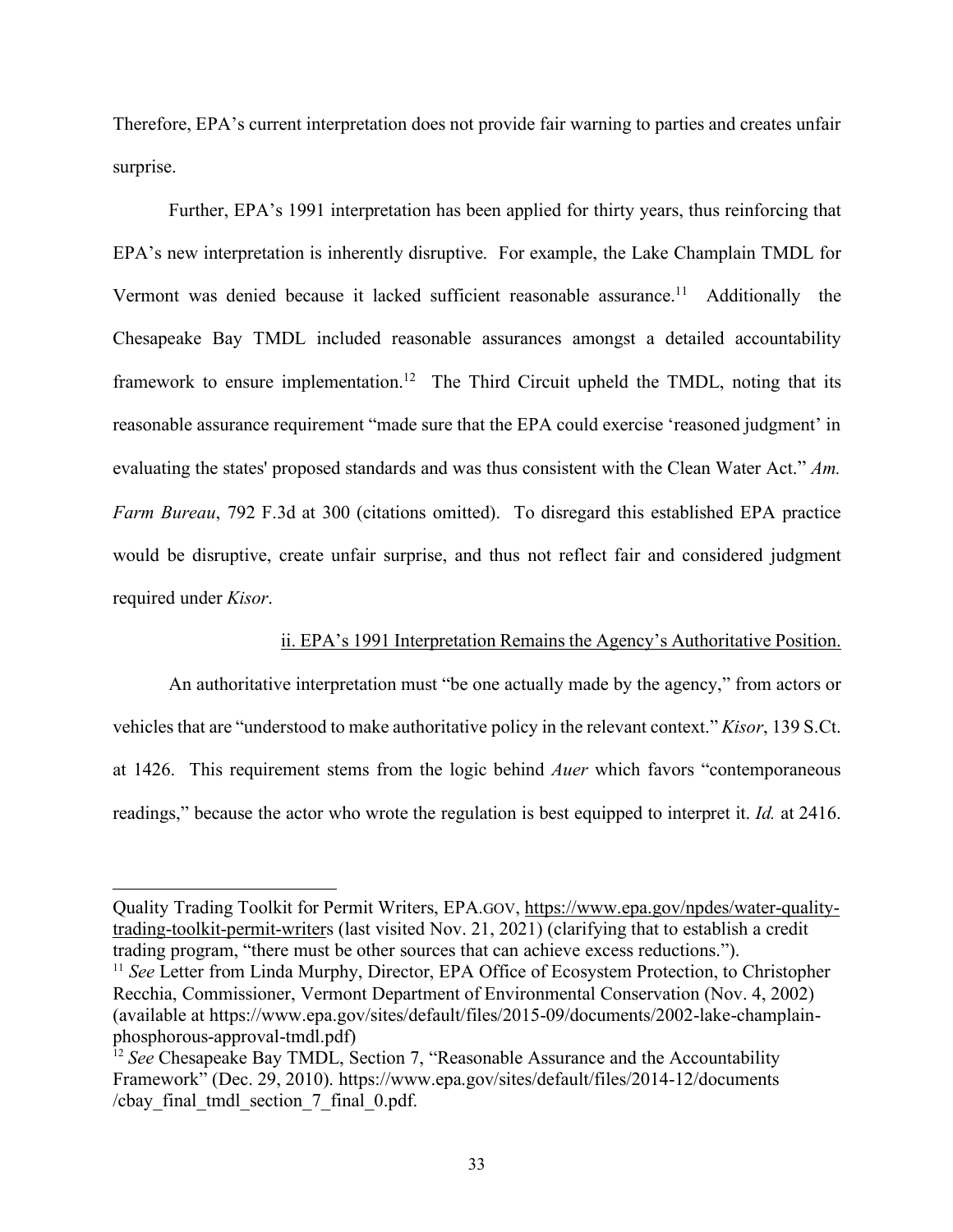This is in contrast to situations where "lots of time has passed between the rule's issuance and its interpretation—especially if the interpretation differs from one that has come before." *Id*. at 2412 (citations omitted). The CWIP TMDL is the latter situation, as it has been decades since EPA's regulation was promulgated. Water Quality Planning and Management, 50 Fed. Reg. 1774 (Jan. 11, 1985) (to be codified at 40 C.F.R. 130). In contrast, the 1991 Guidance document was a contemporaneous interpretation, written merely six years after the original regulation. The document was endorsed by the director of the Office of Water Regulations and Standards at the time, and the guidance remains posted on EPA website. 1991 Guidance at i. This 1991 opinion was contemporaneously made by the agency and thus reflects the agency's authoritative position on reasonable assurance.

## **C. Issuing the CWIP TMDL with No Evidence that Reductions Would be Achieved was Arbitrary and Capricious.**

Given that EPA's new interpretation does not receive *Auer* deference, it follows that EPA's promulgation of the CWIP TMDL was arbitrary and capricious for lacking reasonable assurance. *Cf. American Tunaboat Association v. Ross*, 391 F. Supp. 3d 98, 115 (D.D.C. 2019) ("Given [*Auer*] deference, it follows that the Service's decision was not arbitrary or capricious."). Under the APA, courts will vacate agency action if it is "arbitrary, capricious, an abuse of discretion, or otherwise not in accordance with law." 5 U.S.C. § 706. Courts consider agency action arbitrary and capricious where it is "unwarranted by the facts." *Citizens to Preserve Overton Park v. Volpe*, 401 U.S. 402, 416 (1971). Here, the record was replete with evidence that the BMPs would not be implemented to the extent that would make less stringent WLAs practicable. Thus, EPA's decision to create a TMDL based on credit tradeoffs without any reasonable assurance was arbitrary and capricious and an abuse of discretion.